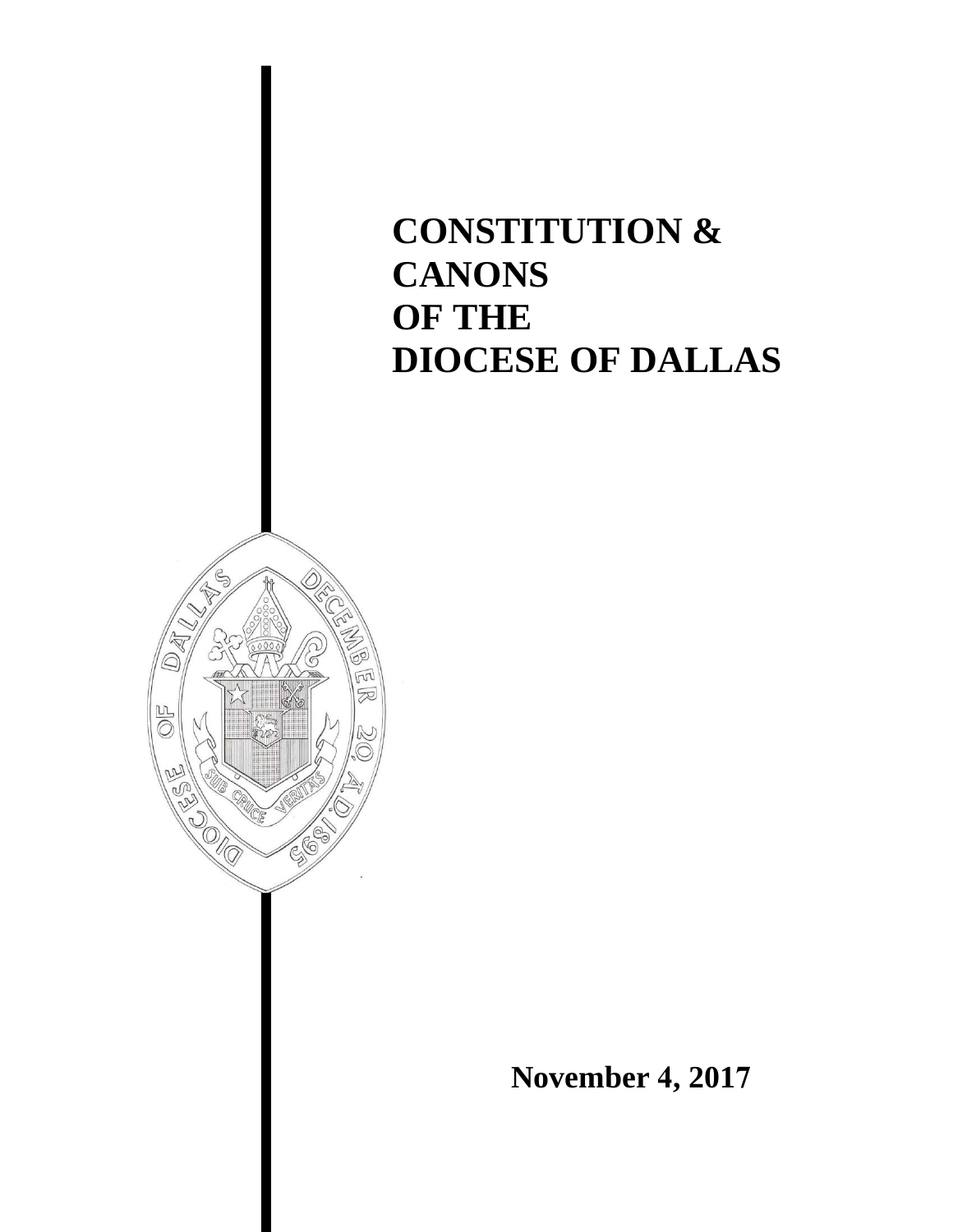# **Table of Contents**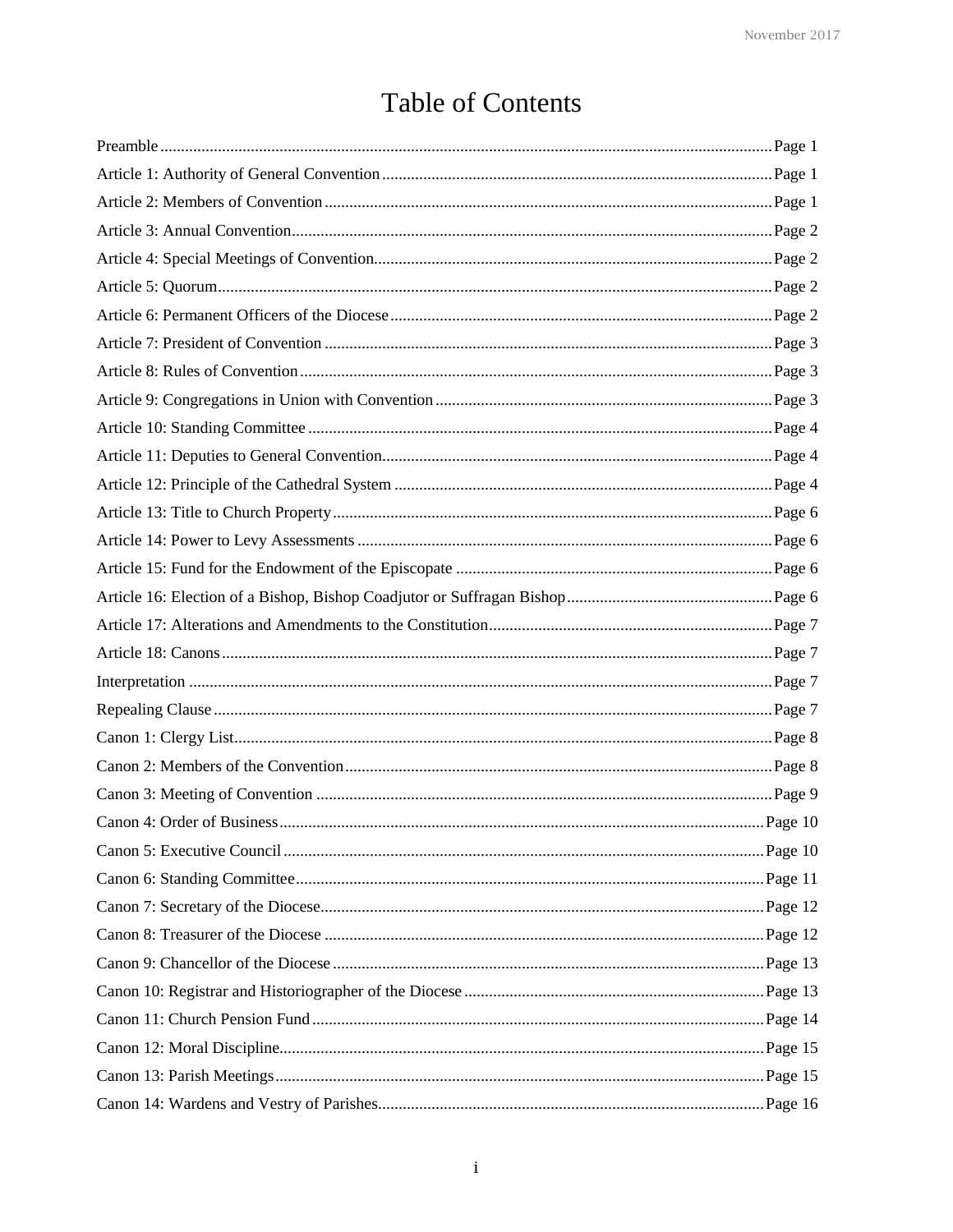| Recording Data Transferring Title to all Property to Corporation |  |
|------------------------------------------------------------------|--|
|                                                                  |  |
|                                                                  |  |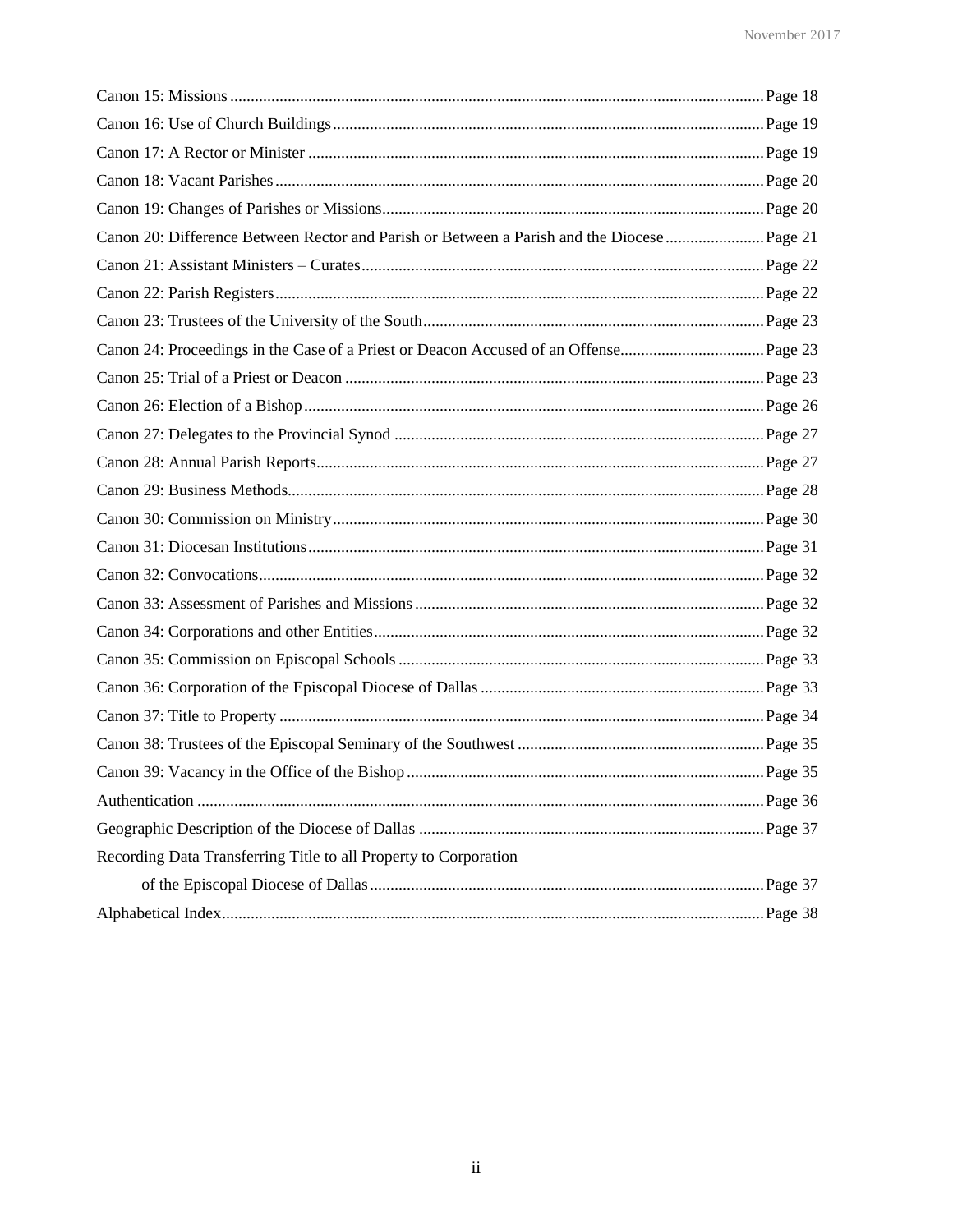#### CONSTITUTION OF THE DIOCESE OF DALLAS

#### PREAMBLE

We, the Clergy and Laity resident in that portion of the State of Texas constituting what is known as the Episcopal Diocese of Dallas, a diocese within the province of the Episcopal Church in the United States of America, which is a constituent member of the Anglican Communion -- a Fellowship within the One, Holy, Catholic, and Apostolic Church, of those duly constituted Dioceses, Provinces, and regional Churches in communion with the See of Canterbury, upholding and propagating the historic Faith and Order as set forth in the *Book of Common Prayer* -- do hereby ordain and establish the following Constitution:

# ARTICLE 1

#### AUTHORITY OF GENERAL CONVENTION

The Church in this Diocese accedes to the Constitution and Canons of the Episcopal Church in the United States of America and recognizes the authority of the General Convention of said Church.

The foregoing accession and recognition are expressly premised on the Episcopal Church in the United States of America being and at all times remaining a full, constituent member of the Anglican Communion as set forth in the Preamble of the Constitution of the said Church, "a Fellowship within the One, Holy, Catholic, and Apostolic Church, of those duly constituted Dioceses, Provinces, and regional Churches in the communion with the See of Canterbury, upholding and propagating the historic Faith and Order as set forth in the Book of Common Prayer." In the event that such premise shall no longer be applicable in whole or in part to the Episcopal Church in the United States of America, such accession and recognition may be revoked, limited, or otherwise amended by this Diocese immediately, notwithstanding Article 17, by a concurrent two-thirds vote of both orders at any Annual or Special **Convention** 

Moreover, the foregoing accession and recognition shall in no way be deemed to prevent or limit this Diocese from disassociating (as the word is used in Title IV, 3.21 b) itself from any actions of the General Convention by concurrent majority vote of both orders at any Annual or Special Convention.

#### ARTICLE 2

## MEMBERS OF CONVENTION

The Diocese of Dallas entrusts its legislation to a Convention to consist as follows: First, of the Bishop, when there be one; of the Bishop Coadjutor, when there be one; of the Suffragan Bishops, if there be any; Second, of all members of the Clergy canonically resident in the Diocese, and not under Ecclesiastical discipline, and who have not in contemplation of removal from this Diocese, applied for their letters dimissory; and, Third, of Lay Delegates chosen by and representing the several Parishes and Missions of this Diocese*.* Such Lay Delegates and their Alternates shall be elected by the Congregations of their respective Parishes and Missions at the Annual Parish Meeting, and shall hold office until their successors are elected. The Rectors of Parishes and Vicars of Missions shall have authority to fill such vacancies as may occur in the list of Alternate Lay Delegates between the time of such election and any meetings of the Convention. Lay Delegates shall be confirmed persons in good standing and at least eighteen (18) years of age.

Every Parish and Mission in union with the Convention shall be entitled to Lay Delegates as defined by Canon 2 (MEMBERS OF THE CONVENTION) of the Diocese of Dallas.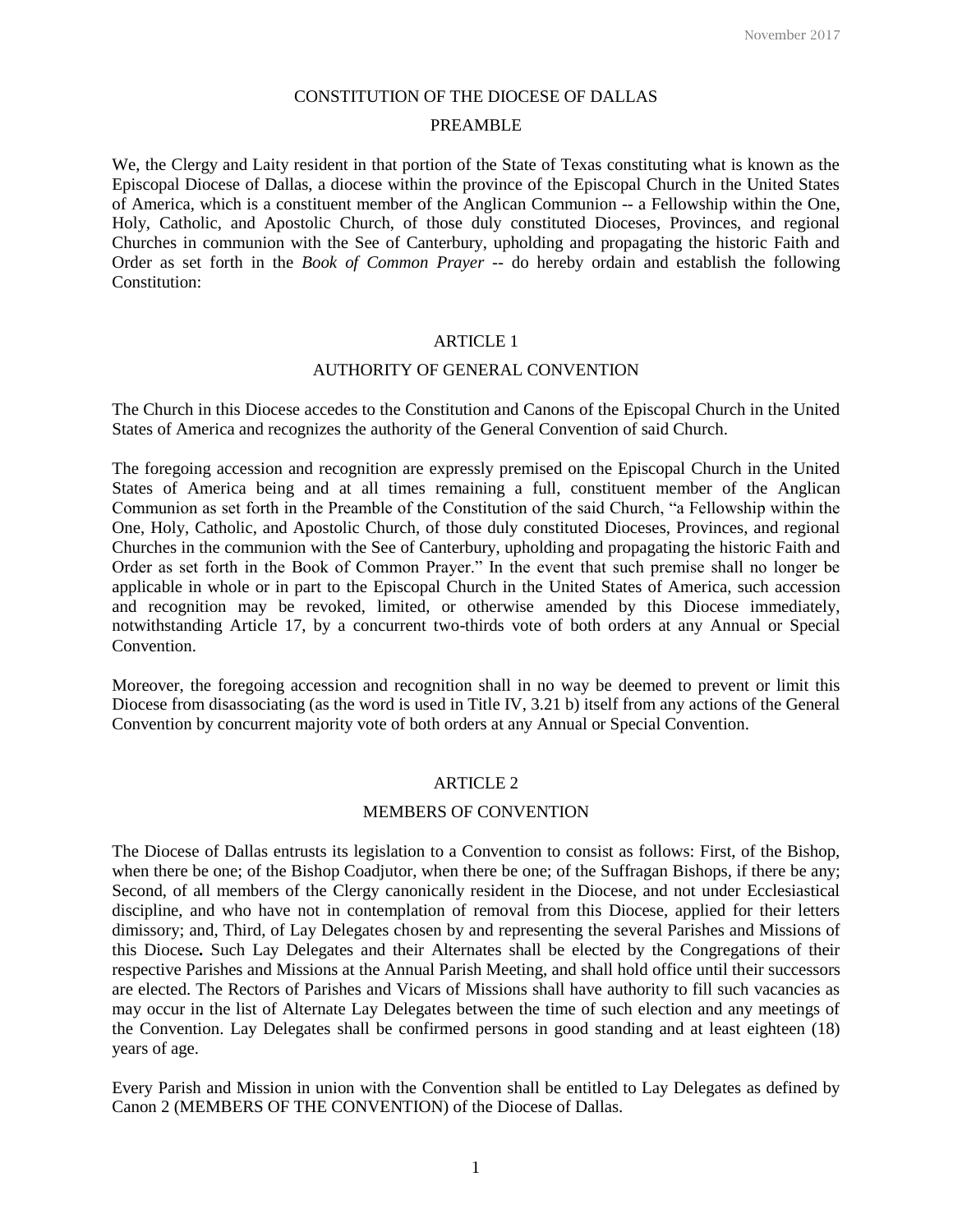#### ANNUAL CONVENTION

There shall be an Annual Convention of the Diocese held at a place and time designated by the Bishop, with the consent of the Standing Committee. The time and place of the next Annual Convention shall be announced at each Annual Convention prior to its adjournment. In the event that a change in the time and/or place of an Annual Convention is determined by the Bishop, with the consent of the Standing Committee, to be necessary or advisable, notice of such change shall be given to each Parish and Mission in union with the Convention at least thirty (30) days prior to such meeting.

## ARTICLE 4

#### SPECIAL MEETINGS OF CONVENTION

The Bishop, or a majority of all members of the Standing Committee, may call a special meeting of the Convention upon thirty (30) days notice thereof.

When there is no Bishop, the Standing Committee shall have power to call a special meeting of the Convention, giving thirty (30) days notice thereof. At any special meeting of the Convention, the business to be transacted shall be specified in the call, and no business shall be transacted except that so specified.

# ARTICLE 5

#### QUORUM

At any meeting of the Convention of this Diocese a quorum necessary to transact business shall consist of one-third of the members of the Clergy entitled to seats therein, and the Lay Delegates from one-third of the Parishes and Missions in union with the Convention; but a smaller number shall have the power to adjourn from day to day until a quorum is obtained. If a quorum has been determined to exist and the business of the Convention has commenced, such business may continue to be transacted, even though less than a quorum actually remain present.

#### ARTICLE 6

#### PERMANENT OFFICERS OF THE DIOCESE

The permanent officers of the Diocese shall be: the Bishop of the Diocese; and the Bishop Coadjutor, if there be one; the Suffragan Bishop or Bishops, if there be any; a Standing Committee; a Secretary; a Treasurer; a Chancellor; and a Registrar. All such officers who are members of the Clergy shall be canonically resident in the Diocese, and Lay Officers shall be confirmed persons in good standing of a Parish or Mission of the Diocese.

Any such officers, who are not members of the Convention, shall be entitled to all the rights and privileges of members, except the right of voting. If any officer, except a member of the Standing Committee, die or become incapable of acting, the duties of such officer shall be discharged, until the next succeeding Convention, by someone appointed by the Bishop and confirmed by the Standing Committee. The term of office of all officers, unless otherwise provided for either by this Constitution or by Canon, shall be for one year or until their successors are elected.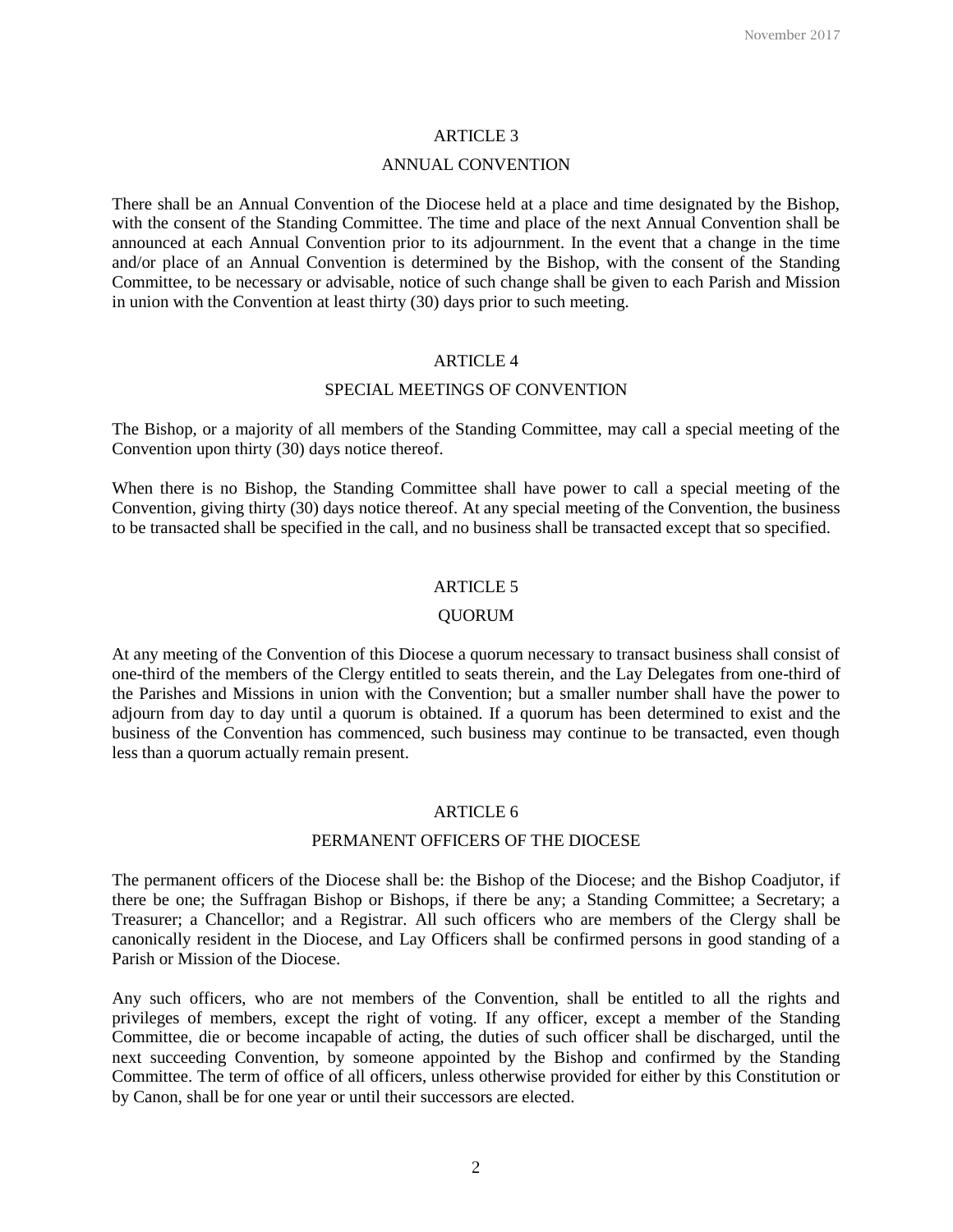#### PRESIDENT OF CONVENTION

At every meeting of the Convention, the Bishop shall be presiding officer; or in the event of the absence or inability to act of the Bishop, the Bishop Coadjutor, if there be one; the Suffragan Bishops, if there be any, in order of seniority; or if there be none, the president of the Standing Committee shall be presiding officer and, if the president of the Standing Committee shall be unavailable to serve for any reason, a clerical member of the Standing Committee shall be designated to serve by the Standing Committee. The presiding officer shall not participate in debate on any question coming before the Convention, nor in any election. The presiding officer, however, may express his views to the Convention upon any subject after debate thereon has been closed and before the vote is taken. The presiding officer may vote upon any matter and in any election if the vote is taken by ballot or if his vote will affect the result.

#### ARTICLE 8

#### RULES OF CONVENTION

At every meeting of the Convention, the Clergy and Laity shall deliberate as one body, and each member of the Clergy present and each Lay Delegate present shall be entitled to one vote. Unless, a vote by orders is determined or required or otherwise provided by the Constitution and or Canons, a majority of the aggregate votes shall be decisive. Except where the Constitution or Canons require two-thirds vote, whenever a vote by orders is determined or required or otherwise provided, a concurrent majority in both orders shall be necessary. Upon demand of any seven members of the Convention, the vote shall be taken by orders.

The Convention may adopt such reasonable rules of procedure as it may determine to be appropriate to regulate and expedite the orderly disposition of the business of such Convention, including the election of officers or persons to any office or position. Any method of voting prescribed by rules of procedure shall not apply to the election of a Bishop, Bishop Coadjutor, or Suffragan Bishop.

#### ARTICLE 9

## CONGREGATIONS IN UNION WITH CONVENTION

Every Parish and Mission in this Diocese in existence at the time of the organization of the Diocese and every Parish and Mission which shall have been created and admitted in accordance with the Constitution and Canons of this Diocese shall be deemed to be in union with and entitled to representation in the Convention of the Diocese, unless deprived of such right either through suspension or dissolution.

If a Parish or Mission shall fail to pay its assessment as levied by the Convention, it may be suspended from the right of representation in the Convention by a concurrent majority of both orders.

With the consent of the Bishop, any Parish or Mission which shall fail to conform with requirements prescribed by Canon or special resolution may be wholly dissolved by a concurrent two-thirds vote of both orders. Such action can be taken only at an Annual Convention.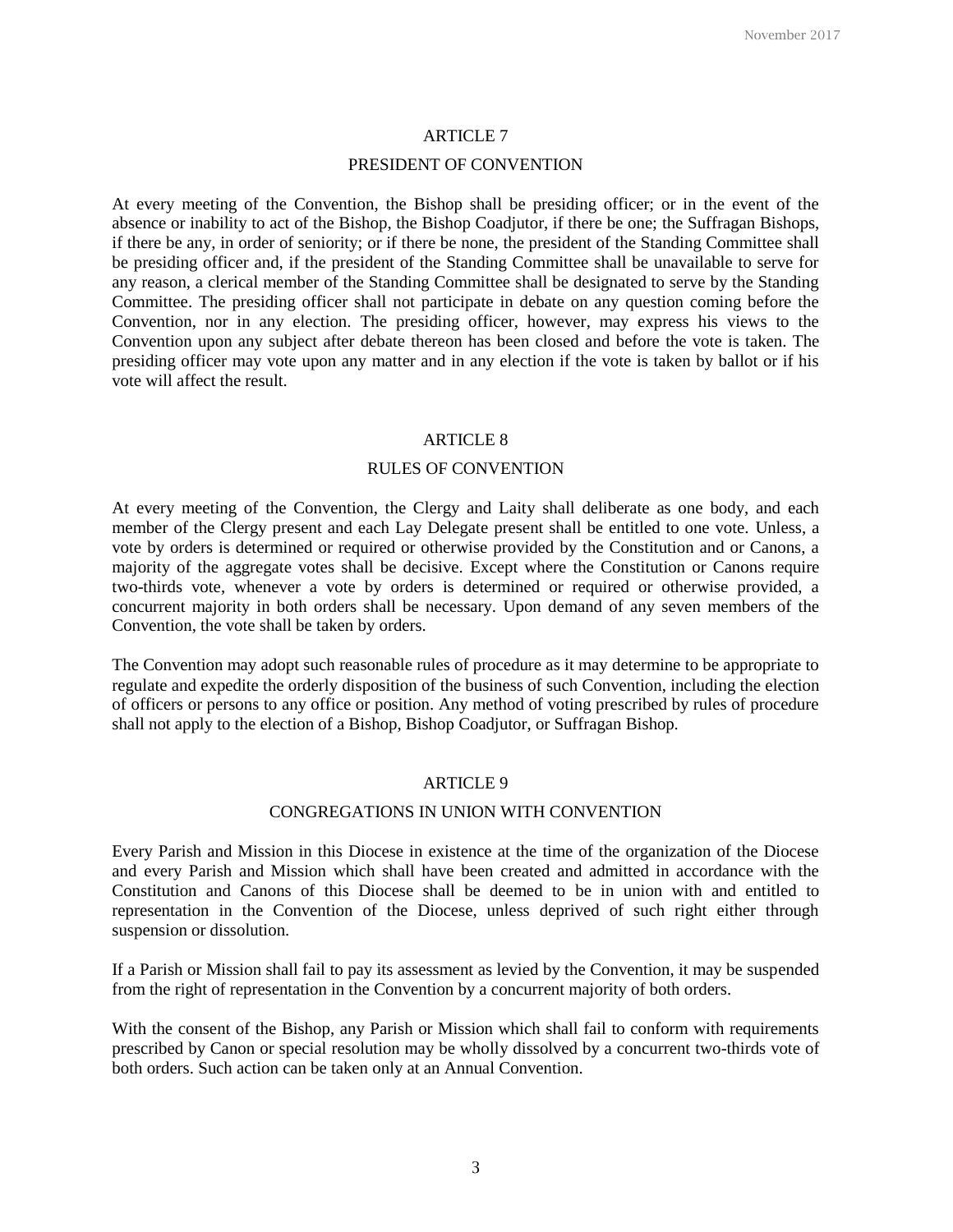## STANDING COMMITTEE

The Standing Committee shall consist of three Priests entitled to seats in the Diocesan Convention and three Lay persons who shall be confirmed persons of the Church in good standing in this Diocese, and who shall possess such other qualifications as may be prescribed by Canon.

When there is a Bishop in charge of the Diocese, the Standing Committee shall be his Council of Advice. If there be no Bishop or Bishop Coadjutor or Suffragan Bishop canonically authorized to act, the Standing Committee shall be the Ecclesiastical Authority of the Diocese.

The members of the Standing Committee shall be elected by ballot, by a concurrent vote of a majority of each order, at an Annual Convention, and their term of office shall be for three years, or until their successors are elected. At each Annual Convention, one Clerical and one Lay member of the Standing Committee shall be elected.

Vacancies occurring prior to the expiration of the term of any member of this committee shall be filled by the vote of a majority of the remaining members of the Standing Committee, and the person so elected shall fill out the unexpired term of the member in whose stead such person was elected.

No one shall be eligible to re-election as a member of the Standing Committee during the year in which such member's term of office expires, but election to an unexpired term shall not constitute a bar to eligibility.

The Standing Committee shall keep a record of all its official acts and shall make a report of the same to the Convention.

## ARTICLE 11

## DEPUTIES TO GENERAL CONVENTION

The Annual Convention in the second year preceding a stated meeting of the General Convention shall elect by ballot four (4) Priests or Deacons and four (4) Lay persons to act as Deputies from this Diocese to the General Convention, a concurrent vote of a majority of both orders being necessary to elect. Following the election of the last Deputy chosen, the floor shall be opened for nomination of Alternate Deputies in accordance with the Rules of Procedure and one (1) ballot shall be taken (unless further voting shall be necessary because of a tie) upon those then nominated and those who had been nominated as Deputies (including those who withdrew), and the four (4) in each order receiving the most votes (both orders voting together) shall be declared elected as Alternate Deputies. Deputies and Alternates shall take office immediately upon election and shall hold office until their successors are chosen.

#### ARTICLE 12

# PRINCIPLE OF THE CATHEDRAL SYSTEM

Section l

(a) The principle of organization underlying the Cathedral system (inaugurated in the Missionary District of Northern Texas) is approved by the Church in this Diocese.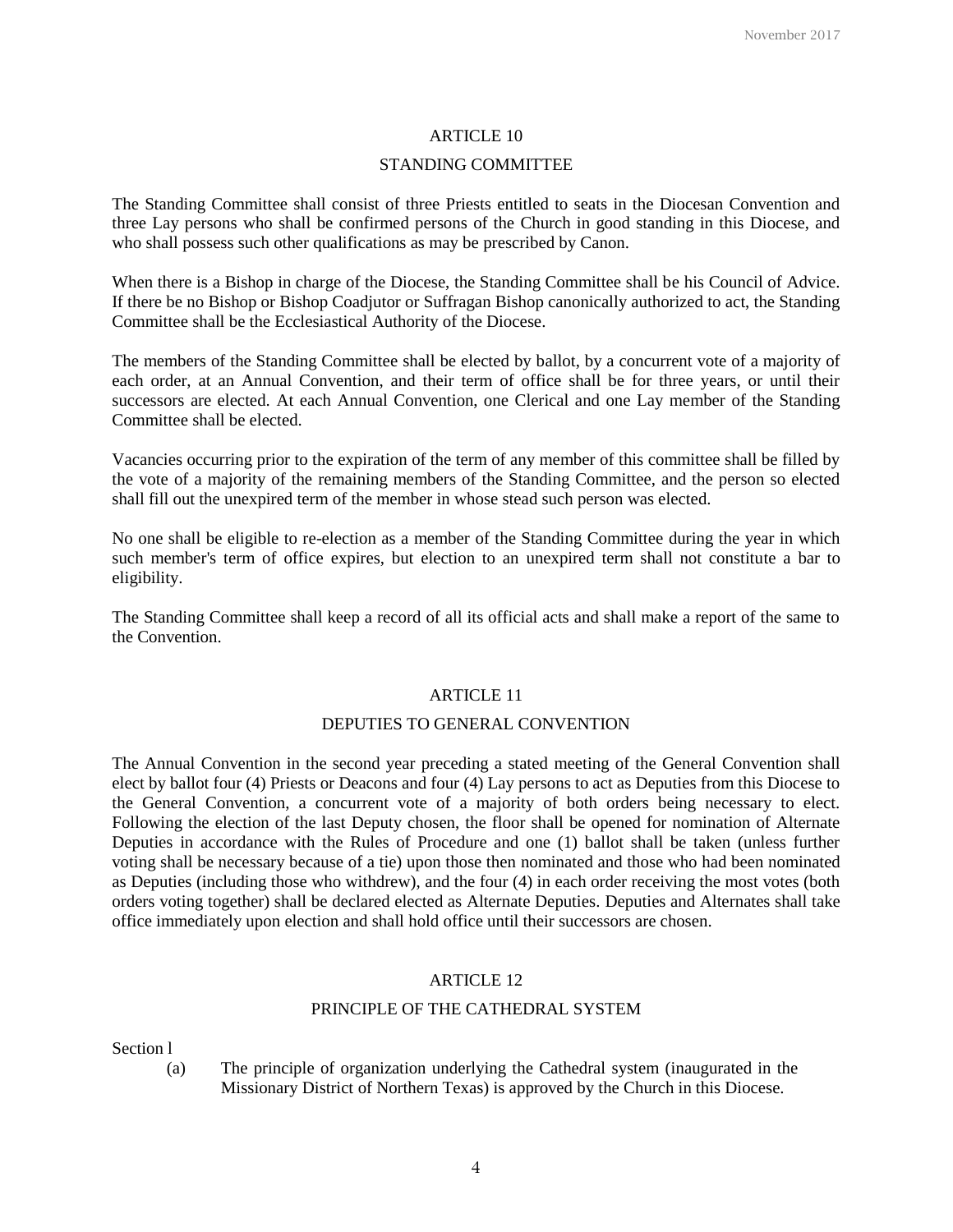- (b) The principle thus approved consists in a practical recognition of the fact that the Bishop is the center of unity of all his jurisdiction, and his Cathedral is the symbol of that unity and an instrument for the diffusion of his influence throughout the Diocese. While for the more convenient administration of his office, the Bishop has his seat of office in his Cathedral Church at the See City or Capitol of his Diocese, he nevertheless, by virtue of his office, has inherent rights at all times and in every Parish, Mission and Congregation within the Diocese, he being the Chief Pastor of all the people in the Diocese.
- (c) The Bishop shall be consulted in the order of the ritual of the Cathedral for Diocesan services, may preach when he may so desire, and may use the Church for such official purposes as to him may seem fitting, but he shall not be required to perform pastoral duty.
- (d) The City of Dallas is hereby declared to be the See City of this Diocese, and the Parish Church of Saint Matthew is hereby recognized as the Bishop's Cathedral.
- (e) The legislation of this Diocese shall be in harmony with, and in furtherance of, the Cathedral system, as thus understood and defined.

#### Section 2

- (a) The governing body of the Cathedral, as such, is a Cathedral Chapter, consisting of the Bishop, the Dean, Wardens and Vestry of the Cathedral Parish, and three members-at-large, who shall be communicants of the Church in this Diocese, appointed by the Bishop. The Bishop shall be President, and the Dean Vice-President of the Cathedral Chapter, and a majority of its members shall constitute a quorum. It may adopt by-laws not inconsistent with the Constitution and Canons of the General Convention or of this Diocese.
- (b) The three at-large members shall serve as follows: one for one year; one for two years; and one for three years. Thereafter, the Bishop shall appoint one at-large member annually to serve on the Cathedral Chapter for a three-year term. No members shall be eligible for re-appointment until one year has elapsed after the completion of such member's term. The Bishop shall appoint a person to fill an unexpired term in the at-large membership.
- (c) When a vacancy occurs in the Rectorship of Saint Matthew, the Bishop shall nominate three presbyters of this Church, of whom the Vestry of Saint Matthew may elect one by a two-thirds majority vote. Should it fail to elect any of the three nominated, the Bishop shall nominate three other nominees (no more than one of which shall be a previous nominee), of whom the Vestry may elect one by a twothirds majority vote; and such procedure shall be followed until there is an election. When a Rector is elected, he shall then be installed as Dean and Rector of the Cathedral Church of Saint Matthew.

Section 3 The Dean shall be the executive officer of the Cathedral in charge of services and the administration of the Cathedral and shall have charge of the Cathedral congregation. He shall preside at meetings of the Cathedral Vestry and Parish meetings.

Section 4 Except as provided in this Canon, the Cathedral Church shall be a Parish Church with the usual Parish organizations. The Rector and Vestry shall have the customary canonical rights and duties of a Parish Rector and Vestry.

Section 5 The Bishop may appoint honorary Canons of the Cathedral. Honorary Canons shall be members of the Cathedral Chapter, ex-officio, without voting privileges. The Dean and Vestry shall elect Cathedral residentiary Canons with the Bishop's approval.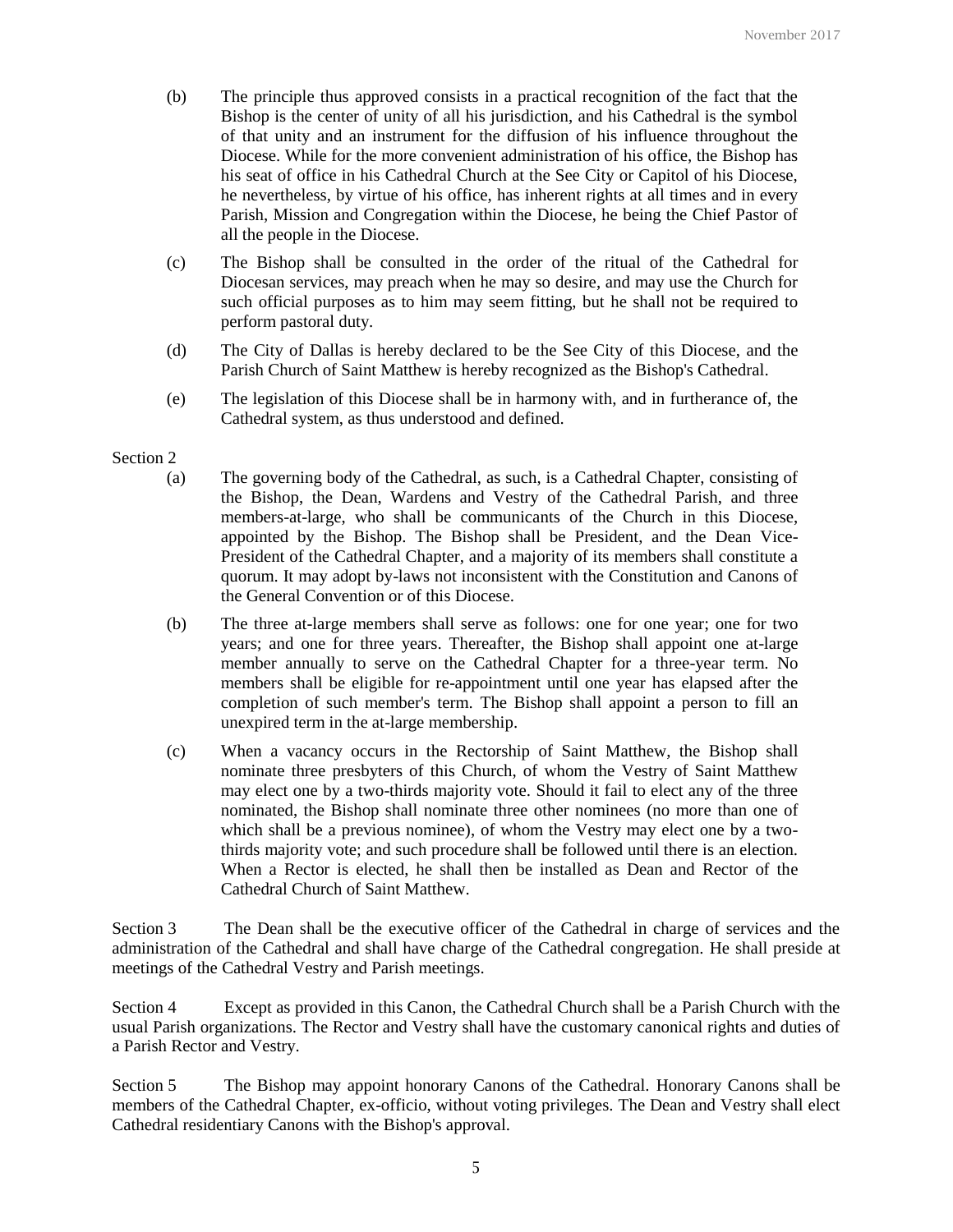#### TITLE TO CHURCH PROPERTY

The title to all real property acquired for the use of the Church in this Diocese, which includes all Parishes, Missions and Diocesan Institutions, shall be held in the name of "Corporation of the Episcopal Diocese of Dallas" (known as the "Diocesan Corporation"), pursuant to, and in all ways administered, dealt with, and disposed of as specified in the Canons of the Diocese.

# ARTICLE 14

## POWER TO LEVY ASSESSMENTS

The Convention of this Diocese shall have power, either by Canon or by special resolution, to raise money by assessment or other means upon the Parishes and Missions of the Diocese; and the manner of fixing such assessment upon the various Parishes and Missions may either be specified by Canon or by a resolution of the Convention.

The Convention may by Canon prescribe such regulations and penalties as it may deem expedient to secure the prompt payment of assessments.

## ARTICLE 15

#### FUND FOR THE ENDOWMENT OF THE EPISCOPATE

There shall be a Fund for the Endowment of the Episcopate which shall be managed by the Board of Trustees of the Corporation of the Episcopal Diocese of Dallas.

They shall be entrusted with the investment and management of the said Fund for the Endowment of the Episcopate. Securities purchased by the Trustees in their capacity as such may be registered in the names of the Corporation of the Episcopal Diocese of Dallas. They shall make an annual report of the affairs of the said Fund to the Annual Convention.

After paying the necessary expenses incident to the management of this Fund, such portion of this Fund and the earnings thereof, as determined by the Board of Trustees (not to take more from the principal than seven percent of its value at the beginning of the year), shall be applied annually toward the compensation of the Bishop of this Diocese, and of the Bishop Coadjutor, if there be one, and of the Suffragan Bishops, if there be any, or for other expenses of the Office of the Bishop or general Diocesan purposes.

# ARTICLE 16

# ELECTION OF A BISHOP, BISHOP COADJUTOR OR SUFFRAGAN BISHOP

The election of a Bishop, a Bishop Coadjutor, or a Suffragan Bishop for this Diocese shall take place at the regular meeting of the Convention, or at a special meeting of the Convention called for that purpose. In the election, the vote shall be by ballot and by orders, and concurrent majority of the two orders shall be necessary to a choice if two-thirds of all the Clergy entitled to vote, who have their principal residence within the Diocese and whose attendance at the Convention has not been excused by the Bishop or the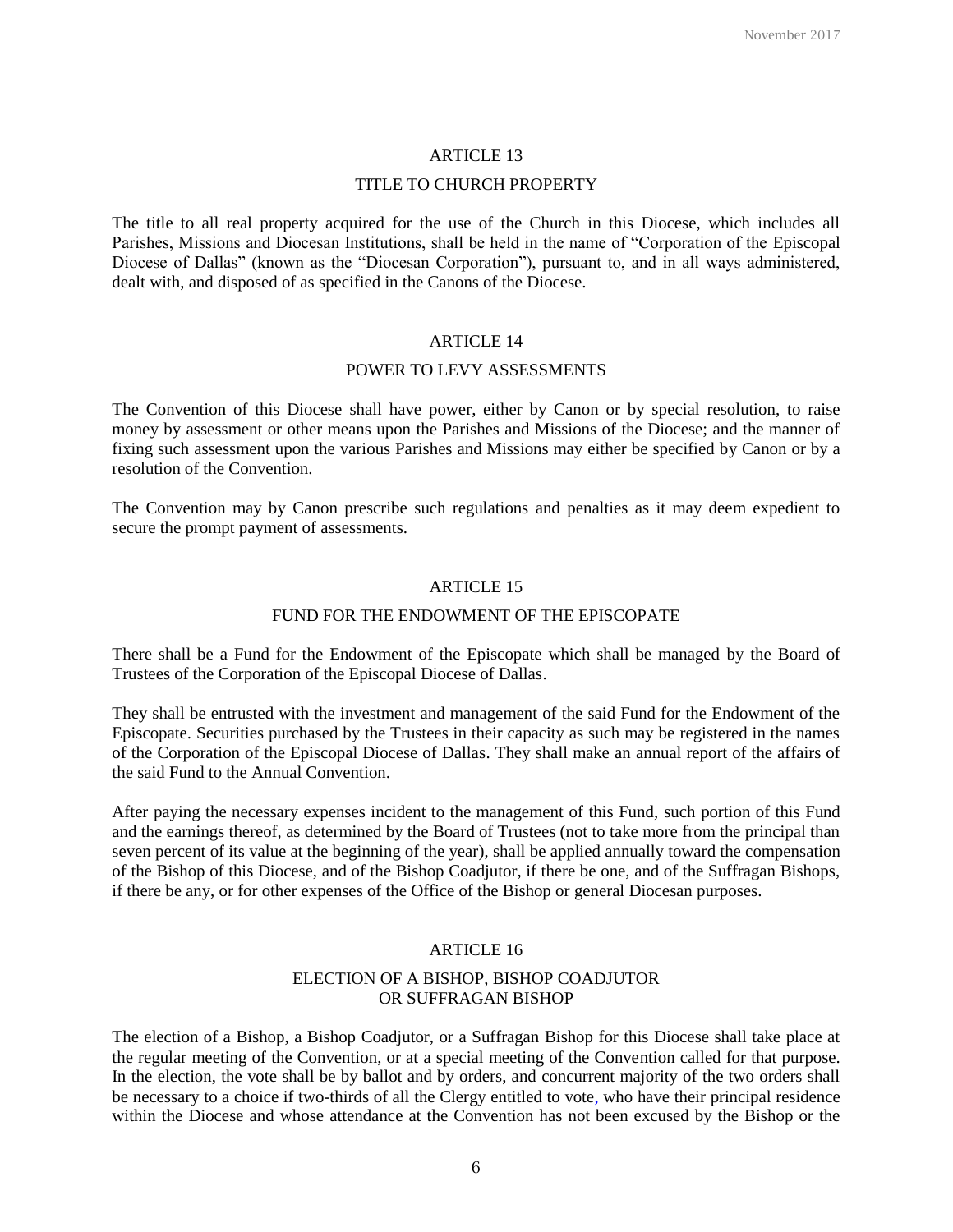acting Ecclesiastical authority due to infirmity or other good cause and Lay Delegates from two-thirds of the Parishes and Missions entitled to representation are present at the Convention; otherwise, two-thirds of the votes of each order voting shall be necessary to a choice. In any event, the election may not occur unless a quorum has been determined to exist.

# ARTICLE 17

#### ALTERATIONS AND AMENDMENTS TO THE CONSTITUTION

The Constitution of this Diocese may be altered or amended as follows: A proposal for an alteration or an amendment shall be filed in writing with the Secretary of the Convention not less than sixty (60) days before the meeting of an Annual Convention The Secretary shall, not less than forty-five (45) days before the meeting of the Convention, deliver copies of all proposed alterations or amendments to the Constitution to the Chair of the Committee on Constitution and Canons, consisting of at least two (2) members of the Clergy and two (2) Lay persons. The Committee shall report thereon to the Convention. No other alteration or amendment to the Constitution shall be considered at that meeting except by unanimous consent of the Convention. Such proposed alteration or amendment shall be presented in writing at the meeting of the Convention. Where any amendment or alteration to the Constitution has been so proposed and referred to the Committee, amendments thereto may be made from the floor of the Convention if, within the judgment of the presiding officer of the Convention, such amendments are germane to the pending amendment or alteration. If the proposal, together with any amendments pertinent thereto, receive the majority vote of the Convention, it shall be printed in the Journal and shall lay over until the next Annual Convention, and if then approved by a concurrent majority of the vote of both orders, the Constitution shall be altered or amended accordingly, and such alteration or amendment shall take effect thirty (30) days after the adjournment of the Convention.

#### ARTICLE 18

#### **CANONS**

Canons not inconsistent with this Constitution, or the Constitution and Canons of the General Convention, may be adopted, altered, amended or repealed at any Annual Convention by a majority vote of the Convention; provided that no new Canon and no alteration, amendment or repeal of an existing Canon shall be adopted unless the same shall have been filed in writing with the Secretary of the Convention not less than sixty (60) days before the meeting of the Convention; and provided further that a new canon or an alteration, amendment or repeal of an existing Canon that is inconsistent with Title IV of the Canons of the General Convention may be adopted at any Annual Convention by a concurrent majority vote of both orders.

## INTERPRETATION

Whenever any term of one gender is used herein or in a Canon, it shall be understood to include the other gender, as appropriate. Terms used herein and in the Canons in the singular number shall be understood to include the plural number, to the extent appropriate.

#### REPEALING CLAUSE

All previous Constitutions of this Diocese are hereby repealed.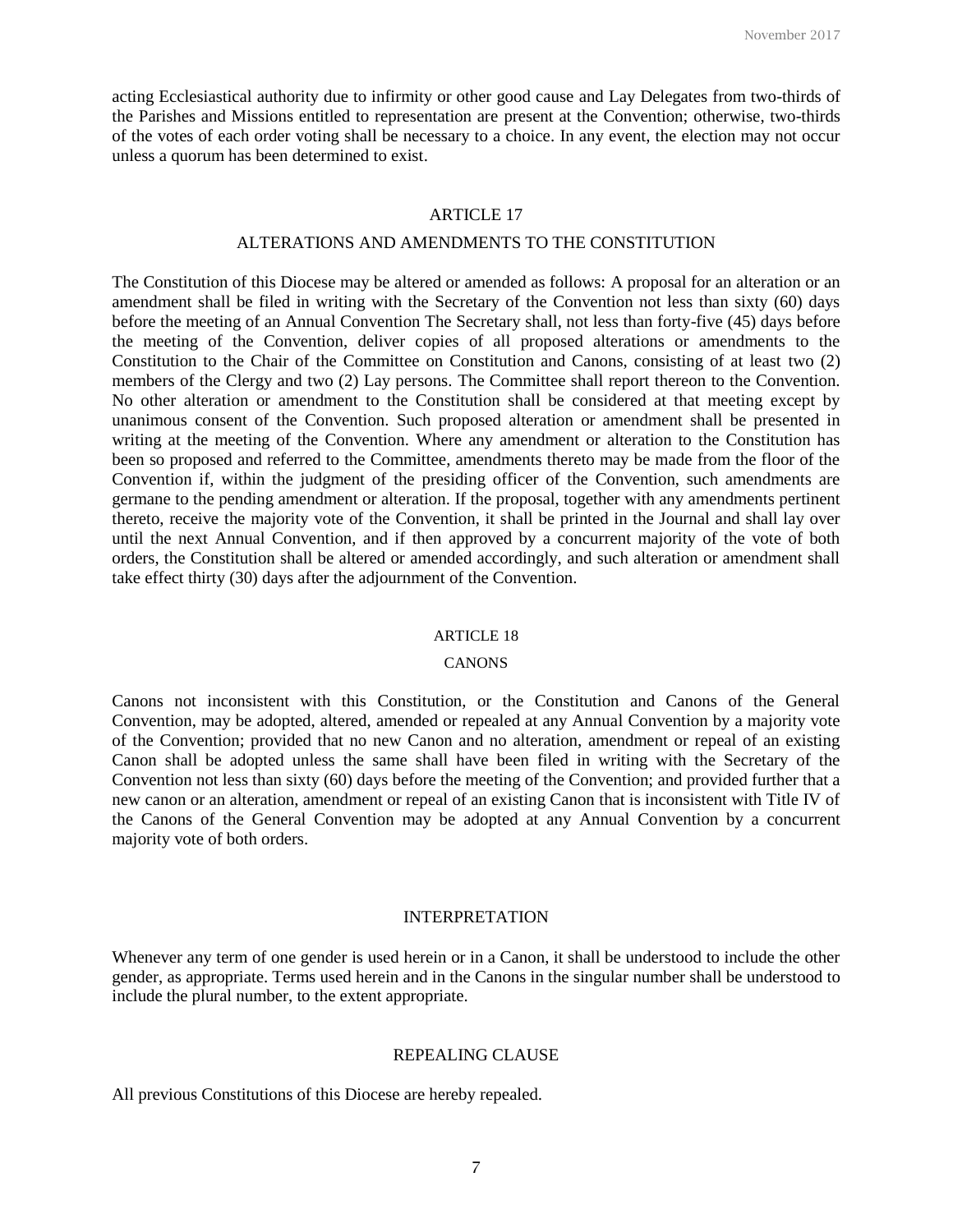## THE CANONS OF THE DIOCESE OF DALLAS

#### CANON 1

### CLERGY LIST

Section 1.1 Immediately before the meeting of each Convention, the Bishop, or in the case of his death or inability to act, the Standing Committee, shall prepare a list of the members of the Clergy canonically resident in the Diocese. No member of the Clergy while suspended from the Ministry shall have a place on such list. The list shall be filed with the Secretary of the Convention and shall be prefixed to the Journal.

Section 1.2 A resigned diocesan or suffragan bishop of this Diocese who does not become canonically resident in another diocese shall be a Member of the Clergy canonically resident in this Diocese and, with the prior consent of the Standing Committee, be given seat, voice and vote at meetings of the Convention.

#### CANON 2

#### MEMBERS OF THE CONVENTION

Section 2.l Every Parish and Mission in union with the Convention shall be entitled to Lay Delegates determined by the average Sunday attendance reported in the Annual Parochial Report for the year ending December 31 next preceding the Diocesan Convention according to the following table:

| 50 average Sunday attendance or less   | 1 Delegate   |
|----------------------------------------|--------------|
| 51 average Sunday attendance to 100    | 2 Delegates  |
| 101 average Sunday attendance to 150   | 3 Delegates  |
| 151 average Sunday attendance to 200   | 4 Delegates  |
| 201 average Sunday attendance to 400   | 5 Delegates  |
| 401 average Sunday attendance to 600   | 6 Delegates  |
| 601 average Sunday attendance to 800   | 7 Delegates  |
| 801 average Sunday attendance to 1000  | 8 Delegates  |
| 1001 average Sunday attendance to 1250 | 9 Delegates  |
| 1251 average Sunday attendance to 1500 | 10 Delegates |

For every additional 250 average Sunday attendance (or any part thereof) add 1 Delegate.

Section 2.2 The selection of the Lay Delegates shall be certified in writing by the Secretary or Clerk of the Vestry of the Parish or Mission; but, in the absence of the Secretary or Clerk, such certificates of election may be signed by one of the Wardens, or by the Rector or Vicar of such Parish or Mission. The Certificate of the election of Lay Delegates shall show upon its face that their election as such Delegates has been made in pursuance of this Canon.

Section 2.3 Every Parish and Mission in the Diocese shall elect alternate Lay Delegates, equal in number to the number of Lay Delegates to which it is entitled. In the absence of a Lay Delegate, an Alternate Lay Delegate from the same Parish or Mission shall have all the rights and privileges of a Lay Delegate. The election of Alternate Lay Delegates shall be certified in the same manner as herein provided in the case of Lay Delegates.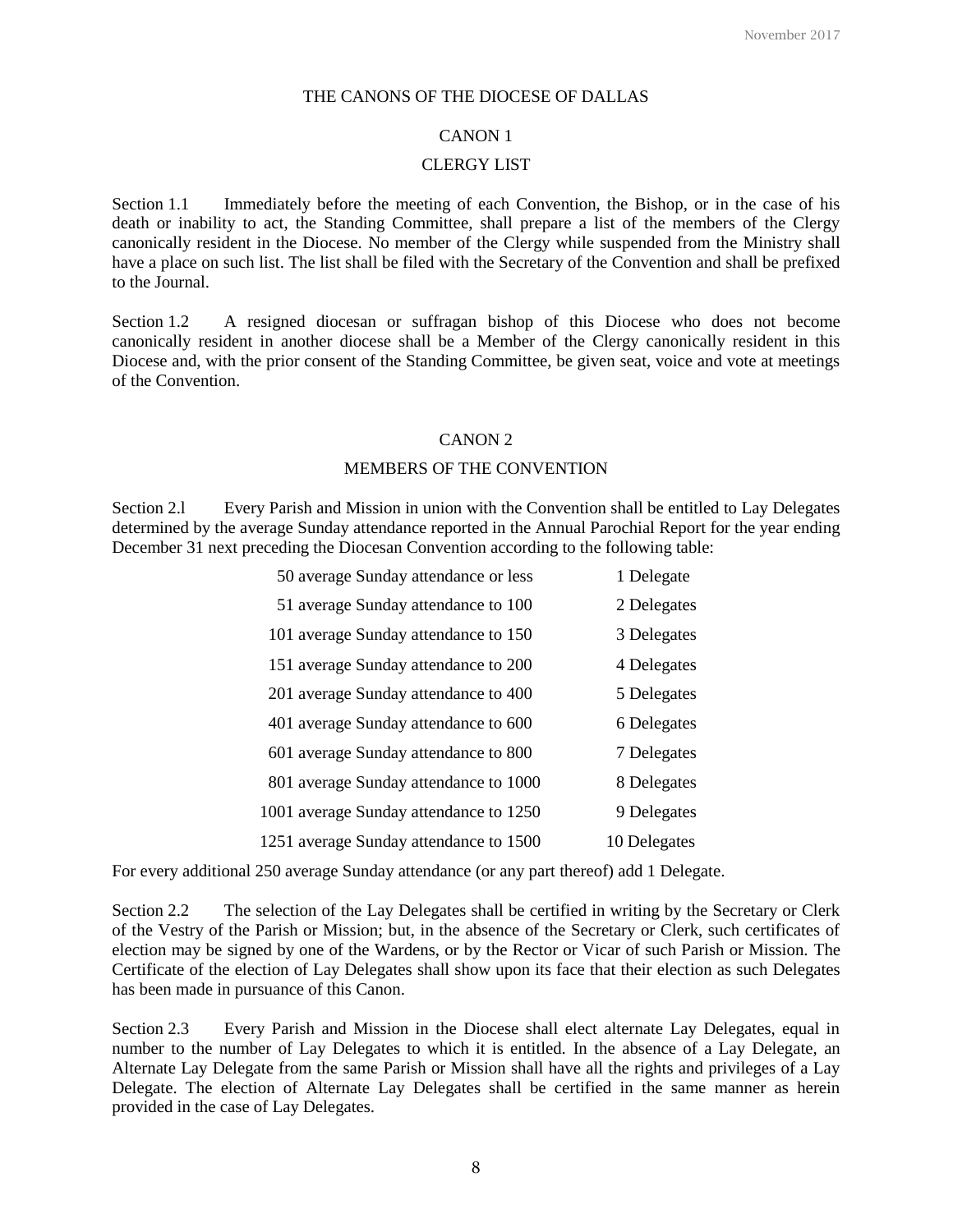Section 2.4 The rectors of Parishes and vicars of Missions shall have authority to fill such vacancies as may occur in the list of Alternate Lay Delegates between the time of such election and any meetings of the Convention.

Section 2.5 If a Parish or Mission did not pay its full assessment for the preceding year, or years, sanctions shall be applied. "Full Assessment" means the amount determined to be owed by a Parish or Mission in accordance with the assessment formula set by the Executive Council, or the amount set by the Finance Department of the Executive Council as provided in Canon 33.

Sixty days prior to the convening of a Diocesan Convention, the Treasurer shall report to the Bishop the status of the Assessment payments of each Parish and Mission in the Diocese. The Executive Council shall promptly notify a Parish or Mission affected by this section of the application of one of the following sanctions if remedial action is not taken prior to the time the Convention is convened:

- a) After the first year that a Parish or Mission fails to meet its Full Assessment, no person from that Parish or Mission, clerical or lay, shall be eligible for election to any canonical Diocesan Office.
- b) After the second consecutive year that a Parish or Mission fails to meet its Full Assessment, no person from that Parish or Mission, clerical or lay, shall be eligible for election to any canonical Diocesan Office, and said Parish or Mission will lose voice and vote in the Diocesan Convention for that year.
- c) After the third consecutive year that a Parish or Mission fails to meet its Full Assessment, no person from that Parish or Mission, clerical or lay, shall be eligible for election to any canonical Diocesan Office; said Parish or Mission will lose voice and vote in the Diocesan Convention for that year; and if a Parish, such Parish shall be restored to Mission status.
- d) The imposition of the foregoing sanctions shall have no effect upon any member of the Parish or Mission already actively serving in any Diocesan Office.
- e) For good cause shown, the Bishop or the Executive Council of the Diocese may suspend or reduce the imposition of sanctions arising from the failure to meet the Full Assessment required by this Canon.

# CANON 3

# MEETING OF CONVENTION

Section 3.1 The Convention of this Diocese shall meet as provided in Article 3 of the Constitution.

Section 3.2 Special meetings of the Convention may be called only as provided in Article 4 of the Constitution.

Section 3.3 Whenever a special meeting of the Convention is called, the Secretary of the Diocese shall transmit a written notice to each member of the Clergy entitled to a seat in the Convention and also to the Wardens of Parishes and Missions of the Diocese; and said notice shall specify the business to be transacted and the time and place of the meeting.

Section 3.4 It is the duty of every member of the Clergy resident in the Diocese and entitled to a seat in the Convention and of every Lay Delegate or Alternate duly elected to attend all its sessions. A member of the Clergy may be absent from meetings of the Convention only by permission of the Bishop.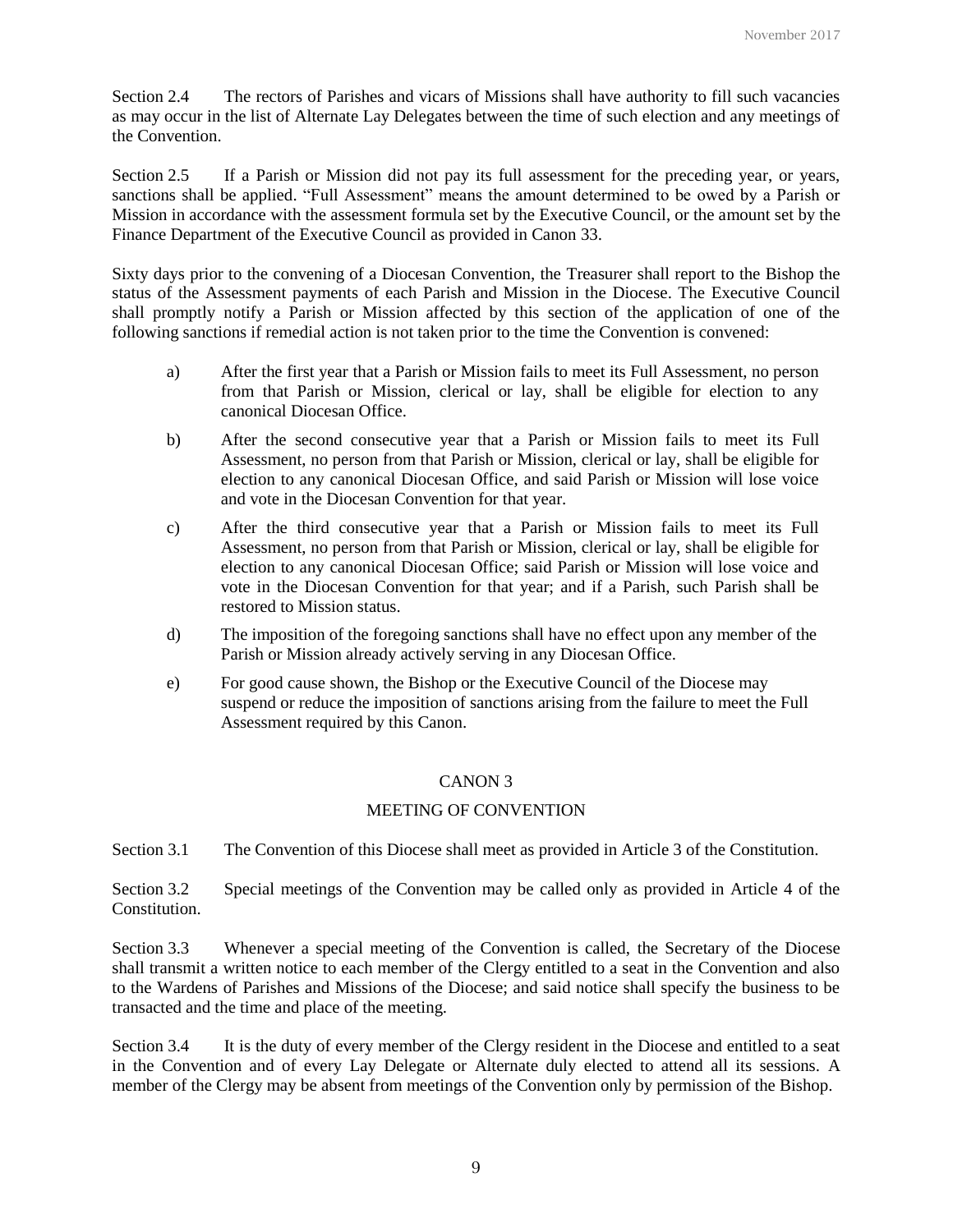Section 3.5 The Secretary of the Diocese shall cause to be delivered to each Parish and Mission, not later than ten (10) days before the opening day of each Convention, as many copies as each has Delegates of the Agenda, Report of the Nominating Committee, proposed Canonical Changes and Resolutions then in hand, and other available material pertinent to Convention business.

Section 3.6 Except to the extent controlled by the Constitution or Canons of this Diocese or adopted Rules of Procedure, the meetings of the Convention shall be conducted in accordance with the most recent edition of Roberts' Rules of Order.

## CANON 4

#### ORDER OF BUSINESS

At the opening of any Convention, the President shall take the chair. There shall then follow a report by the Chair of the Committee on Credentials or a member of that Committee as to the number of members of the Clergy and Lay Delegates in attendance. The President shall announce a quorum, if present. The Rules of Procedure shall be adopted by a two-thirds vote, and the Order of Business recommended by the President shall be adopted by a majority vote. Following the adoption of these three reports, the Convention shall be considered organized. A Secretary of the Convention shall be elected. The Convention shall proceed to the transaction of business pursuant to the Order of Business recommended by the President and adopted by the Convention.

#### CANON 5

## EXECUTIVE COUNCIL

Section 5.1 The Executive Council shall administer the Missionary, Social Service and Christian Education work of the Diocese and discharge such other duties as may be entrusted to it by the Convention.

Section 5.2 The following officers shall have full membership in the Executive Council for such time as they lawfully hold their Diocesan positions as:

- a) The Bishop
- b) The Bishop Coadjutor, If there be one
- c) The Suffragan Bishop or Bishops, If there be any
- d) The President of the Standing Committee
- e) The Treasurer of the Diocese
- f) The Chair of each of the Convocations of the Diocese.

There shall be eighteen elected members of the Executive Council, to be chosen at Annual Convention by a concurrent vote of a majority of each order from the following categories:

- 1) Six (6) members of the Clergy, entitled to seats in the Convention
- 2) Twelve (12) Lay persons, who are confirmed communicants in good standing of Parishes and Missions in union with the Convention.

Two (2) members of the Clergy and four (4) Lay persons shall be elected at each Annual Convention for a term of three (3) years. No member who has served three (3) consecutive years shall be eligible for reelection until the lapse of one (1) year after the expiration of his last period of service.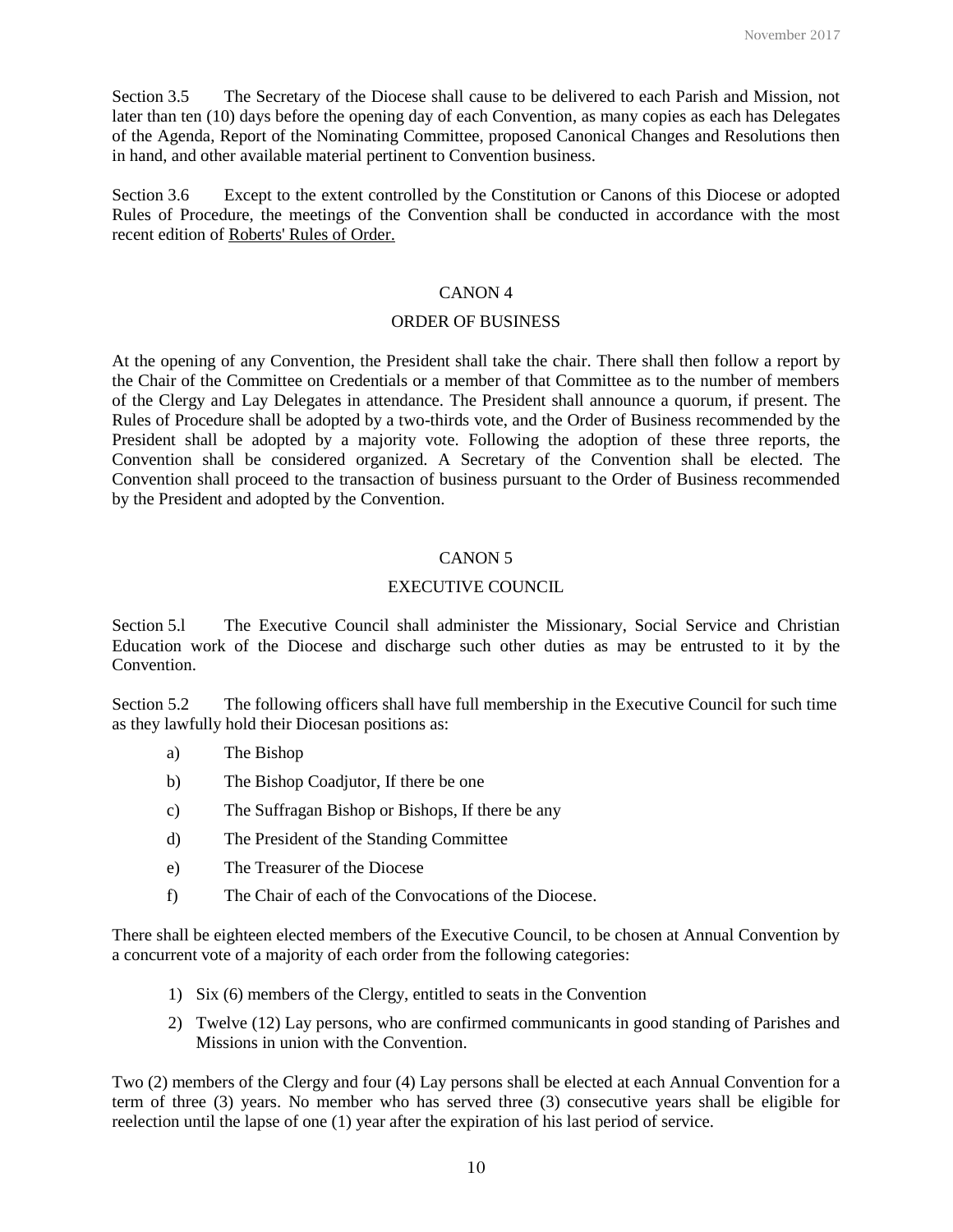In the event a vacancy occurs among the elective members, the Executive Council shall elect a qualified person for the unexpired term of the place vacated. Any person elected to fill an unexpired term of less than eighteen (18) months is eligible to election for a full term.

Section 5.3 The Bishop shall be President of the Executive Council. In case of his absence or disability, the Bishop Coadjutor or Suffragan Bishop shall act for him. In case of his inability to act or of a vacancy in the Episcopate, the Presidency shall be held by the Bishop Coadjutor, the Suffragan Bishops in the order of their seniority of service in the Diocese, or by the President of the Standing Committee, in the order named. The Executive Council shall elect a Secretary and other officers to serve for such terms as it may provide, subject to removal at any time by the Bishop with the consent of the Executive Council.

Section 5.4 The Executive Council shall carry on the work of the Convention through such departments as the Bishop with its consent may establish and continue, and shall define and supervise the work of such departments.

The Chair and members of the respective departments, who need not be members of the Executive Council, shall be appointed by the Bishop and are subject to removal at his pleasure.

All departments and committees shall keep full records of their proceedings, correspondence, and plans. Reports shall be made by the Chairs as directed by the Executive Council. Department Chairs who are not members of the Executive Council shall have a voice, but no vote, in the Council.

Section 5.5 The Executive Council shall hold an organizational meeting following the Annual Convention. It may hold such other meetings as it may determine, but no less than nine (9) meetings annually.

Special meetings of the Council may be called for any purpose by the President or by the President of the Standing Committee or by any five (5) members of the Council.

Section 5.6 On or before the August meeting of the Executive Council in each year, the Department of Finance shall submit to the Executive Council an Annual Budget setting forth the opportunities and needs of the Diocese together with a worthy share in the program of the National Church for the next fiscal year. The Executive Council shall make such amendments and revisions as it deems necessary and shall submit the Proposed Budget to the Annual Convention for amendment, change and approval, setting forth a table of the amounts it expects to assess each Parish and Mission. As soon as possible after the August Executive Council meeting and at least ten (l0) days before Convention, the proposed budget shall be sent to every Parish and Mission for distribution to its Delegates.

The Executive Council has the power for serious cause to adjust and alter the budget adopted by the Convention.

The Executive Council shall further report to the Convention concerning its work and expenditures during the previous and current fiscal year and its plans for the next year, and make such special reports as the Convention or the Bishop may request.

# CANON 6

#### STANDING COMMITTEE

Section 6.1 The Standing Committee shall be elected, vacancies filled, and terms of office fixed, as provided in Article 10 of the Constitution of this Diocese.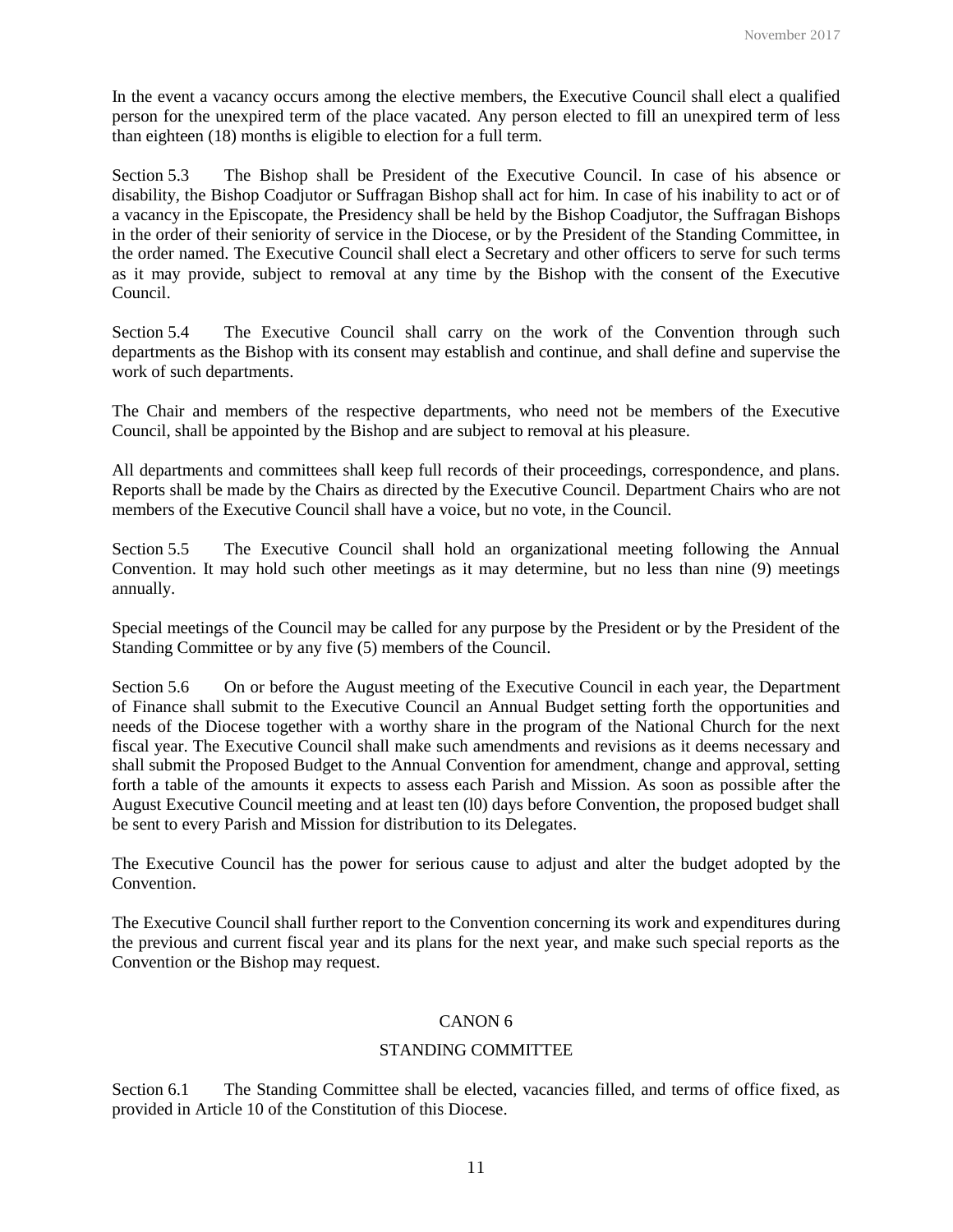Section 6.2 The Committee shall choose a President from among the Clerical members and a Secretary who shall be a member of the Committee.

Section 6.3 Four of its members shall constitute a quorum to transact business.

Section 6.4 The Committee shall perform all the duties incident to its office, as provided in the Constitution and Canons of the General Convention, and such other duties as are, or shall be, provided in the Constitution and Canons of this Diocese.

Section 6.5 The Standing Committee shall not approve any loan which shall obligate the Diocese without the prior approval in writing of the Bishop, and the concurrence of the Executive Council of the Diocese.

#### CANON 7

## SECRETARY OF THE DIOCESE

Section 7.1 At each Annual Convention, a Secretary shall be elected who shall continue in office until a successor is elected. The duties of the Secretary shall be to take the minutes of the proceedings of the Convention and, when they are approved, to enter them in a proper book which shall be known as the Journal of the Diocese; to preserve such Journals and records and to deliver them to the office of the Bishop for custody not later than four (4) months following Convention; to attest the public acts and records of the Convention; and to perform all other duties required by the Constitution and Canons of this Diocese.

Section 7.2 The Secretary of the Diocese shall each year send a copy of the Journal of the Convention of this Diocese to the Secretary of the House of Bishops and to the Secretary of the House of Deputies. The Secretary shall also transmit to each General Convention a certificate of the election of Clerical and Lay Deputies from this Diocese.

Section 7.3 The Secretary shall, within thirty (30) days after the adjournment of the Annual Convention of the Diocese, furnish to the Treasurer of the Diocese a certified statement of the Budget approved by the Convention for the ensuing year.

Section 7.4 Upon request of and nomination by the Secretary, the Convention may elect one (1) or more Assistant Secretaries, who shall serve until the next Annual Convention under the direction of the Secretary and assist in the discharge of the duties of the office.

## CANON 8

## TREASURER OF THE DIOCESE

Section 8.1 At each Annual Convention a Treasurer shall be nominated by the Bishop and elected by the Convention, who shall continue in office until a successor is elected.

Section 8.2 It shall be the duty of the Treasurer of the Diocese to receive and to disburse all monies contributed by the Parishes and Missions, or collected under the authority of the Convention, and of which the collection and distribution shall not be otherwise regulated.

Section 8.3 The accounts of the Treasurer shall be rendered annually to the Convention, shall end with December  $31<sup>st</sup>$  next before the meeting of such Convention and shall be audited.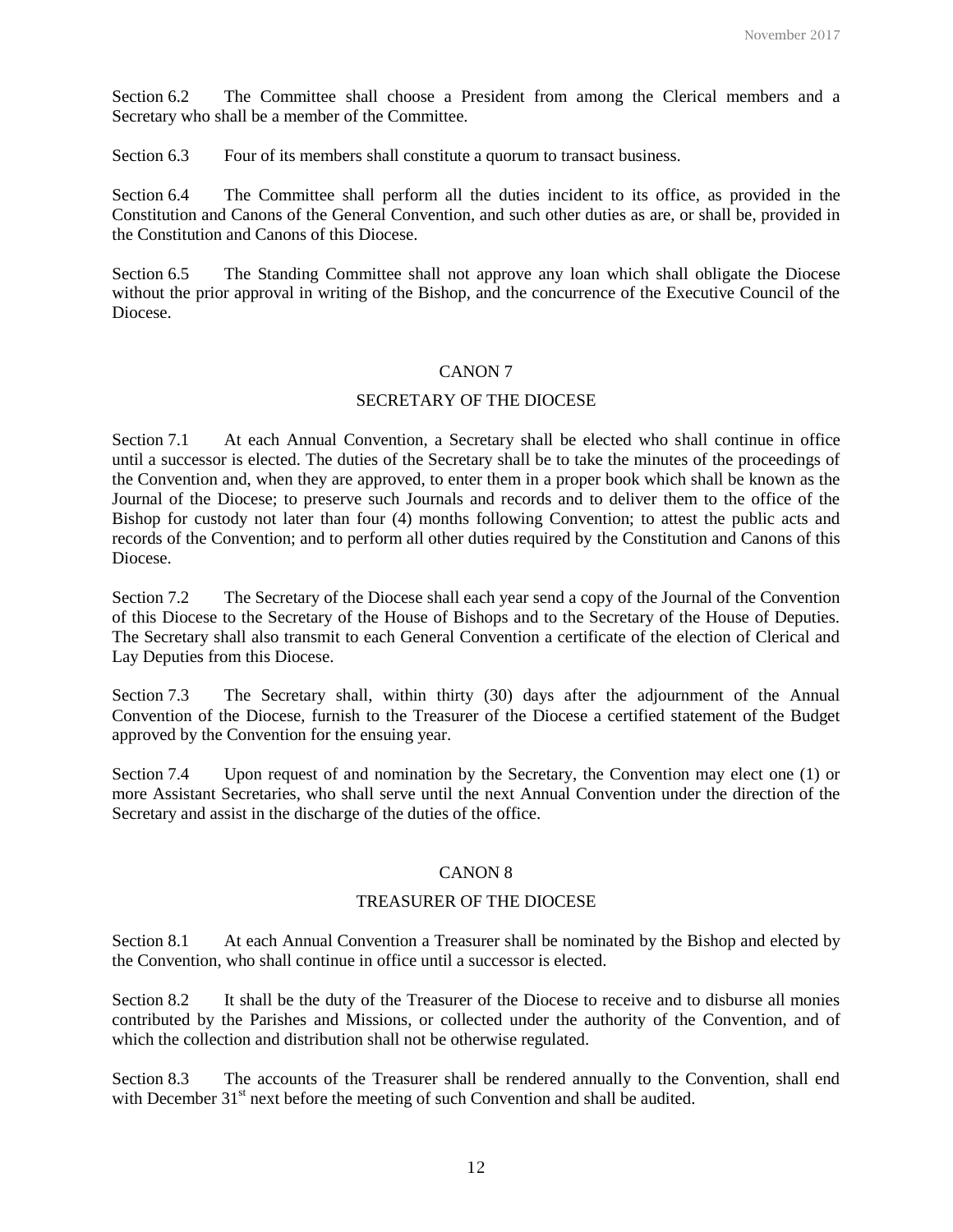Section 8.4 If the Treasurer of the Diocese shall die or resign his office, or because of absence, refusal or inability to act, be unable to perform the duties of the office, the Standing Committee shall appoint a Treasurer who shall continue in office until the election be made by the Convention, or until the Treasurer be able to resume the duties of the office.

Section 8.5 The accounts of the Treasurer of the Diocese, to be submitted to any Annual Convention, shall end with December  $31<sup>st</sup>$  next before the meeting of such Convention. The Diocese shall have an audit committee comprised of one (1) member, designated as chair, and at least two (2) additional members, all of whom the Convention shall elect annually, on the nomination of the Bishop, and who shall hold office for one (1) year or until a successor is elected. Any vacancies on the committee shall be filled by the Standing Committee. Each member of the committee must be independent. The determination of each member's independence shall be based upon such person being free from any relationship that, in the opinion of the Bishop, would be likely to interfere with his independent judgment as a member of the committee. At least one of the members of the committee must be a Financial Expert. For the purposes of this Canon, a "Financial Expert" means a person (a) who has, through education or relevant experience: (1) an understanding of generally accepted accounting principles and financial statements; (2) the ability to assess the general application of such principles in connection with accounting for estimates, accruals and reserves; (3) experience preparing, auditing, analyzing or evaluating financial statements of generally comparable organizations; (4) an understanding of internal controls and procedures for financial reporting; and (5) an understanding of audit committee functions, or (b) who has such other experience and qualifications that the Bishop determines qualifies the individual as a Financial Expert. The committee's responsibilities shall include engagement of the outside auditors of the Diocese and assisting the Treasurer in maintaining sound financial and internal control policies.

Section 8.6 Upon request of the Treasurer, the Bishop may appoint one or more Assistant Treasurers, who shall serve until the next Annual Convention under the direction of the Treasurer and assist him in the discharge of his duties.

Section 8.7 The Treasurer and each Assistant Treasurer shall be bonded in such sum as shall be fixed by the Standing Committee.

#### CANON 9

#### CHANCELLOR OF THE DIOCESE

The Convention shall elect annually, on the nomination of the Bishop, the Chancellor of the diocese, who shall hold office for one (1) year or until a successor is elected. To be eligible to serve as Chancellor, one must be a member, in good standing, of the State Bar of Texas. The Chancellor shall be the legal adviser to the Bishop and, to the extent not in conflict with the Chancellor's duties to the Bishop, the Standing Committee. All legal questions affecting the property of the Diocese, the validity of its action in regard thereto, or any other legal questions affecting its interest and welfare shall be referred to the Chancellor for advice and, when requisite, for action. Upon request of the Chancellor, the Bishop may appoint a Vice Chancellor and one or more Assistant Chancellors who shall serve under the direction of the Chancellor.

#### CANON 10

#### REGISTRAR AND HISTORIOGRAPHER OF THE DIOCESE

Section 10.l There shall be elected by the Convention, on the nomination of the Bishop, a Registrar and a Historiographer of the Diocese, the offices of which may be held by one or by two individuals, who shall hold office for a term of four (4) years or until a successor is elected; but in the event of the vacancy,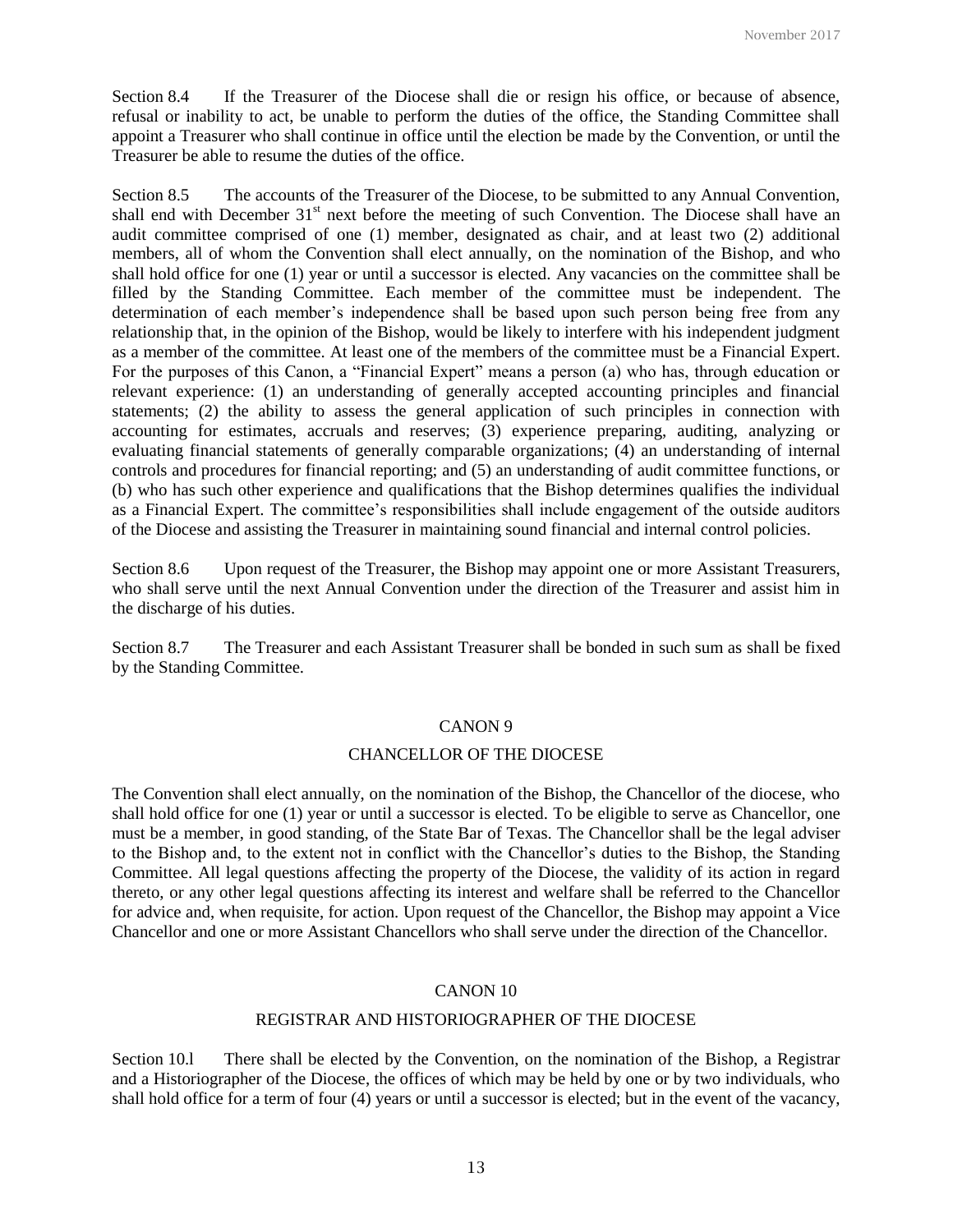the next Annual Convention shall elect a Registrar and/or a Historiographer for a full term of four (4) years.

Section 10.2 The Registrar shall keep in a separate book a Register of the Clergy canonically resident in the Diocese, showing the dates of the ordination and reception; also all dismissals, depositions or deaths of the Clergy occurring in the Diocese.

Section 10.3 The Registrar shall also keep a Register of all Parishes and Missions connected with the Diocese, showing their organization, admission, succession of Clergy in charge as far as it can be ascertained, and such other particulars as may be necessary to indicate their status and history.

Section 10.4 The Historiographer shall

- (a) Receive, file, index and preserve books, papers, journals reports, manuscripts, pamphlets or other documents pertaining to the Church or its history; and shall, from time to time, endeavor to increase such collections;
- (b) Encourage the appointment of historiographers in each Parish and Mission, provide historiographers with literature to aid in collecting and preserving the records, papers, books, newspaper stories, and other materials which are related to the life and history of the congregation and encourage the writing of parochial histories;
- (c) Report annually to the Convention all official acts and the condition of all materials in the custody of the Historiographer, with suggestions as to arrangement, increase and preservation;
- (d) Be empowered under orders from the Ecclesiastical Authority to issue a proper certificate of fact of record in such documents.

## CANON 11

#### CHURCH PENSION FUND

Section 11.1 In conformity with the legislation adopted by the General Convention of 1913, pursuant to which the Church Pension Fund was duly incorporated, and in conformity with the Canon of the General Convention, "Of The Church Pension Fund," as heretofore amended and as may hereafter be amended, the Diocese of Dallas hereby accepts and acknowledges the Church Pension Fund, a corporation created by Chapter 97 of the Laws of 1914 of the State of New York as subsequently amended, as the authorized and approved pension system for the Clergy of the Episcopal Church in the United States of America and for their dependents, and declares its intention of supporting said Fund in accordance with its Rules.

Section 11.2 The Bishop of the Diocese shall appoint annually, at the Convention, a Committee on the Church Pension Fund to consist of a minimum of one (1) Priest and two (2) Lay persons for a term of one (1) year and until successors shall have been appointed, and the Bishop may from time to time fill by appointment any vacancies in said Committee caused by resignation, death or inability to act.

Section 11.3 The duties of the Committee shall be as follows:

a) To be informed of the pension system created by the General Convention and committed by it to the Trustees of the Church Pension Fund and to inform the Clergy and Laity of the Diocese in order that the ordained Clergy of the Church may be assured of pension protection for themselves in the event of old age or total and permanent disability and for their widows and minor orphaned children in the event of death.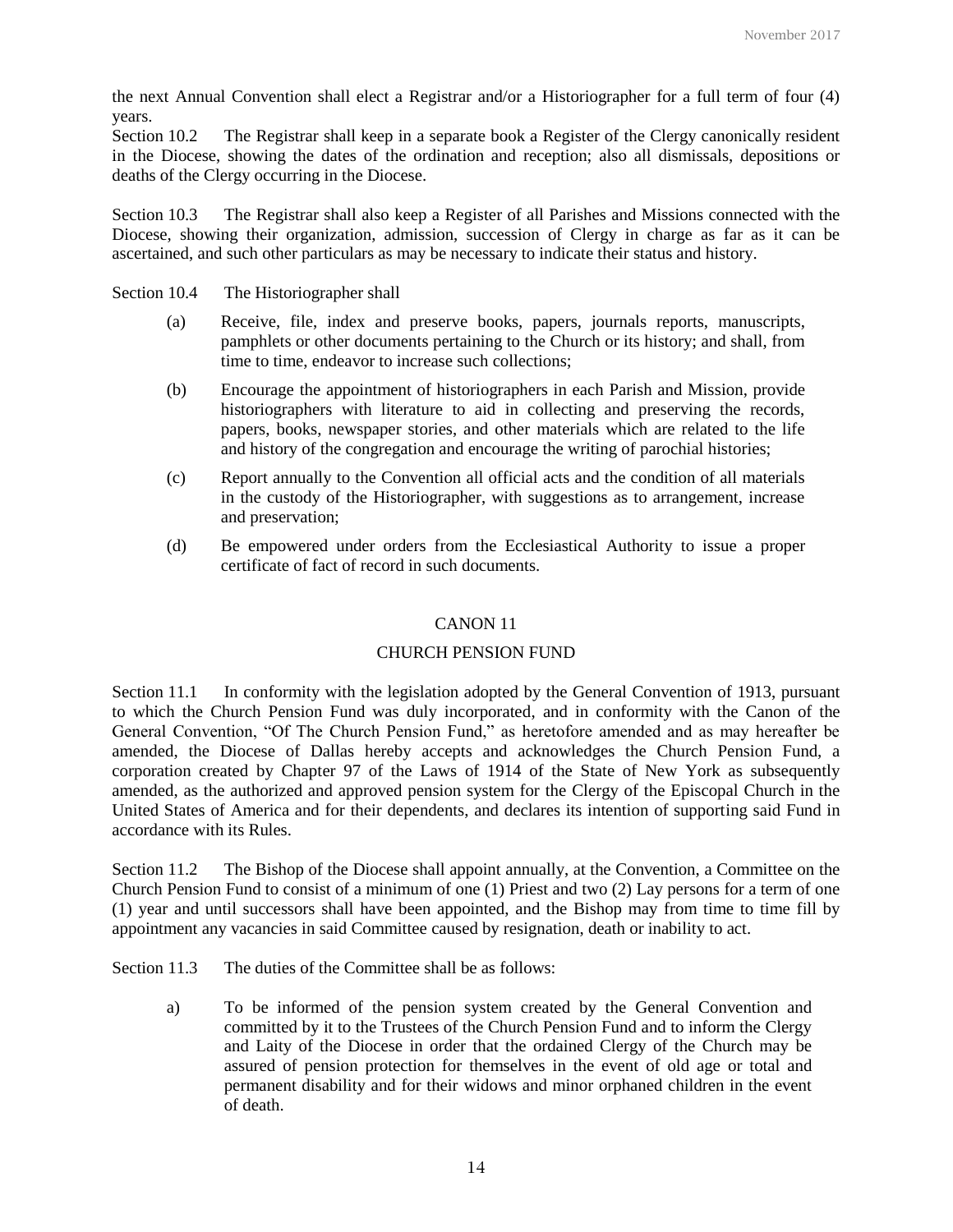- b) To receive reports from the Church Pension Fund on the status of the Pension Assessments payable to said Fund, under its Rules and as required by Canon Law, by the Diocese and by the Parishes, Organized Missions and other Ecclesiastical Organizations within the Diocese.
- c) To make an annual report of the Convention of the Diocese on the matters relating to the Church Pension Fund as may be of interest to the said Convention.
- d) To cooperate with the Church Pension Fund in doing all things necessary or advisable in the premises to the end that the Clergy of the Diocese may be assured of the fullest pension protection by said Fund within its established Rules.

Section 11.4 It shall be the duty of the Diocese and of the Parishes, Organized Missions and other Ecclesiastical Organizations therein, each through its Treasurer or other proper official, to inform the Church Pension Fund of salaries and other compensation paid to Members of the Clergy by said Diocese, Parishes, Missions, and other Ecclesiastical Organizations for services rendered, currently or in the past, prior to their becoming beneficiaries of said Fund, and changes in such salaries and other compensation as they occur; and to pay promptly to the Church Pension Fund any Pension Assessment required thereon under the Canon of the General Convention and in accordance with the Rules of said Fund.

Section 11.5 It shall be the duty of every Member of the Clergy canonically resident in or serving in the Diocese to inform the Church Pension Fund promptly of such facts as dates of birth, of ordination or reception, of marriage, births of children, deaths, and of changes in Cures or salaries, as may be necessary in order that said Fund may discharge its obligations in accordance with the intention of the General Convention in respect thereto.

## CANON 12

#### MORAL DISCIPLINE

Section 12.1 As used in this Diocese, the terms "Holy Matrimony" and Marriage" shall refer to the exclusive physical and spiritual union of one man and one woman, by mutual consent of the heart, mind and will, and with the intent that it be lifelong.

Section 12.2 The blessing of sexual relationships between persons of the same sex is prohibited in churches, missions and congregations of this Diocese; and clergy persons resident or licensed in this Diocese are prohibited from performing such blessings in any venue.

Section 12.3 All members of the clergy of this Diocese, having subscribed to the Declaration required by Article VIII of the Constitution of the Episcopal Church, and all persons seeking Holy Orders in this Diocese, shall be under obligation to model in their own lives, as wholesome examples, the received teaching of the Church that all of its members are to abstain from sexual relations outside of marriage.

# CANON 13

#### PARISH MEETINGS

Section 13.1 A Parish Meeting for the election of vestry and Convention delegates shall be held annually by each Parish of this Diocese (such meeting, an "Annual Parish Meeting"). Said meeting shall be held no earlier than October 1 of the year proceeding the date such vestrypersons take office or not later than the last day of February of the year in which they take office. Due notice of said meeting, and its time and place, shall be given by the Rector or, if there be no Rector, by the Wardens.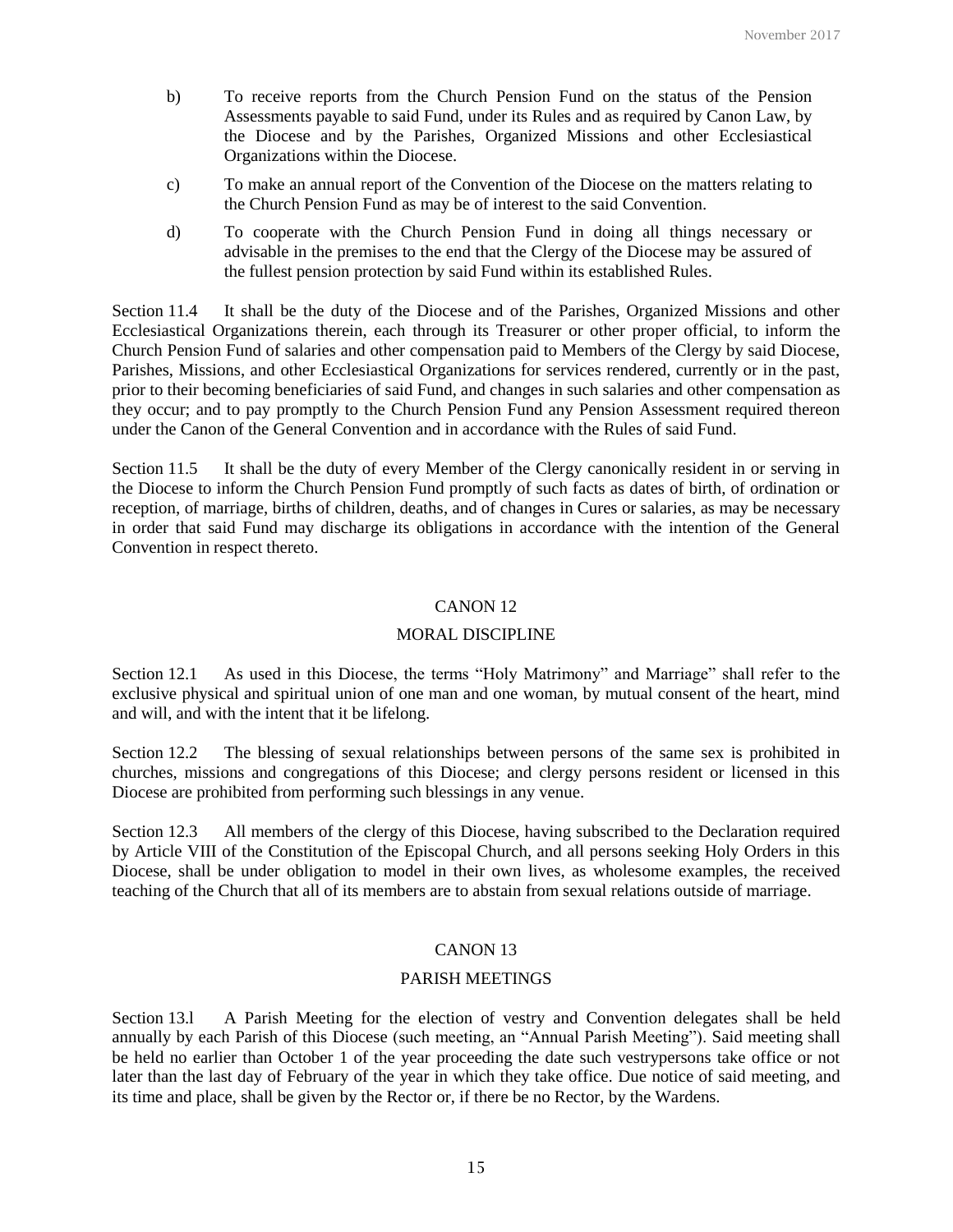Section 13.2 Qualified voters at Parish Meetings shall be confirmed persons in good standing of the Parish eighteen (18) years of age or older.

Section 13.3 A special meeting of the Parish may be called by the Rector and Wardens by giving notice of at least one (1) week in advance of its time and place. In case of a vacancy in the Rectorship, the Wardens may call the meeting.

Section 13.4 Annually, at a Parish Meeting, the Rector or Minister and the Senior Warden or, in case of his inability to act, the Junior Warden, shall present a full and faithful account of the condition of the Parish.

- (a) The account of the Rector shall include [1] the number of persons baptized and confirmed during the preceding year, [2] the present number of confirmed persons in good standing and families, specifying the number of removals and additions that have taken place, [3] the number of marriages and funerals, [4] the number of services held, [5] the number of parochial calls made, [6] the number of teachers and students in the Church School, and [7] the amount of the Communion Alms received by him, with such statement of the expenditures of same as he may deem proper.
- (b) The account of the Senior Warden shall include [1] what money, lands, or other property have been received during the preceding year, from what source, and the value of same, [2] all offerings, the purpose for which each has been made being separately stated, [3] for what object the offerings have been expended, and the amount being stated, [4] what property has been purchased, exchanged, mortgaged, sold or otherwise alienated or encumbered, and for what purpose, [5] what debts have been contracted and what debts previously contracted are owing, [6] and what improvements have been made, with the cost thereof.
- (c) Following such meeting, these statements shall be delivered to the new Vestry, to be examined by them and entered in the record book of the Parish.

#### CANON 14

#### WARDENS AND VESTRY OF PARISHES

Section 14.1 Except as otherwise provided in this Canon, all members of the Vestry shall be elected by ballot at an Annual Parish Meeting by a majority of the votes cast by the qualified voters present; and, except as herein otherwise provided, the term of office shall be for three (3) years succeeding their election.

Section 14.2 If, prior to the expiration of the said three (3) years, the office of any member of the Vestry shall become vacant, such vacancy shall be filled by a majority vote of the remaining members of the Vestry. The term of office of the replacement so elected shall be the unexpired balance of the vacated three (3) year term of office.

Section 14.3 No person having served on a Vestry shall be eligible to serve again until one (1) year after expiration of his period of service, provided, however, that a member who serves a term of less than two (2) years to which he has been elected to fill a vacancy shall be eligible for election to one full term.

Section 14.4 At the first Annual Parish Meeting held in Parishes already organized and at the Annual Parish Meeting held for the purpose of organization in Parishes hereafter to be organized, the qualified voters present shall, by resolution, fix the number which shall constitute the Vestry of that Parish at six (6), nine (9), twelve (12), or fifteen (15). There shall then be elected, by ballot by the qualified voters present, the full number determined upon. The term of office of one-third of the members elected shall be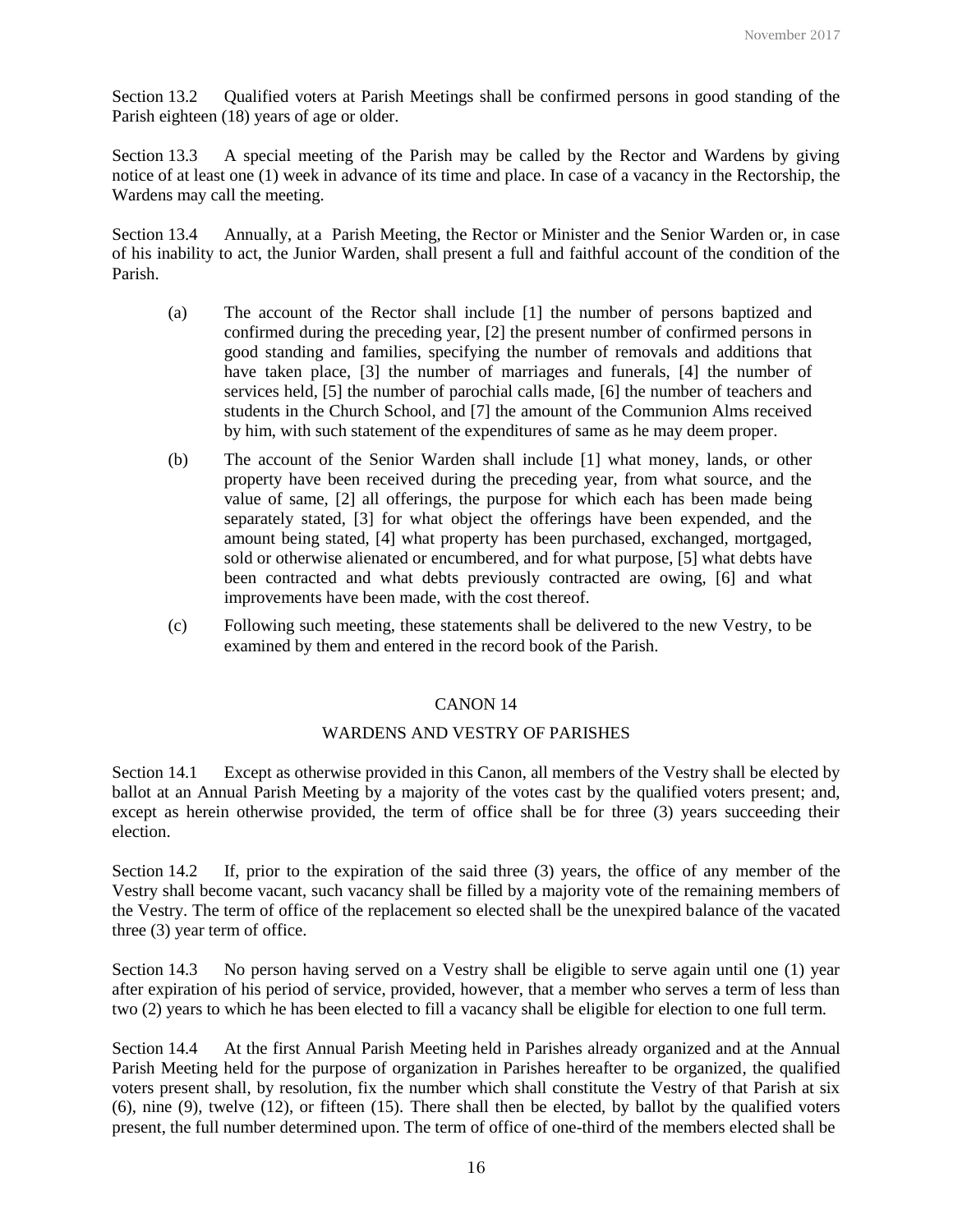until the first succeeding Annual Parish Meeting, the term of office of another third shall be until the second succeeding Annual Parish Meeting, and the term of office of the remaining third shall be until the third succeeding Annual Parish Meeting. It shall be determined by lot, at the first meeting of the Vestry after said election, as to who shall serve for one (1) year, who for two (2) years, and who for three (3) years.

Section 14.5 At the first meeting of the newly constituted Vestry, the Rector shall name one of the Vestry to be the Senior Warden, and the Vestry shall elect one (1) of its members Junior Warden, both of whom shall serve for one (1) year. At the same time, the Vestry shall elect a Secretary or Clerk and a Treasurer, but these officers need not be members of the Vestry. If there be no Rector, the Vestry shall elect a member of the Vestry as temporary Senior Warden to hold office until a Rector can make the appointment.

Section 14.6 Any Parish may, at an Annual Parish Meeting, increase or decrease the number of its Vestry, provided that such change must be so made as to operate equally upon each of the three (3) classes into which the Vestry is to be divided under the foregoing provisions of this Canon and any such change must further be so made as not to nullify or impair the provisions of Sec. 14.3 of this Canon and not in any wise to prevent or impair the rotation in office which it is the object of this Canon to secure.

Section 14.7 If, at any time, in any Parish the Vestry shall present to the Bishop reasons which he may deem good and sufficient for so doing, he may suspend the foregoing provisions concerning rotation and make such modifications thereof as the facts of the case may seem to require.

Section 14.8 In case of the continued absence of the member from regular meetings of the Vestry for a period of three (3) months without valid excuse, that member is subject to removal; and the remaining members of the Vestry may elect another qualified communicant in his stead, who shall serve the remainder of the term of the removed member.

Section 14.9 It shall be the duty of the Wardens to see that the Church building is kept from all secular uses and in good repair; in the absence of the Rector, and according to seniority, to preside at meetings of the Vestry and of the Congregation and, in the absence of the Rector, to keep the Church open for Divine Service at the stated times of worship.

Section 14.10 To be eligible as a member of the Vestry, one must be at least eighteen (18) years of age, a confirmed communicant in good standing of the Church in that Parish, and a financial contributor of record for at least one (1) year before the election takes place.

Section 14.11 It shall be the duty of the Vestry to take charge of the property of the Parish and its endowments; to regulate all its temporal concerns; in accordance with the Constitution and Canons, to elect and call a Rector and to provide for his support; to provide for paying all Canonical Assessments on the Parish; and in general, to act as helpers to the Rector in whatever is appropriate to Lay persons for the furtherance of the Gospel--it being understood always that the spiritual concerns of the Church are under the exclusive direction of the Rector, subject to the Ecclesiastical Authority and Canons of the Diocese.

Section 14.12 Meetings of the Vestry may be called by the Rector (or in his absence by the Senior Warden, or in the absence of both by the Junior Warden) or by members of the Vestry constituting a majority of the membership.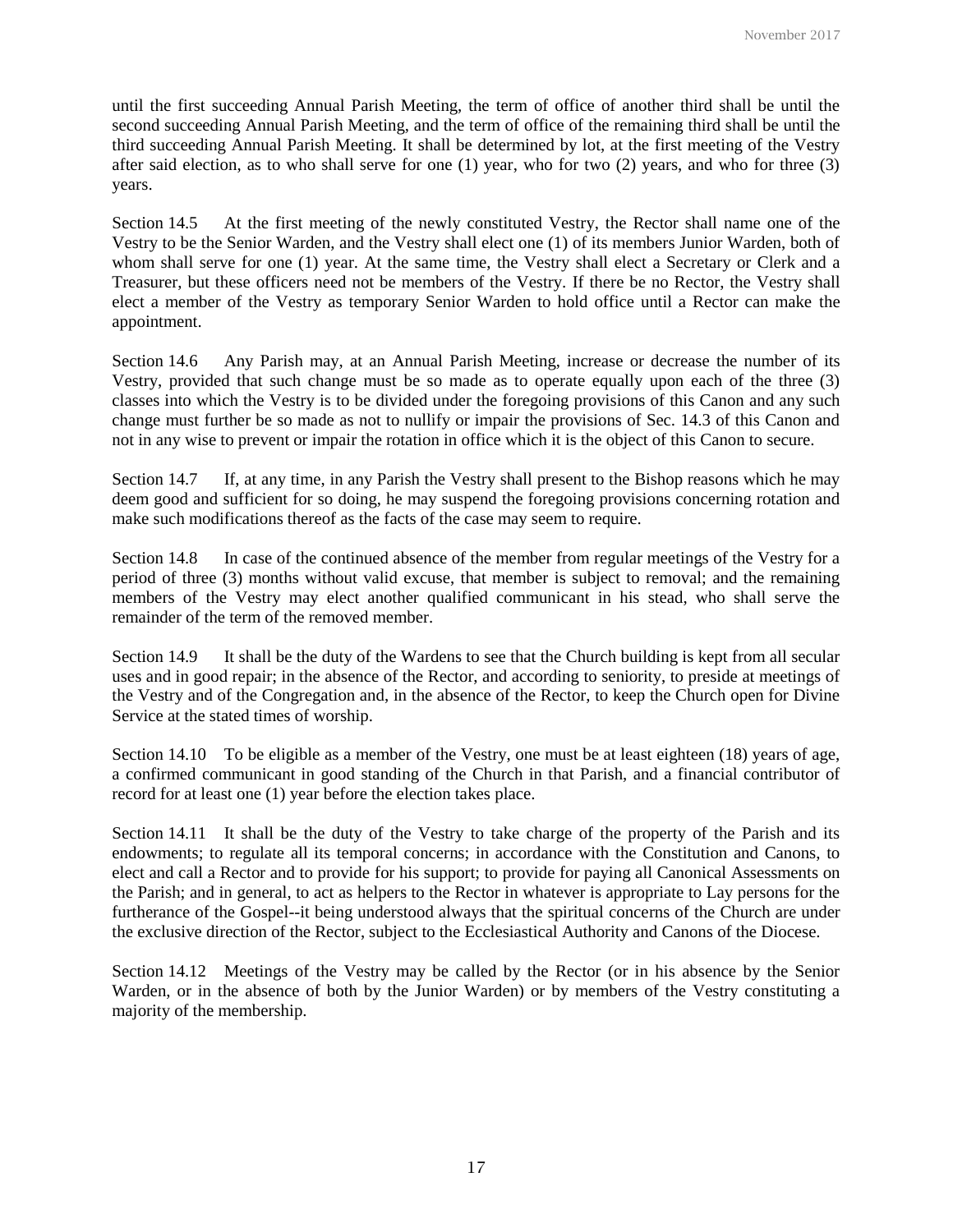#### CANON 15

#### **MISSIONS**

Section 15.1 The power to establish a Mission is hereby vested in the Bishop of the Diocese. In a Mission organized in accordance with the provisions of this Canon, a Vicar may at any time be placed or removed by the authority of the Bishop. A Mission shall not be established until application shall have been made by fifty (50) or more baptized persons at least eighteen (18) years of age of whom a majority shall be confirmed persons of the Church, and all of whom shall be charter members. In special cases the Bishop may, at his discretion, reduce the required number of petitioners. The following declaration shall be signed by the aforementioned petitioners.

"Reverend Father in God:

"We, the undersigned residents of \_\_\_\_\_\_\_\_\_\_\_\_\_\_\_\_\_\_\_\_\_\_\_, Diocese of Dallas, being desirous of obtaining the services of The Episcopal Church, and being ready, according to our ability, to sustain the same, do hereby request you to inquire into our estate, and provide for us as you may deem proper and expedient. We do hereby declare ourselves individually and collectively ready to do what in us lies to establish and sustain the regular worship of the said Church, and promote its influence in our neighborhood; and we do promise conformity to its doctrines, discipline, liturgy, rites, and usages. We put ourselves under your charge and will reverently obey your authority. We promise to abide by and to conform to the Constitution and Canons of the General Convention and of the Diocese of Dallas and the rules and regulations of its Convention. In accordance with these obligations and rules, we now ask the privilege of being organized as a Mission under the name of  $\blacksquare$ 

Section 15.2 The Bishop, upon approving the application, shall give a certificate to that effect, which shall be transmitted to the Secretary of the Convention, together with copies of the papers upon which the approval was granted. Such certification shall bring the Mission into union with the Convention, and the Bishop or his designee shall report to the Convention those Missions admitted subsequent to the last Convention of the Diocese.

Section 15.3 Annual and special meetings of a Mission shall be called and held in the manner provided for Parishes by Canon 13.

Section 15.4 There shall be elected each year at the Annual Meeting in every Mission not less than six (6) nor more than nine (9) adult members who, with the Vicar, shall constitute the Mission Vestry, and whose duty it shall be to promote the temporal and spiritual interest of the Mission. Any Mission may adopt the rotation method of choosing its Vestry members following the same procedure as provided by the Canons for Parishes inaugurating the rotation system.

Section 15.5 The Bishop shall appoint from the Vestry two (2) Wardens, unless otherwise provided by Canon; and the Vestry shall elect a Secretary and Treasurer.

Section 15.6 Every Mission shall be required to remain as such for at least one (1) year before applying to the Convention for Parish status. Procedure to obtain Parish status shall be as follows:

- (a) At least 30 days prior to the Annual Convention, an application shall be submitted to the Bishop, signed by the Wardens and Vestry of the Mission and accompanied by evidence of the Mission's ability to function as a self-supporting Parish, including the following items:
	- (i) A petition in such form as approved by the Bishop;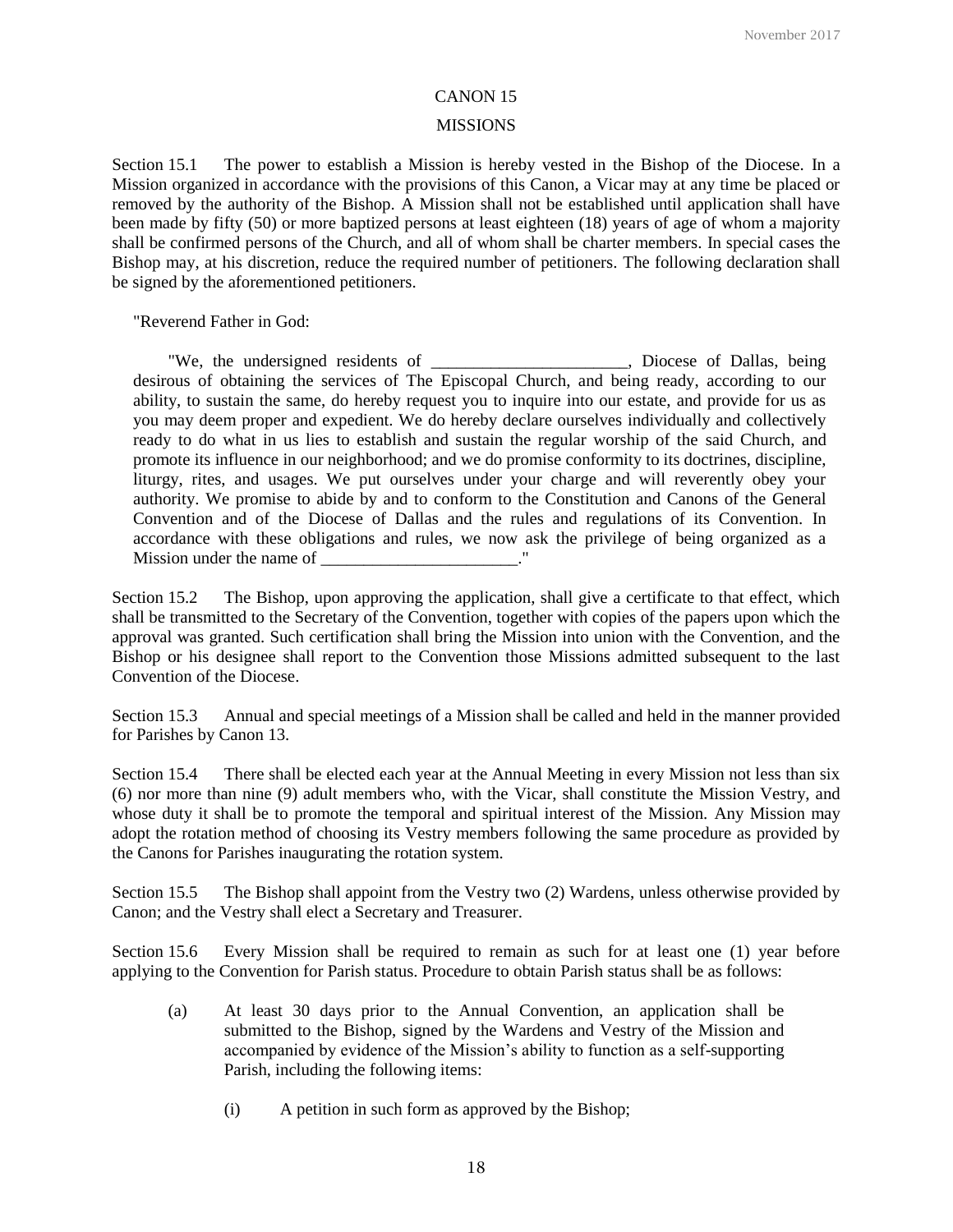- (ii) A report containing the Mission's financial results compared to budget for the preceding three years (or such shorter period the Mission has been organized);
- (iii) A report of the results of the Mission's latest Every Member Canvass, including the number of pledges and total amount pledged;
- (iv) A report indicating the number of families, communicants and baptized members in the Mission;
- (v) A summary of the current financial condition of the Mission; and
- (vi) Confirmation that title to all real property of the Mission is vested in the Diocesan Corporation, as provided in Article 13 of the Diocesan Constitution.
- (b) The application and accompanying data shall be forwarded to the Secretary of Convention with the recommendation of the Bishop as to approval or disapproval.
- (c) Upon approval of the application by the Convention the applying congregation or congregations are granted Parish status and union with the Convention.

Section 15.7 Mission Stations may be established by the Bishop in any place in the Diocese where there are less than the requisite number of persons for the establishment of a Mission. Provisions for the maintenance of Mission Stations shall be made as the Bishop deems advisable. A report shall be made to each Annual Meeting of the Convention stating the number of Mission Stations existing, their location, the means provided for their maintenance and their condition. No Mission Station shall be entitled to a Lay Delegate at any meeting of the Convention.

# CANON 16

#### USE OF CHURCH BUILDINGS

The Dedicated or Consecrated Churches and Chapels of the several Parishes and Missions of the Diocese may be opened only for the Services, Rites and Ceremonies, or other purposes, either authorized or approved by this Church, and for no other use.

#### CANON 17

#### A RECTOR OR MINISTER

Section 17.l The Rector of a Parish or a Minister of a Mission is ex-officio President of the Vestry and of the Congregation and has the casting vote, in case of a tie, on all questions brought before it.

Section 17.2 The Rector or Minister has the spiritual oversight of the Parish or Mission, and he shall, at all times, be entitled to the use and control of the Church and Parish or Mission buildings with the appurtenances and furniture thereof.

Section 17.3 The rector of a Parish or the vicar of a Mission shall be ex-officio Chair of all guilds and societies engaged in Church work. Said guilds and societies shall exist at his pleasure and their work shall be under his direction and advice.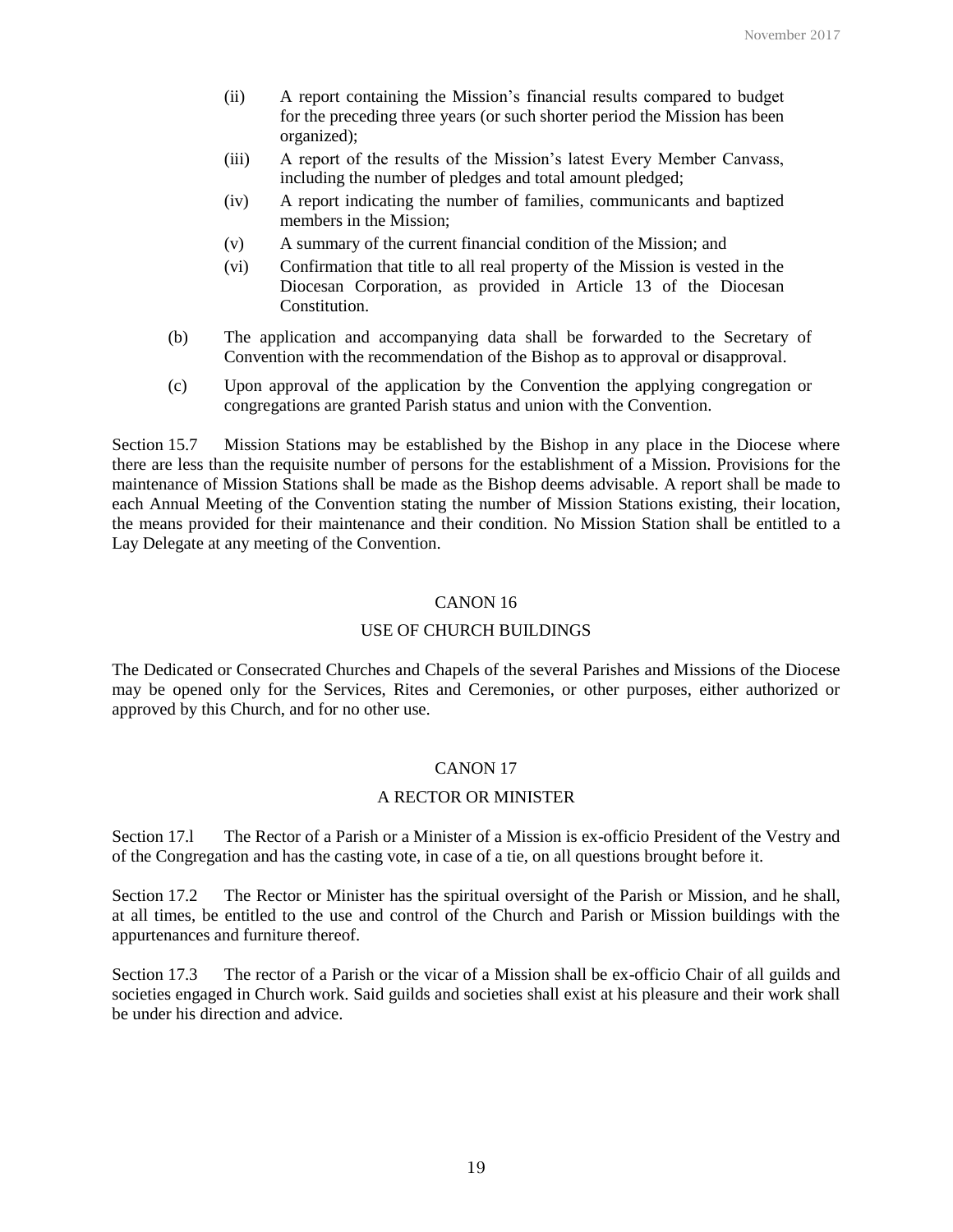#### CANON 18

#### VACANT PARISHES

Section 18.l Upon the organization of a new Parish or in the event of a vacancy in the Rectorship of an existing Parish, Churchwardens shall notify the fact to the Bishop of the Diocese within three (3) days. The Bishop or his deputy shall consult with the Wardens of the vacant Parish concerning the continuation of regular services. If the authorities of the Parish shall for thirty (30) days have failed to make provision for such continuation, the Bishop shall then take such measures as he shall deem expedient for the temporary maintenance of Divine Services in the Parish, at the expense of the Parish, until a new Rector is called and takes up his office.

Section 18.2 In the case of a vacancy in the Rectorship of a Parish, the Bishop or his deputy shall meet with the Vestry of the vacant Parish to discuss the calling process. The Bishop may suggest the names of three (3) or more Priests to fill the vacancy. The Vestry shall, in the calling process, inform the Bishop of other Priests that it would like to consider for the vacant post.

Section 18.3 Following notice that the Bishop has no objection or after the lapse of thirty (30) days with no notice of objection from the Bishop*,* the Vestry may proceed to the election of a Rector by a twothirds majority vote, either from the Bishop's suggestions or from the list submitted to the Bishop.

Section 18.4 If the Bishop objects to any Priest nominated by the Vestry, he must do so in writing within thirty (30) days, giving his reasons therefor. Before proceeding to an election, the Vestry shall consider such objection at a meeting duly called and held for that purpose.

Section 18.5 Written notice of an election, signed by the Wardens, shall be sent to the Bishop immediately. If the Bishop shall be satisfied that the person so chosen is a duly qualified Priest of the Church and that he has accepted the office, he shall notify the Secretary of the Diocesan Convention and the Registrar of the Diocese, both of whom shall record it. Such record shall be sufficient evidence of the relation between the new Rector and his Parish.

Section 18.6 Rectors may have a letter of agreement with the Parish setting forth mutual responsibilities, subject to the Bishop's approval.

#### CANON 19

#### CHANGES OF PARISHES OR MISSIONS

Section 19.1 Whenever a Parish or Mission, by resolution adopted by its Vestry and approved by its Rector or Vicar, shall decide to voluntarily dissolve, they shall deliver written notice of such decision to the Bishop. If such dissolution is accepted by the Bishop, it shall be dissolved. Notice of such dissolution shall be made in writing and filed with the Secretary of the Convention. The dissolution of such Parish or Mission shall be reported to the next Convention.

Section 19.2 Whenever it shall appear to the Bishop that conditions render it advisable to dissolve a Parish or Mission, he shall submit the matter, in writing, to the Standing Committee in the case of a Parish, and to the Executive Council in the case of a Mission. The appropriate body will give notice to the affected Parish or Mission of the meeting at which the matter will be considered and afford interested persons an opportunity to be heard. If dissolution is approved by a majority of the appropriate body's members, notice of such dissolution shall be made in writing and filed with the Secretary of Convention in advance of Convention. The dissolution of such Parish or Mission shall be presented at the next Convention for ratification by a majority vote.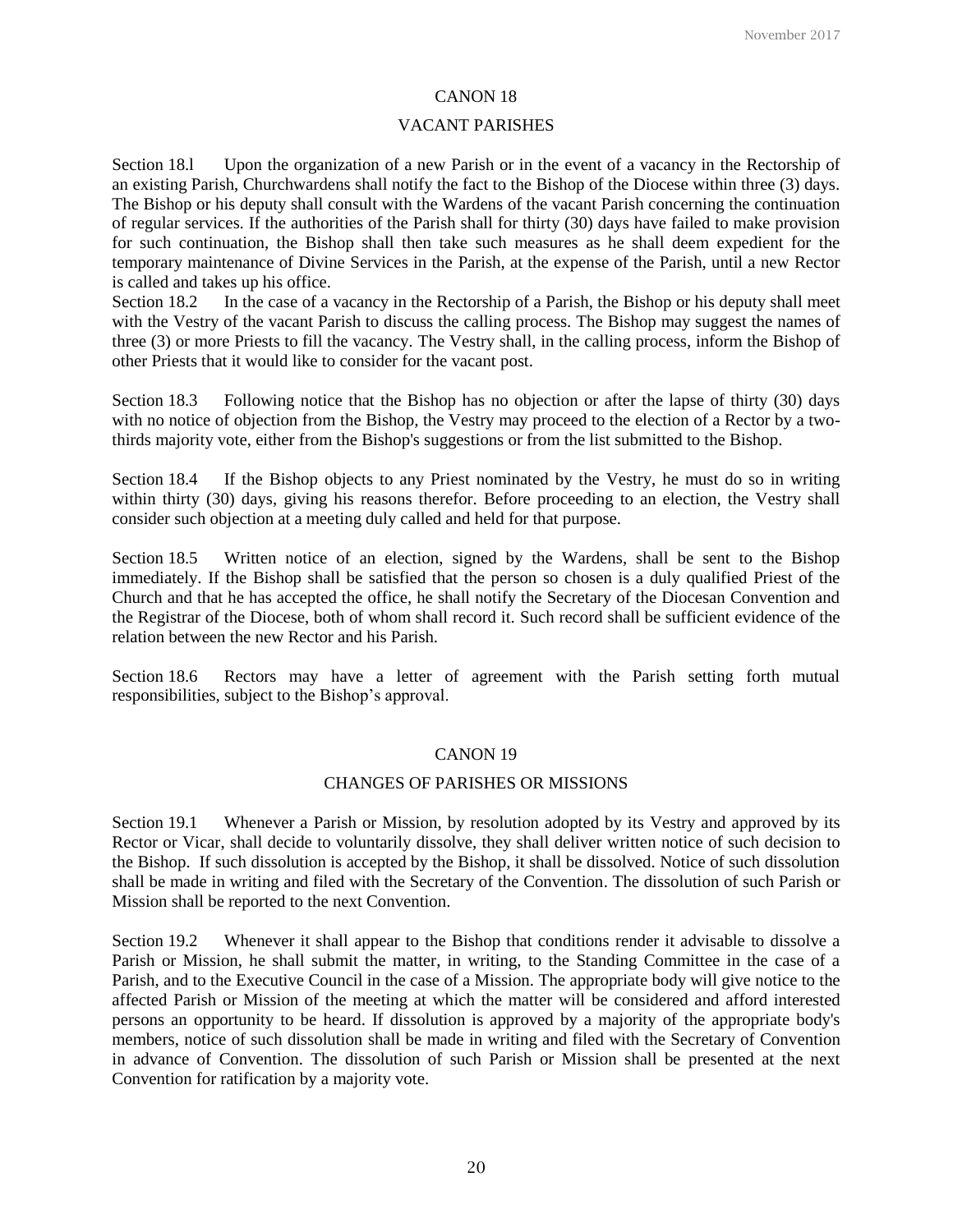Section 19.3 The property rights of every kind and character of a dissolved Parish or Mission shall vest in the Corporation of the Episcopal Diocese of Dallas. No disposal thereof may be made without the consent of the Standing Committee.

Section 19.4 No Parish or Mission shall be relocated within the Diocese of Dallas without the approval and consent of the Bishop and the Standing Committee.

Section 19.5 The Bishop may, with the consent of the Standing Committee, restore a Parish to Mission status under one or more of the following circumstances:

- (a) A Parish has applied to the Diocese for a grant to enable it to meet its operating budget and maintain its Rector for two or more consecutive years;
- (b) A Parish can no longer provide for the full-time support of a Rector;
- (c) A Parish shall have failed for two or more consecutive years to elect a Vestry or to send a Lay Delegate to the Annual Convention;
- (d) A Parish fails to pay for two or more consecutive years its Full Assessment;
- (e) A Parish fails to complete and provide to the Diocese annual audits of all accounts as directed by Canon 29 for two or more consecutive years;
- (f) A Parish fails to complete and provide to the Diocese the parochial report as directed by Canon 28 for two or more consecutive years; or
- (g) A Parish, by resolution adopted by its Vestry and approved by its Rector, shall decide to voluntarily be restored to Mission status.

Notice of such restoration to Mission status shall be made in writing and filed with the Secretary of Convention. The restoration of such Parish to Mission status shall be reported to the next convention.

Section 19.6 Any Parish restored to Mission status pursuant to this Canon may, with the approval of its Vicar and by majority vote of its Vestry, appeal such restoration at the next Annual Convention. The restoration to Mission status will remain in effect until such time as the Mission successfully appeals its restoration at the next Annual Convention or is readmitted as a Parish in accordance with Canon 15.6.

# CANON 20

# DIFFERENCE BETWEEN RECTOR AND PARISH OR BETWEEN A PARISH AND THE DIOCESE

Section 20.1 When a Rector has been regularly settled in a Parish he shall not be dismissed without the consent of the Bishop of the Diocese.

Section 20.2 In case of a controversy between a Rector and Parish, which cannot be settled by the parties themselves, the parties or either of them may appeal to the Bishop, whose duty it shall be to seek to bring the parties to an amicable conclusion; and in such case, the agreement between them, signed by them and attested to by the Bishop, shall have the same force as an order made under Section 20.3 20.5 of this Canon.

Section 20.3 In the case of a controversy between a Parish and the Diocese, the Rector and a majority of the members of the Vestry may petition the Bishop, whose duty it shall be to seek to bring the parties to an amicable conclusion; provided that the Rector and majority of the Vestry have provided a reasonable opportunity on parish property for the Bishop, a diocesan chancellor and a member of the Standing Committee to meet with the entire Vestry and such members of the parish as wish to meet with the Bishop, with verbal and written notice, that the Bishop might determine the extent to which the members of the parish agree with the Rector and majority of the Vestry, and might make adequate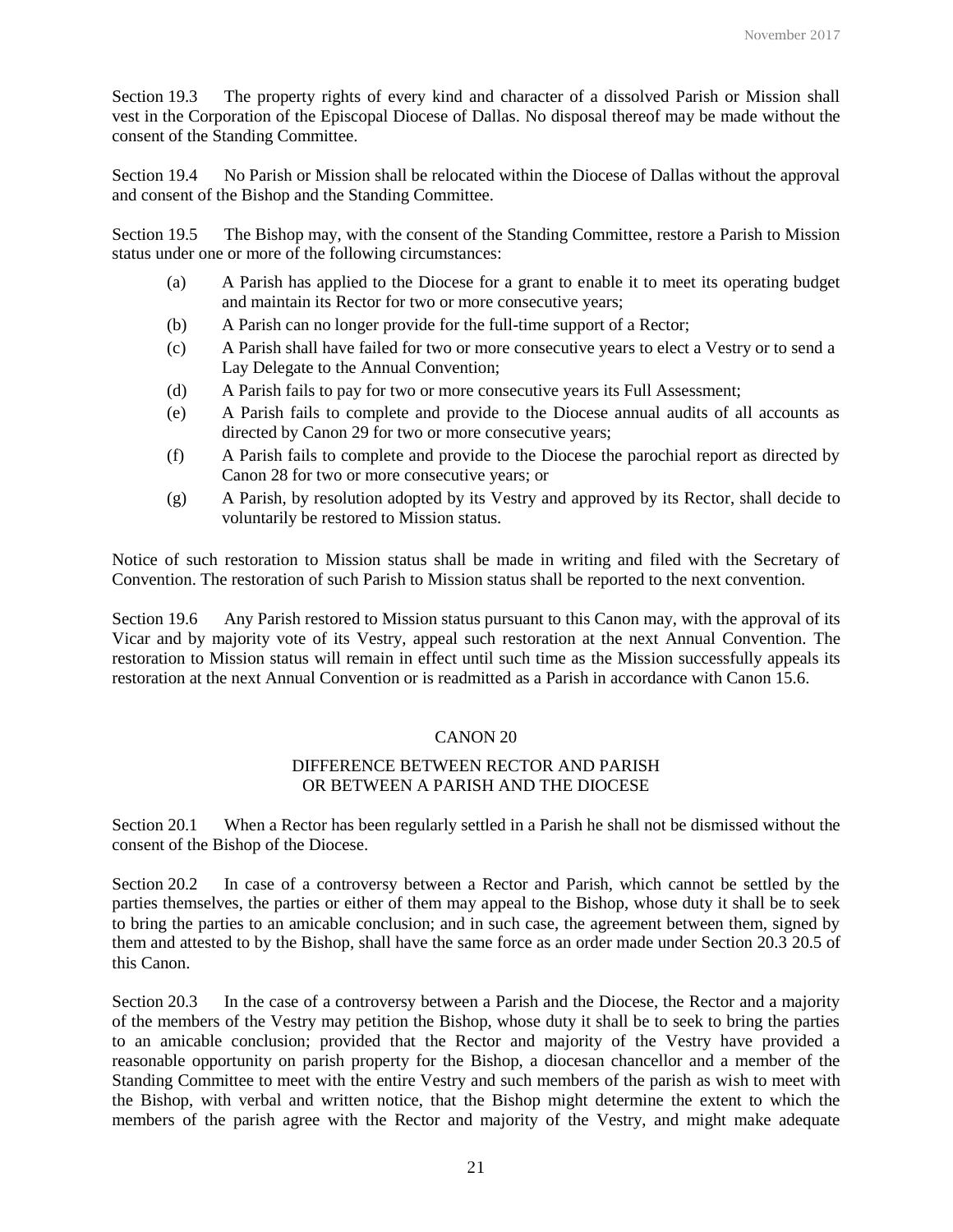provision in any settlement to protect the interests of the minority of the parish wishing to remain in union with the Diocese, and to protect the missionary interests of the Diocese of Dallas; and in such case, the agreement reached, signed by the Rector and the Bishop and attested to by at least a two-thirds majority of the members of the Vestry and at least a majority of the members of the Standing Committee, shall have the same force and effect as an order made under Section 20.5 of this Canon.

Section 20.4 If the matter shall not be amicably settled within a reasonable time, not to exceed six (6) months, the Bishop shall convene the members of the Standing Committee and shall give notice to the parties to appear before him and them and present their facts and arguments, at such time and place as he may appoint; and he may adjourn and continue the hearing in the matter at his discretion.

Section 20.5 When the hearing is concluded, the Bishop, after consultation with (or if such order involves the disposition of property held by the Diocesan Corporation for the use and benefit of the Parish, the approval of) the Standing Committee, shall make such an order in regard to the matter as he may think to be just and for the best interest of the Church; and it shall be the duty of the Diocese, the Rector and the Parish, and every member thereof, to submit to and abide by such order as the final and conclusive determination of all mattes of difference between them.

## CANON 21

# ASSISTANT MINISTERS - CURATES

Section 21.1 If the Vestry of a Parish gives its approval for the position, an Assistant Minister or Curate may be called by the Rector.

Section 21.2 Before calling an Assistant Minister or Curate, the Rector must consult with the Bishop concerning the appointment.

Section 21.3 An Assistant Minister or Curate is directly under the supervision of the Rector and serves at his pleasure.

Section 21.4 If a Rector wishes to dismiss an Assistant Minister or Curate, he must present the matter to the Bishop before the dismissal takes place.

# CANON 22

# PARISH REGISTERS

Section 22.1 It shall be the duty of every Minister within this Diocese to record in a Parish Register all Baptisms, Confirmations, Marriages, Burials, and the names of all Communicants within his Cure.

Section 22.2 The Registrar shall specify the name and the date of birth of each person baptized, with the names of the parents, and the names of the sponsors or witnesses; the names of the persons confirmed and the date of service, together with the name of the member of the Clergy who presents the class and the name of the Bishop confirming the same; the names of the parties married, and of two (2) or more special witnesses of the same, and the date and the place where the marriage was solemnized; the names of the persons buried, the place of interment, and also the date of the service; and a list of the Communicants. This Register shall be kept by the Minister or, in the case of a vacancy by the Senior or Junior Warden, and shall be a part of the records of the Parish or Mission.

Section 22.3 It shall be the duty of every member of the Clergy not regularly settled in any Parish to record such occasional services as he may perform in the Register of the Parish or Mission in which such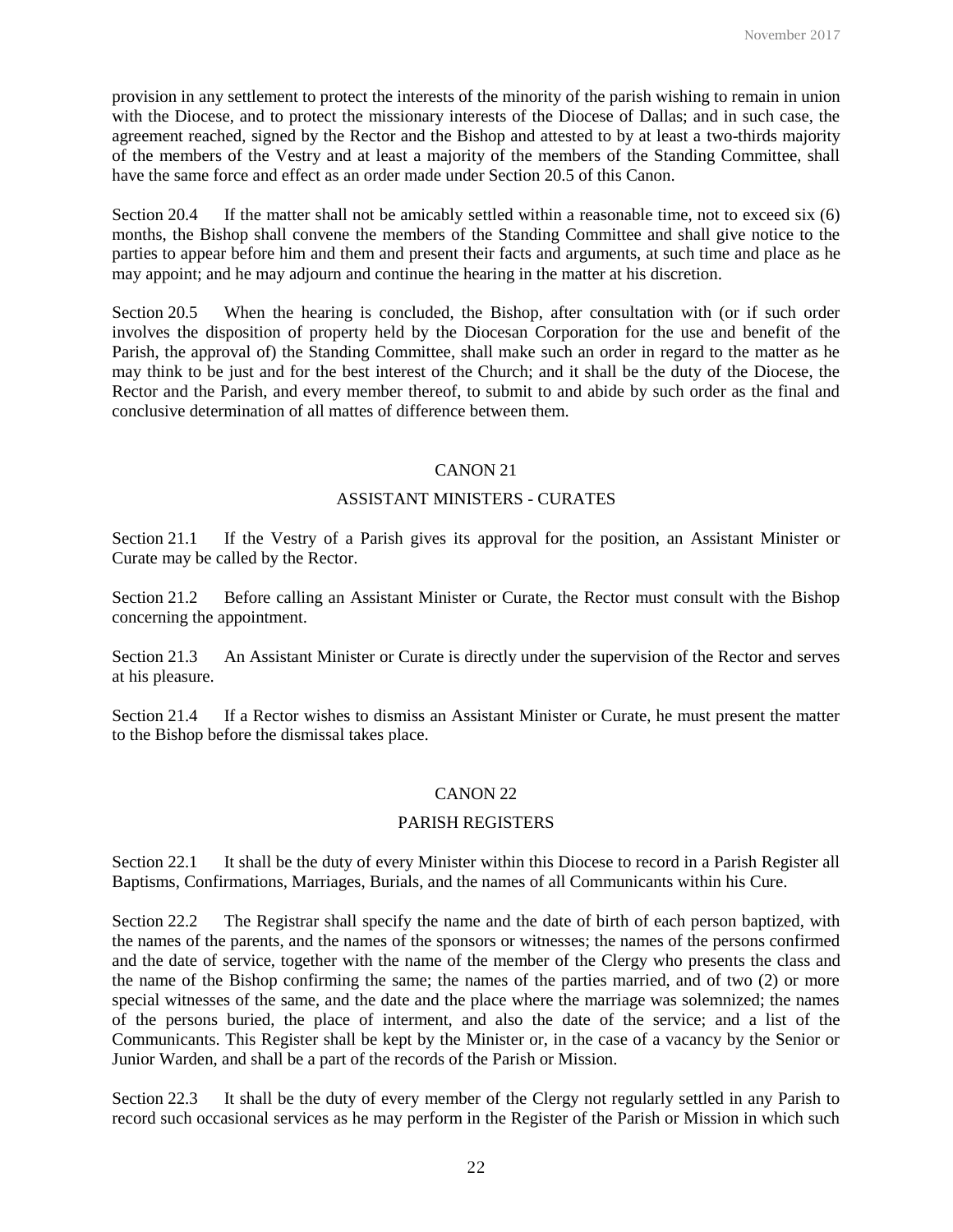service was held. In case there be no Register in that place, he shall report such services to the Bishop, and these reports, or such parts of them as the Bishop shall think fit, may be entered in the Journal of the Convention.

Section 22.4 The word Communicant as used here, and elsewhere in these Canons, means one who has been confirmed and has not been suspended from the right of partaking of the Holy Communion, provided that no Parish shall be required to continue as a communicant anyone (a) who has been absent from the Parish for two (2) full years and whose residence, after diligent search, has not been discovered, or (b) who has abandoned the communion of this Church by an open renunciation of its doctrine, discipline and worship, or by a formal admission into a religious body not in communion with this Church.

#### CANON 23

#### TRUSTEES OF THE UNIVERSITY OF THE SOUTH

Section 23.1 There shall be elected by the Diocesan Convention three (3) Trustees of the University of the South, consisting of one Clerical and two Lay persons. One (1) Trustee is to be elected each year for a three-year term. Any vacancy shall be filled upon designation by the Bishop, with the concurrence of the Standing Committee.

Section 23.2 A Trustee who has served two (2) consecutive terms may not serve again until at least one (1) year after the expiration of such Trustee's period of service; provided, however, that a Trustee who serves a term of less than two (2) years to which elected to fill a vacancy, shall be eligible for election to two (2) full terms.

#### CANON 24

## PROCEEDINGS IN THE CASE OF A PRIEST OR DEACON ACCUSED OF AN OFFENSE

Section 24.1 The ecclesiastical discipline of Priests and Deacons of this Diocese shall be governed by Title IV of the Canons of the General Convention, as amended from time to time, this Canon 24 and Canon 25. To the extent, if any, that any of the provisions of this Canon 24 Canon 25 are in conflict with the provisions of Title IV, the provisions of this Canon 24 and Canon 25 shall govern.

Section 24.2 The ecclesiastical discipline of Bishops of this Diocese shall be governed by the Constitution of The Episcopal Church and Title IV of the Canons of the General Convention, each as amended from time to time. To the extent, if any, that any of the provisions of Title IV are in conflict with the provisions of the Constitution, the provisions of the Constitution shall govern.

#### CANON 25

#### TRIAL OF A PRIEST OR DEACON

Section 25.1 Disciplinary Board.

- (a) Members. There is hereby established in this Diocese an ecclesiastical trial court to be known as the Disciplinary Board ("Board") consisting of seven (7) members:
	- (i) the six (6) duly elected and serving members of the Standing Committee, as constituted from time to time, and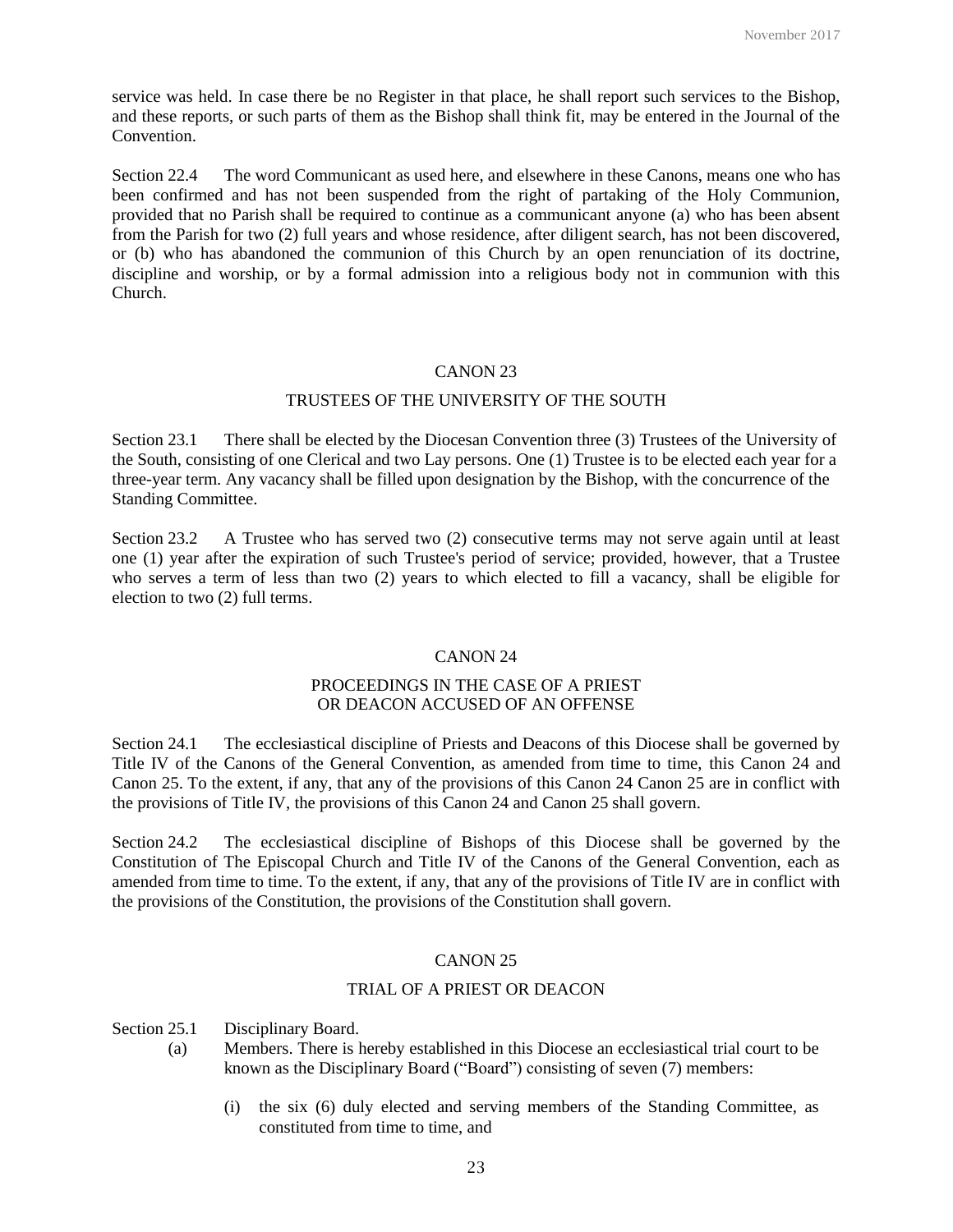- (ii) one (1) additional member of the Clergy canonically resident in the Diocese, nominated by the Nominating Committee or from the floor, and elected at Annual Convention, who shall serve as the President of the Board. The President shall be elected for a three-year term; except, if a person is appointed to fill a vacancy, the term of such person shall be the unexpired term of the person being replaced. The term of the President shall commence on the day following the adjournment of the Annual Convention at which such person is elected. No person shall be eligible for reelection as President for a year after the end of his third consecutive full term.
- (b) Vacancies. Vacancies in the office of President and temporary vacancies on a Panel shall be filled as follows:
	- (i) Upon the determination that a vacancy exists, the Board shall notify the Bishop of the vacancy and request nomination (in the case of the President) or appointment of a replacement.
	- (ii) The Bishop shall nominate one or more candidates for President, from whom the Standing Committee shall appoint a replacement. The appointment will be effective immediately but must be confirmed by the next Annual Convention, unless the unexpired term being filled expires at the adjournment of such Annual Convention.
	- (iii) With respect to a temporary vacancy on a Panel resulting from a challenge not filled from within the Board, a temporary replacement shall be appointed by the Bishop and shall serve only for the proceedings for which the elected Board member is not serving as a result of the challenge and no confirmation of any temporary replacement by the Annual Convention shall be necessary.
- (c) Removal. The President may be removed from office by the Bishop, with approval of the Standing Committee, whenever in the judgment of the Bishop the best interests of the Diocese would be served thereby.

Section 25.2 Preserving Impartiality. In any proceeding under this Canon 25, if any member of a Conference Panel or Hearing Panel shall become aware of a personal conflict of interest or undue bias, that member shall immediately notify the President of the Board and request a replacement member of the Panel. Respondent, Respondent's Counsel and the Church Attorney shall have the right to challenge any member of a Panel for conflict of interest or undue bias by motion to the Panel for disqualification of the challenged member. The members of the Panel not the subject of the challenge shall promptly consider the motion and determine whether the challenged Panel member shall be disqualified from participating in that proceeding. No member of a Panel shall be disqualified simply by reason of having served on another Panel in the same proceeding.

Section 25.3 Intake Officer. One or more Intake Officers shall be appointed from time to time by the Bishop, with approval of with the Standing Committee. The Intake Officer(s) shall serve at the pleasure of the Bishop. The Bishop may appoint one or more Intake Officers according to the needs of the Diocese. The Bishop shall publish the name and contact information of each Intake Officer throughout the Diocese. The Bishop may appoint one or more Pastoral Response Coordinators who may but need not be Intake Officer(s).

Section 25.4 Reference Panel Determinations and Impanelment.

(a) Any determination of the Reference Panel to refer a matter to a Conference Panel must be by unanimous decision of the Reference Panel.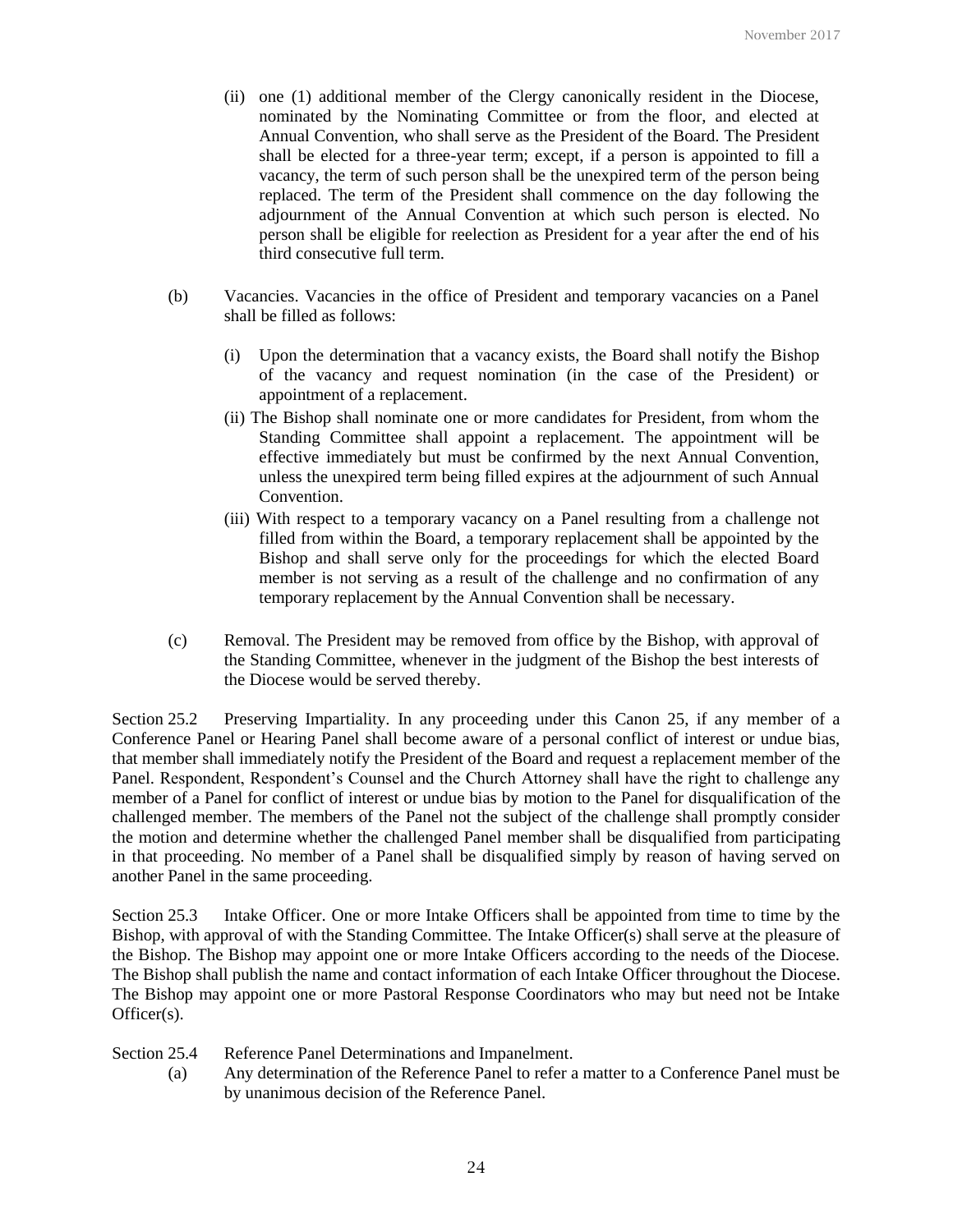(b) The selection of Panels need not be by lot or other random means. A Hearing Panel may include a member of the Conference Panel in the same case.

Section 25.5 Investigation. Within thirty (30) days following the election of the President of the Board, the Bishop shall appoint an Investigator in consultation with the President of the Board. The Investigator may but need not be a Member of the Church.

Section 25.6 Church Attorney. The Bishop shall annually appoint one or more attorneys to serve as Church Attorney, with the approval of the Board. Each Church Attorney so selected must be a Member of the Church and a duly licensed attorney, and may but need not reside within the Diocese. In the course of his or her duties, the Church Attorney may consult from time to time with the Board. Any Church Attorney may be removed from office by the Bishop, acting with the approval of the Board, whenever in the judgment of the Bishop the best interests of the Diocese would be served thereby.

Section 25.7 Advisors. The Bishop may appoint an Advisor for the complaining party and an Advisor for the Respondent. Persons serving as Advisors shall hold no other appointed or elected position provided for under this Canon 25, and shall not include the Intake Officer, Chancellor, the Vice Chancellor or any Assistant Chancellor of this Diocese or any person likely to be called as a witness in the proceeding.

Section 25.8 Clerk. The Board shall appoint a Clerk to assist the Board with records management and administrative support. The Clerk may but need not be a member of the Board.

Section 25.9 Expenses. The reasonable out-of-pocket expenses of the Board, the Intake Officer, the Investigator, the Church Attorney, the Board Clerk and the Pastoral Response Coordinator shall be the obligation of the Diocese, subject to such budgetary constraints as may be established by the Convention or the Executive Council. Costs incurred by a Respondent shall be the responsibility of the Respondent.

Section 25.10 Records. Records of active proceedings before the Board, including the period of any pending appeal, shall be preserved and maintained in the custody of the Clerk, if there be one, and otherwise by the Secretary of the Diocese. The Bishop shall make provision for the permanent storage of records of all proceedings under this Canon at the Diocese and the Archives of The Episcopal Church, as prescribed in Title IV of the Canons of the General Convention.

Section 25.11 Electronic and Telephonic Meetings. Any meeting required under this Canon 25, other than a hearing at which evidence may be taken or examined, may be conducted either in person or through telephonic or other electronic communications equipment by means of which all persons participating in the meeting can hear each other at the same time.

Section 25.12 Privileged Communications. Any communication made in confidence and with an expectation of privacy between the Chancellor, the Vice Chancellor or any Assistant Chancellor, on the one hand, and the Bishop, any Board member, Intake Officer, Church Attorney, Investigator, Advisor or Pastoral Response Coordinator, on the other hand, shall be regarded as a Privileged Communication under Title IV of the Canons of the General Convention.

Section 25.13 Hearsay. In all proceedings of a Hearing Panel, the president may exclude evidence because it is hearsay if the president determines such exclusion to be appropriate to preserve the integrity of the hearing.

- Section 25.14 Additional Rights of Respondents.
	- (a) No Respondent may be compelled to testify in any proceeding, but any statement voluntarily made by a Respondent may be used against such Respondent in a proceeding.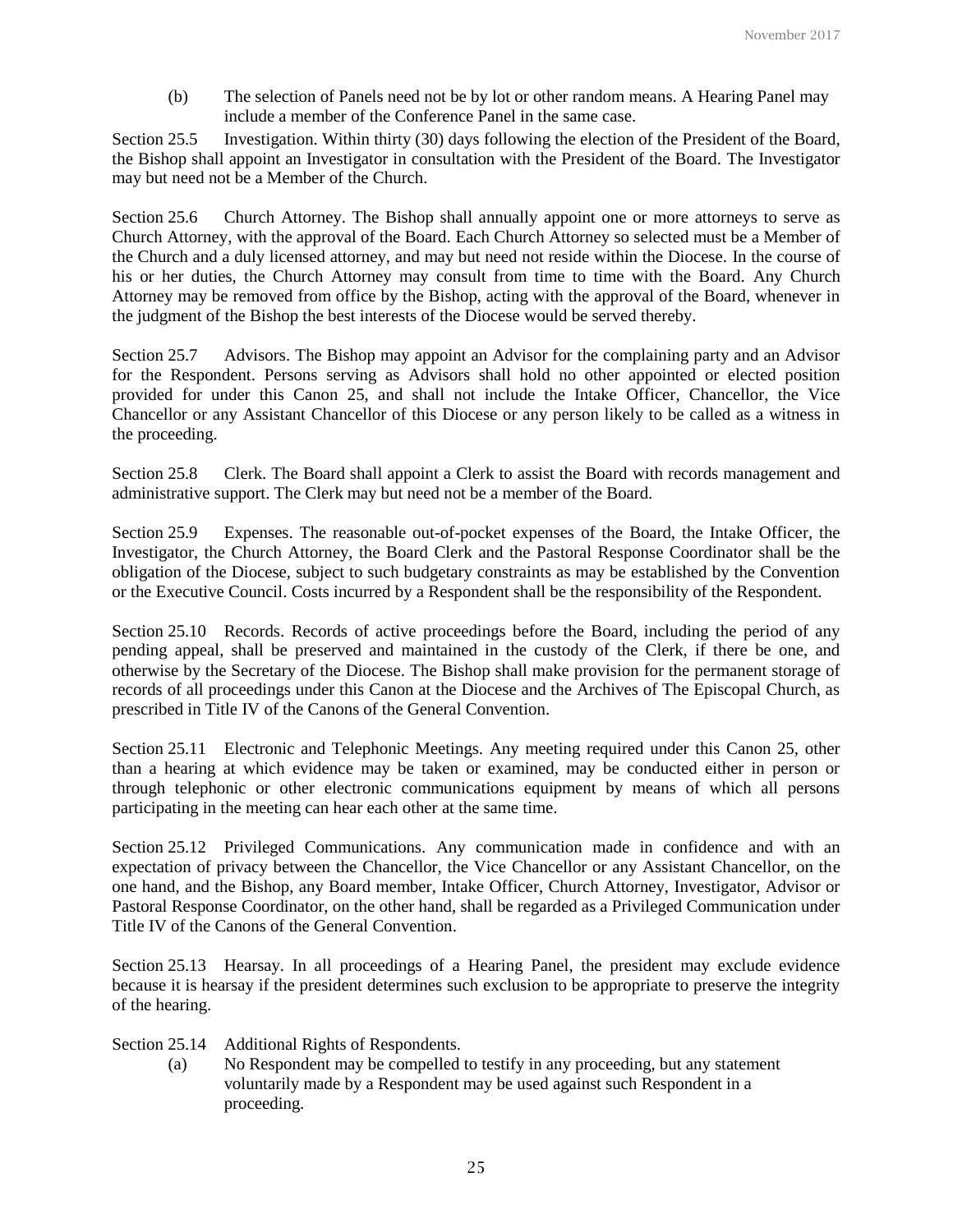- (b) A Respondent may, by written notice delivered to the Board within ten (10) days after notification that a matter involving the Respondent has been referred to a Conference Panel, elect:
	- (i) to require that such Conference Panel consist of two (2) or more members or
	- (ii) to have such matter referred instead to a Hearing Panel. The foregoing rights of election shall not apply to a Respondent if an Offense being considered in such proceeding is Sexual Misconduct.

Section 25.15 Ecclesiastical Authority. References in this Canon 25 to the Bishop shall mean the Bishop Diocesan or the Ecclesiastical Authority of the Diocese, as applicable.

## CANON 26

## ELECTION OF A BISHOP

Section 26.1 Whenever the Ecclesiastical Authority of the Diocese shall call for the election of a Bishop, Bishop Coadjutor or Suffragan Bishop and the Convention, where required, shall have given its consent thereto, a committee shall be appointed to consist of four (4) Priests or permanent Deacons and four Lay members, appointed by the Standing Committee, six (6) Priests or permanent Deacons and six (6) Lay members appointed by majority vote of Executive Council, and the Chancellor, ex-officio. The members of said Committee shall be appointed not less than four (4) months prior to the date set for the Convention at which such election is to be held.

Section 26.2 The Committee may at any time fill any vacancies in its membership for whatever reason caused. Vacancies in the Clerical membership shall be filled with Priests and in the Lay membership, with Laity.

Section 26.3 The members of the Committee shall continue as members thereof until the close of the Convention at which the Bishop, Bishop Coadjutor or Suffragan Bishop shall have been elected or until the Committee shall have been discharged by action of the Convention.

Section 26.4 The Committee Chair shall be designated by the Standing Committee, and the Committee shall choose its secretary from among its members and shall have power to adopt rules and regulations governing its procedure, not inconsistent with this Canon.

Section 26.5 The Committee shall call for and receive and may itself propose for its consideration names of members of the Clergy who may lawfully be elected to the Episcopal Office to be filled; and fix the time within which such suggested names may be filed with the Committee, but in no event less than thirty (30) days prior to the date set for the Convention at which such election is to be held. Any member of the Committee whose name shall be proposed for consideration as a candidate for Episcopal Office may withdraw his name as a candidate, and if he shall not withdraw as a candidate, he shall withdraw from the Committee.

Section 26.6 The Committee shall inform itself as to the persons so proposed and, after due consideration of their background, references and qualifications, shall forward to the Convention the names of those persons [not more than seven (7) but not fewer than three (3)] whom the Committee deems qualified for such office. The Committee shall prepare a report to the Convention giving the names of the persons nominated which includes biographical information and a photograph of each nominee. In addition, the Standing Committee shall make adequate provision for the nomination of additional persons by petition.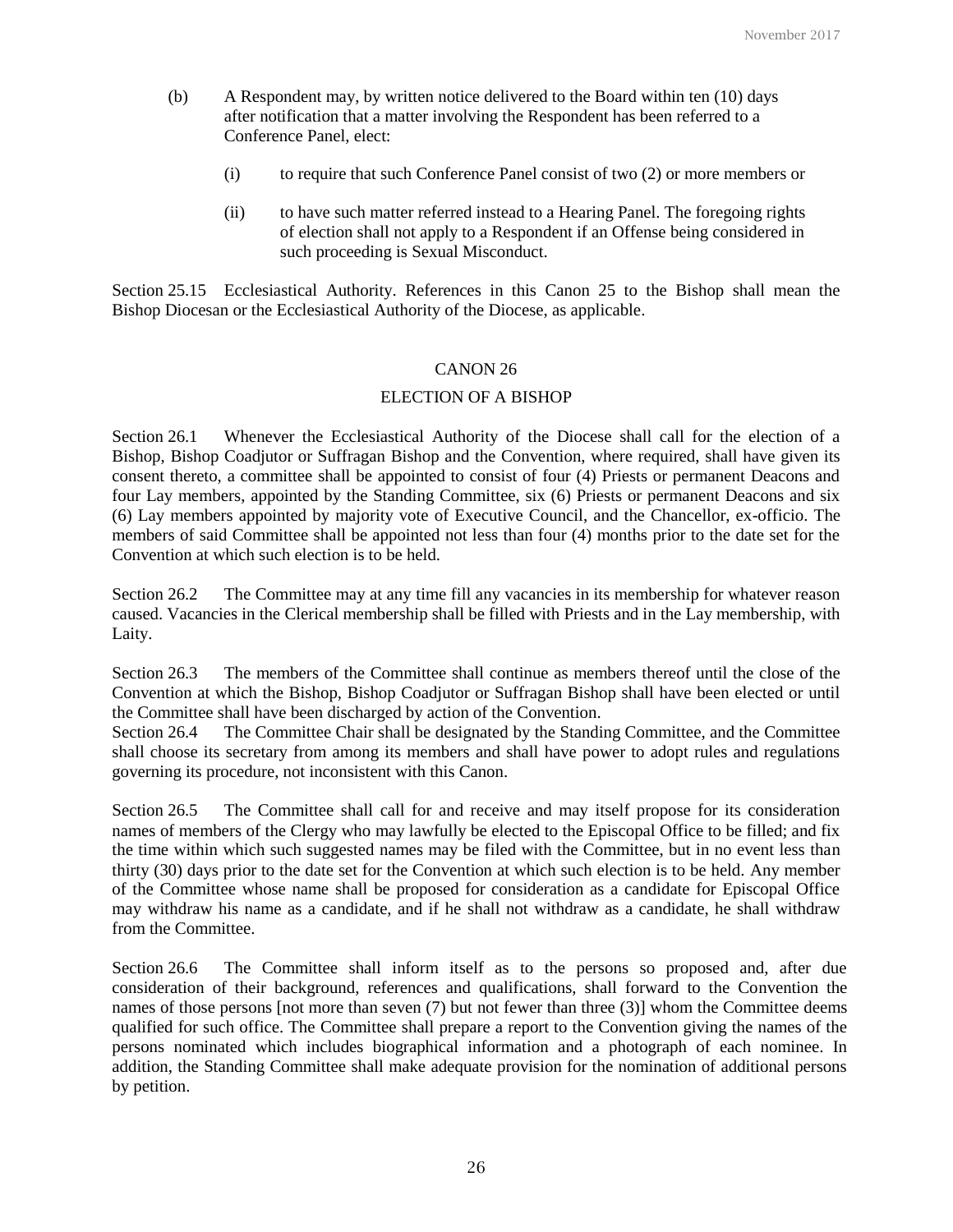Section 26.7 The Report of the Committee shall be printed and mailed by the Secretary of Convention in the manner provided in Canon 3.

Section 26.8 The presentation of the Report of the Committee shall constitute a nomination of each of the Candidates therein named. Nominations shall not be made from the floor at any time.

Section 26.9 Upon the conclusion of all preliminary business and all nominations, the Convention shall recess for a celebration of the Holy Eucharist. The propers of said celebration shall be those "Of the Holy Spirit," unless the Convention is meeting on a major Holy Day, in which case the propers of the feast shall be used. A sermon shall be preached on the office and work of a Bishop.

Section 26.10 Upon conclusion of the Eucharist, the Convention shall reconvene and proceed to an election in accordance with Article 16 of the Constitution. Each ballot shall be preceded by a period of silent prayer.

## CANON 27

# DELEGATES TO THE PROVINCIAL SYNOD

The persons elected as Deputies to General Convention and Alternative Deputies to General Convention, while serving in such capacity, shall also serve as the reprentative of this Diocese to the Provincial Synod.

#### CANON 28

#### ANNUAL PARISH REPORTS

Section 28.1 A report from every Parish and Mission shall be prepared annually for the year ending December 31st preceding upon the form provided by the Executive Council of the Episcopal Church in the United States of America. This report shall be sent in duplicate not later than February 1st to the Bishop of the Diocese.

Section 28.2 The Bishop or the Secretary of the Diocese shall send the duplicate copies of the reports, accompanied by a tabulation of the data thereon, to the Executive Council of the Episcopal Church not later than March 1st.

Section 28.3 Copies of the reports and tabulation shall be filed in the Diocesan Office for the use of Commissions and Committees. These reports, or such parts of them as the Bishop may deem proper, shall be entered in the Journal of the Diocese.

Section 28.4 Any Parish or Mission of the Diocese that fails to file timely its Annual Report for the preceding year shall be subject to the following sanctions:

- (a) When any Parish or Mission has failed to timely file its Annual Report for any given year, no person from the Parish or Mission, clerical or lay, shall be eligible for election to any canonical Diocesan Office in the year following that given year.
- (b) In addition to the sanctions imposed by Section 28.4 (a) of this Canon, when any Parish or Mission has failed to timely file its Annual Report for two years in a row, the Parish or Mission shall lose voice and vote in the Diocesan Convention for the current year and in each subsequent Diocesan Convention until the Parish or Mission has timely filed its Annual Report.
- (c) The imposition of the foregoing sanctions shall have no effect upon any member of the Parish or Mission already actively serving in any Diocesan Office.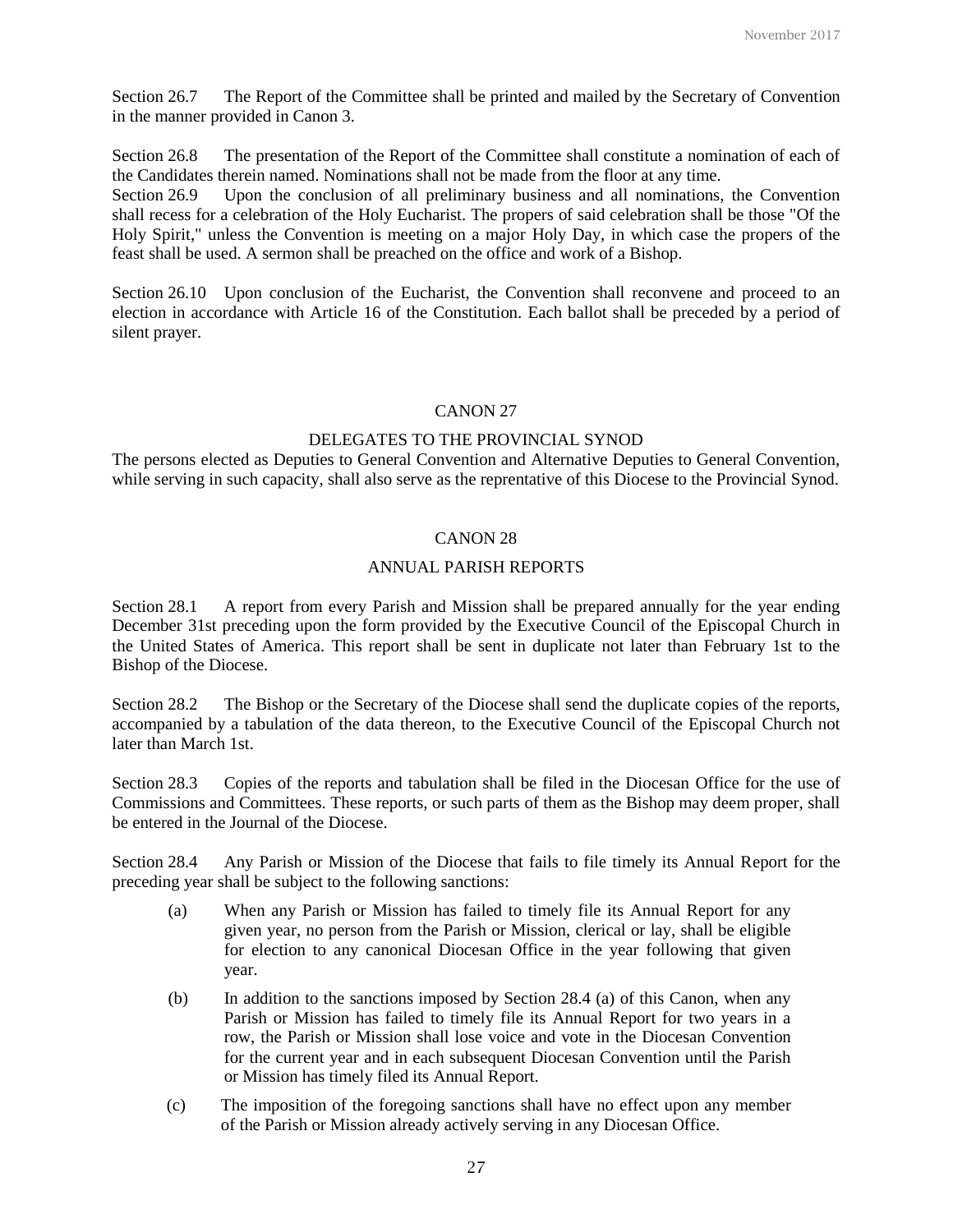(d) For good cause shown, the Bishop or the Executive Council of the Diocese may suspend or reduce the imposition of sanctions arising from the failure to file timely the Annual Report required by this Canon.

#### CANON 29

## BUSINESS METHODS

Section 29.1 The Executive and the Finance Committee shall maintain, amend and revise as needed, the Diocese of Dallas Business Policy Manual ("Business Policy Manual"). The Business Policy Manual shall catalog all of the business methods, standards and policies that shall be observed by every Parish, Mission or Diocesan Institution ("Diocesan Entity or Entities").

The following business methods, standards and policies will be observed by the Diocese and all Diocesan Entities and will serve as the minimum standard for the Business Policy Manual.

- Section 29.2 General
	- (a) The Bishop shall maintain a current roster of all Diocesan Entities of the Diocese of Dallas. This information shall be reviewed annually, amended as necessary, and published in the "Directory of the Diocese of Dallas."
	- (b) The fiscal year of the Diocese shall coincide with the calendar year and all reports made to the Annual Meetings of the Convention shall be for the preceding fiscal year. The Finance Committee may grant permission to certain Diocesan Entities to maintain a non-calendar year fiscal year.
	- (c) The financial statements of the Diocese and those of all Diocesan Entities shall be maintained in accordance with U.S. Generally Accepted Accounting Principles or some other comprehensive basis of accounting acceptable to the Finance Committee.
	- (d) The Executive Council may authorize any officer or officers, or agent or agents, to enter into any contract or execute and deliver any instrument in the name and on behalf of the Diocese. The Executive Council may make such authorization general or special. The Treasurer and such other persons as the Bishop and the Finance Committee determines, may issue all checks, drafts and other orders for the payment of money, notes and other evidences of indebtedness issued in the name of or payable by the Diocese.
	- (e) The Executive Council may authorize the opening and keeping of general and special bank accounts with those financial institutions authorized by the Bishop, Treasurer and the Finance Committee. The Treasurer and the Finance Committee may make such special rules and regulations with respect to such banking and investment accounts, consistent with these Canons, as they may deem appropriate.
	- (f) Treasurers and custodians, other than banking institutions, shall be adequately bonded; except treasurers of funds that do not exceed five hundred dollars at any one time during the fiscal year.

Section 29.3 Depository and Securities Accounts shall be managed according to the procedures prescribed in the Business Policy Manual.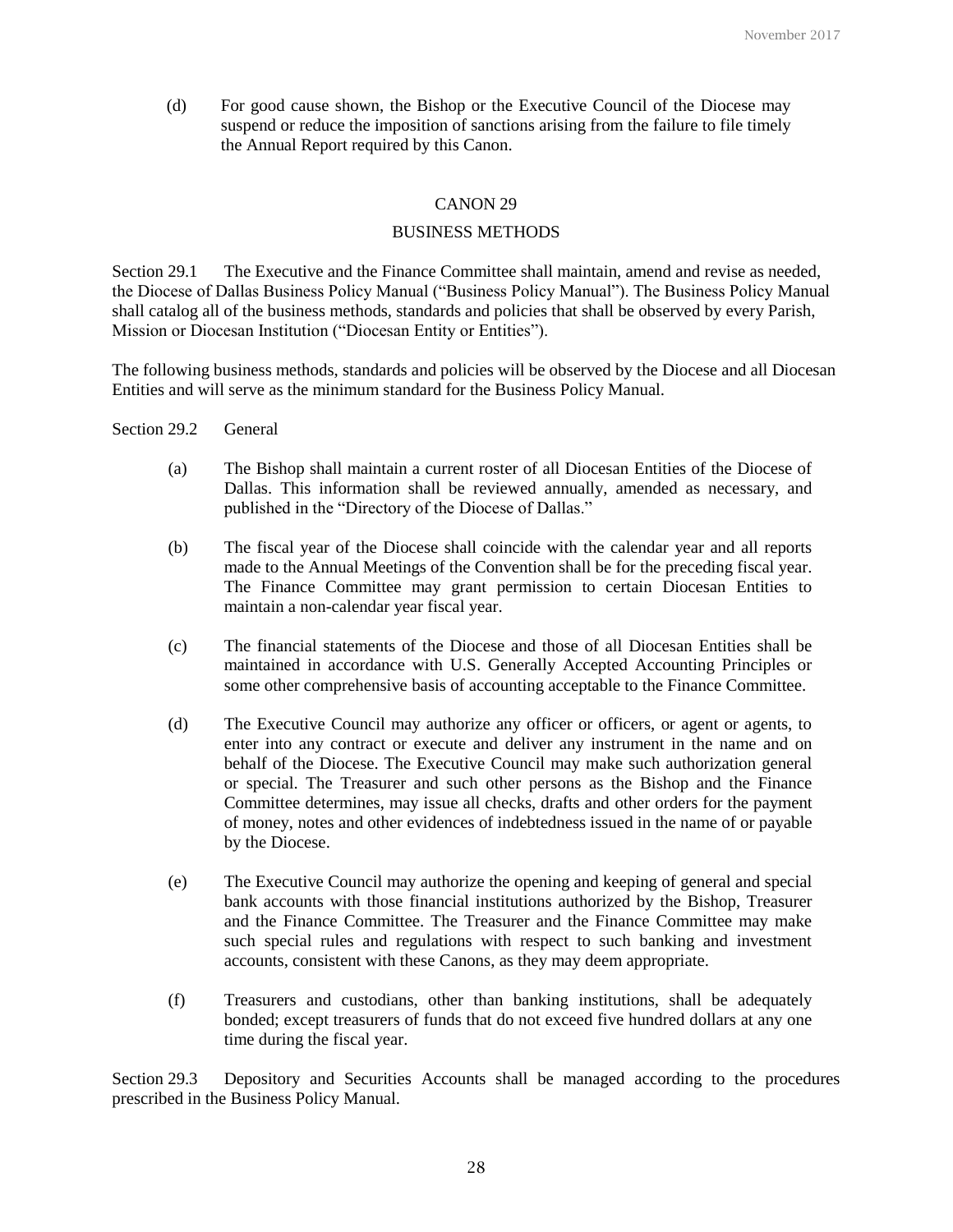Section 29.4 All accounts of the Diocese and Diocesan Entities shall be audited annually by an independent certified public accountant or such audit committee as shall be provided in the Business Policy Manual. The audited financial statements, including but not limited to, the report of the auditors or audit committee, statement of financial position (balance sheet) and statement of activities (operations) shall be filed with the Bishop, the Treasurer, and the Executive Council not later than September 1 of each year, covering the preceding calendar year.

- (a) All audit reports shall be accompanied by any memorandum issued regarding the sufficiency of internal controls and other accounting matters required to be communicated to those charged with governance and a summary of action taken or proposed to be taken to correct deficiencies or implement recommendations contained in any such memorandum.
- (b) Any Parish or Mission of the Diocese that fails to file timely its Annual Audit for the preceding year shall be subject to the following sanctions:
	- (i) When any Parish or Mission has failed to timely file its Annual Audit for any given year, no person from the Parish or Mission, clerical or lay, shall be eligible for election or appointment to any Diocesan Board, Committee, Commission or Office in the year following that given year.
	- (ii) When any Parish or Mission has failed to timely file its Annual Audit for two years in a row, the Parish or Mission shall lose voice and vote in the Diocesan Convention for the current year and in each subsequent Diocesan Convention until the Parish or Mission has timely filed its Annual Report.
	- (iii) The imposition of the foregoing sanctions shall have no effect upon any member of the Parish or Mission already actively serving upon any Diocesan Board, Committee, Commission or Office.
	- (iv) For good cause shown, the Bishop, with the concurrence of the Finance Committee and Executive Council may suspend the imposition of sanctions arising from the failure to file timely the Annual Audit required by this Canon.

Section 29.5 Property and Liability Insurance shall meet the requirements set out in the most current version of the Policy Manual.

- Section 29.6 Encumbering or Alienating Property.
	- (a) No Diocesan Entity may encumber or alienate its real or personal property except under such regulations as may be prescribed by Canons of the Diocese.
	- (b) The Treasurer and the Finance Committee, or their designated representative, shall be the intake point for any such requests for consent.
	- (c) Leases or rentals of real property to any third party, Diocesan or not, for a primary term that exceeds 180 days shall be considered an encumbrance of real property and must receive the consent described in this section.
- Section 29.7 Consent to Acquire Real Estate.
	- (a) All Diocesan Entities must obtain the advice and consent of the Executive Council, after receiving a written report from the Real Estate Advisory Committee and the Finance Committee, before acquiring real property, whether by purchase, gift, bequest or otherwise.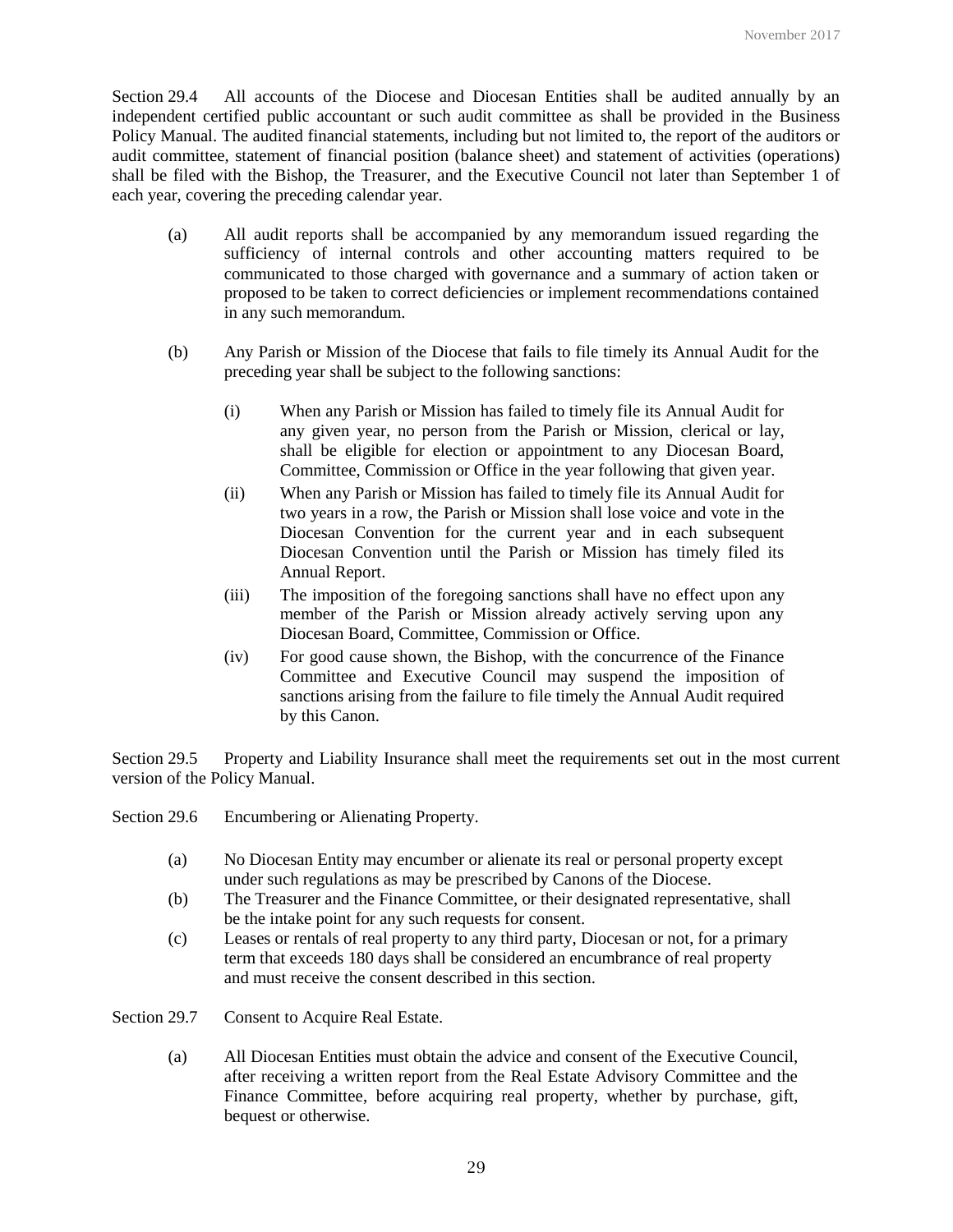(b) Title to real property shall be held as provided in Canon 39.

Section 29.8 No Diocesan Entity may incur indebtedness without the approval of the Treasurer and the Finance Committee, except indebtedness for permanent improvement, replacements or additions to real estate or equipment if the amount of such indebtedness, plus indebtedness and liabilities of every kind already existing does not exceed 10% of the average annual income as reported on "Line A" of the Parochial Report of such Diocesan Entity for the past three years. In the event the Diocesan Entity is not a filer of the Parochial Report, a like-kind calculation will be made to determine average annual income.

Section 29.9 Where practical and cost effective, the Executive Council may develop and provide contractual arrangements for the Diocese and Diocesan Entities to enable the purchase of goods and services at beneficial prices.

Section 29.10 The Executive Council and the Finance Committee may adopt rules and regulations to carry out the purpose and intent of this Canon. The Finance Committee of the Diocese may require copies of any or all accounts described in this Section to be filed with it. It will advise and consult with all Diocesan Entities in complying with this Canon and may, for good cause, grant temporary waivers of compliance.

The Treasurer shall report annually to the Convention of the Diocese upon its administration of this Canon. The report to the Annual Convention will include a report upon its administration of this Canon, including the issuance of any qualified audit reports and the granting of any compliance waivers.

Section 29.11 Diocesan institutions, commissions, and committees, including vestries, may utilize electronic mail for voting, provided that upon any dissent to an electronic mail vote, the organization will revert to a vote at a duly held meeting of said organization; and, provided that any electronic mail vote be included in the minutes of the next regularly scheduled meeting of the organization; and provided that such electronic mail voting not be explicitly prohibited in the organization's foundational documents.

#### CANON 30

#### COMMISSION ON MINISTRY

Section 30.1 There shall be a Commission on Ministry consisting of no fewer than (9) members of the Clergy and no fewer than (9) lay persons. Members of this Commission shall be appointed by the Bishop at an Annual Convention and elected by a vote of the Convention. The terms of office shall be for three (3) years. Should vacancies occur on the Commission when the Convention is not in session, the Bishop shall nominate in the same manner to the Standing Committee upon whose confirmation the person or persons so designated shall be added to the Commission and shall serve the balance of the term for which appointed.

Section 30.2 The Commission on Ministry may adopt rules for its work subject to the approval of the Bishop, provided the same are not inconsistent with the Canons of the General Convention or the Diocese. These rules may include the appointment of committees of the Commission to act on its behalf.

Section 30.3 The Commission on Ministry shall assist the Bishop in matters pertaining to the enlistment and selection of persons for the ministry and in the guidance and pastoral care of all postulants and candidates for Holy Orders.

Section 30.4 [repealed]

Section 30.5 The Commission on Ministry shall assist the Bishop in matters pertaining to the continuing education of the ministry.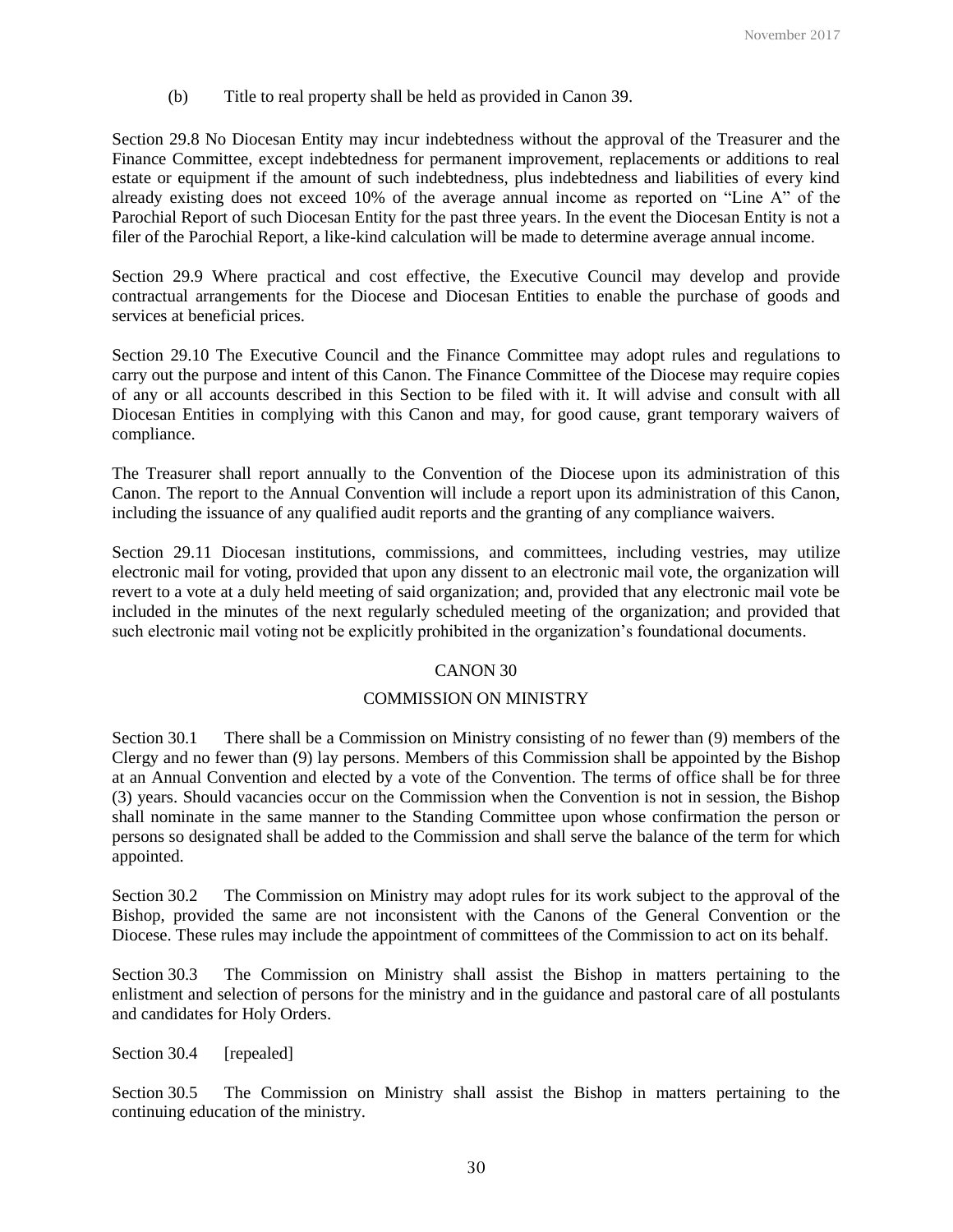Section 30.6 In the presence of the Bishop and under his guidance and oversight, the Commission on Ministry shall interview all candidates before their ordination, alike to the Diaconate and the priesthood, to ascertain their personal readiness for such ordination.

Section 30.7 The Commission on Ministry shall report in writing without delay, the findings of this interview to the Bishop and the Standing Committee of the Diocese.

Section 30.8 The conduct and evaluation of the examination of persons for Holy Orders shall be the responsibility of the Commission on Ministry. The said Commission may use the services of the General Board of Examining Chaplains for the administration and evaluation of the examination.

Section 30.9 The Bishop shall transmit all reports from the General Board of Examining Chaplains to the Standing Committee of the Diocese and to the Commission on Ministry. In no case shall the Standing Committee recommend a candidate for ordination to the permanent Diaconate or to the priesthood until the required examinations have been satisfactorily sustained.

Section 30.10 The Commission on Ministry will make an annual report concerning its work to the Diocesan Convention.

#### CANON 31

## DIOCESAN INSTITUTIONS

Section 31.1 Any institution, society or other entity desiring recognition as an institution of the Diocese may be established as such by resolution and approval of the Annual Convention. Application for recognition shall set forth the charter or other organizational documents, as well as the written comments of the Chancellor, Standing Committee, Department of Finance, and the Department of the Executive Council in whose field the area of work of the proposed institution would fall, to each of whom the documents shall be submitted for study and recommendations at least sixty (60) days prior to the meeting of the Convention.

Section 31.2 The Convention shall have final authority with respect to the recognition, establishment, amendment of purpose, and involuntary dissolution of any Diocesan Institution, all of which actions shall be effected by following the procedure for the amendment of the Canons.

Section 31.3 The Executive Council shall have oversight of all Diocesan Institutions and may, with the consent of the Bishop, promulgate such regulations as may be required for uniformity in administration, operations and accounting procedures. The Bishop, or his designee from among the members of the Executive Council, shall serve, with right to vote, as an ex officio member of the governing board of each Diocesan Institution. A Diocesan Institution may dissolve voluntarily with the consent of the Executive Council.

Section 31.4 Any member of the Clergy employed by a Diocesan Institution shall be appointed or removed by the authority of the Bishop, in consultation with the Board of the Institution.

Section 31.5 The Board of a Diocesan Institution shall file an annual written report with the Executive Council prior to each Annual Convention covering the operation of the Diocesan Institution and showing its financial condition. The Executive Council shall be furnished such additional reports and information as it may require, and copies of the Articles of Incorporation or similar trust documents, by-laws, and organizational minutes of each Diocesan Institution shall be filed with the Bishop's office. A complete record shall be made of all funds and monies held, received and disbursed in the operation of the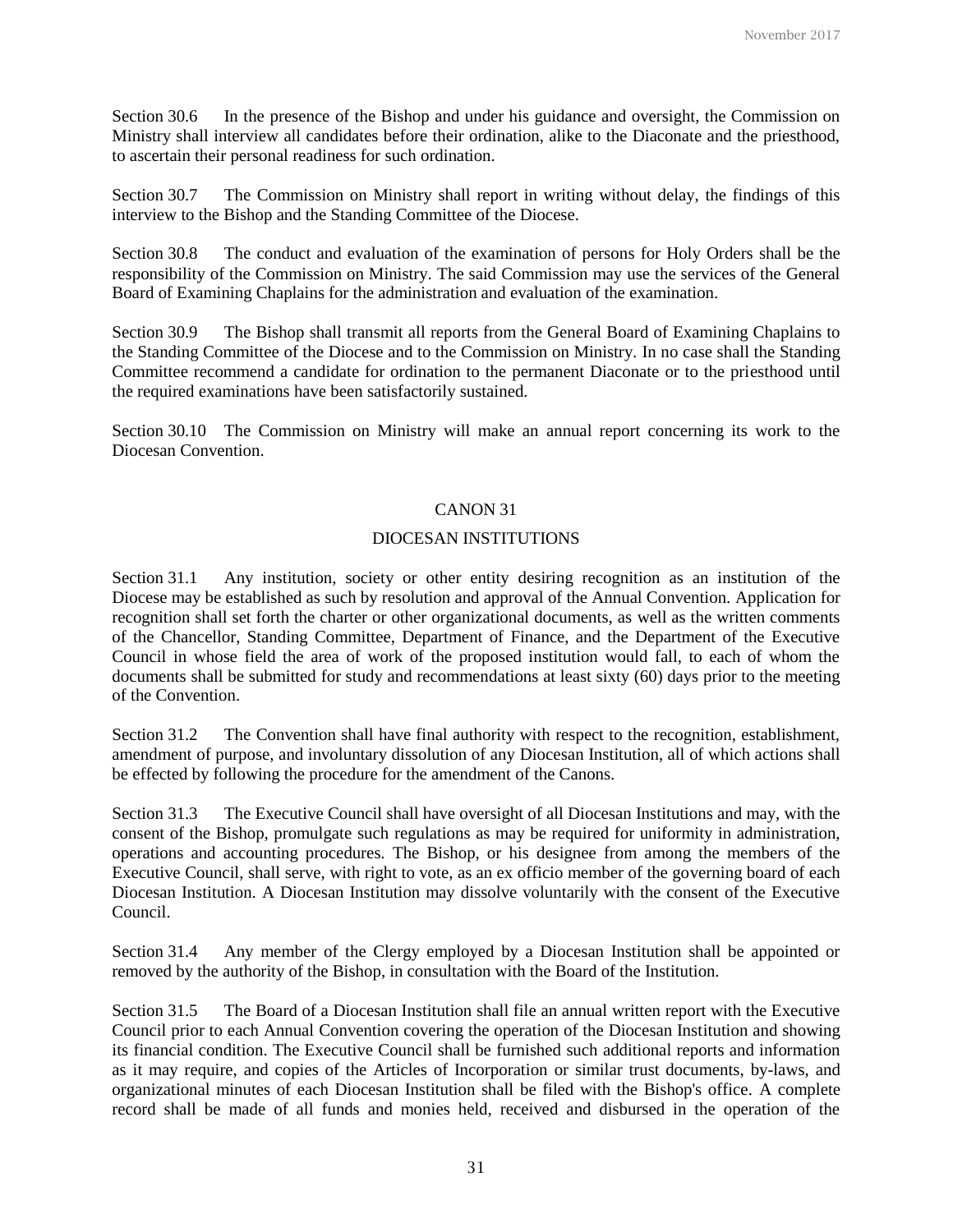Diocesan Institution. Such funds shall be used solely in the furtherance of the aims and purposes of the Diocesan Institution. All Diocesan Institutions shall comply with the provisions of Canon 29.

## CANON 32

## **CONVOCATIONS**

Section 32.1 The Diocese shall be divided into Convocations which shall be determined by the Bishop, with the concurrence of Convention.

Section 32.2 A Chair of each Convocation shall be elected by the Clergy holding Cures in that Convocation and the Lay Delegates to Annual Convention representing the Parishes and Missions in that Convocation. Such election shall be held bi-annually, unless a vacancy exists, within thirty (30) days prior to the date set for the next Annual Convention.

Section 32.3 The Chair may be either Clergy or Lay and must be a confirmed Communicant in good standing of a Parish or Mission in the Convocation or a Clergyman holding a Cure in the Convocation. No person shall serve for more than two consecutive two-year terms as Chair.

Section 32.4 Duties of the Chair will include but not be limited to convening the meeting to elect the Chair and other acts that will promote the Mission of the Church in the Convocation.

#### CANON 33

#### ASSESSMENT OF PARISHES AND MISSIONS

The Executive Council of the Diocese is hereby given the power and authority to assess the Parishes and Missions of the Diocese of Dallas to support the budget as established by the Diocesan Convention. In case of undue hardship, the Executive Council may adjust the assessment of any Parish or Mission. A committee from Executive Council shall be appointed to meet with representatives of the Parish or Mission Vestry for a review. In the event that the committee determines that undue hardship exists, it shall recommend to the Executive Council that the assessment be adjusted.

#### CANON 34

# CORPORATIONS AND OTHER ENTITIES

Section 34.1 Any Parish, Mission or Diocesan Institution which desires to incorporate, or to organize a corporation or other entity to use in connection with the administration of its affairs, may do so upon compliance with the following requirements.

- (a) The Certificate of Formation must expressly provide that such entity is subject to, and its powers and rights shall be exercised in accordance with, the Constitution and Canons of the Episcopal Church in the United States of America and the Constitution and Canons of this Diocese.
- (b) Such entity shall not hold title to real estate acquired for the use of the Church in the Diocese, which title must be vested and dealt with in accordance with the provisions of Article 13 of the Constitution of the Diocese.
- (c) The proposed organizational documents of such entity, and any amendments thereto, shall, prior to filing or adoption, be submitted to the Chancellor of the Diocese for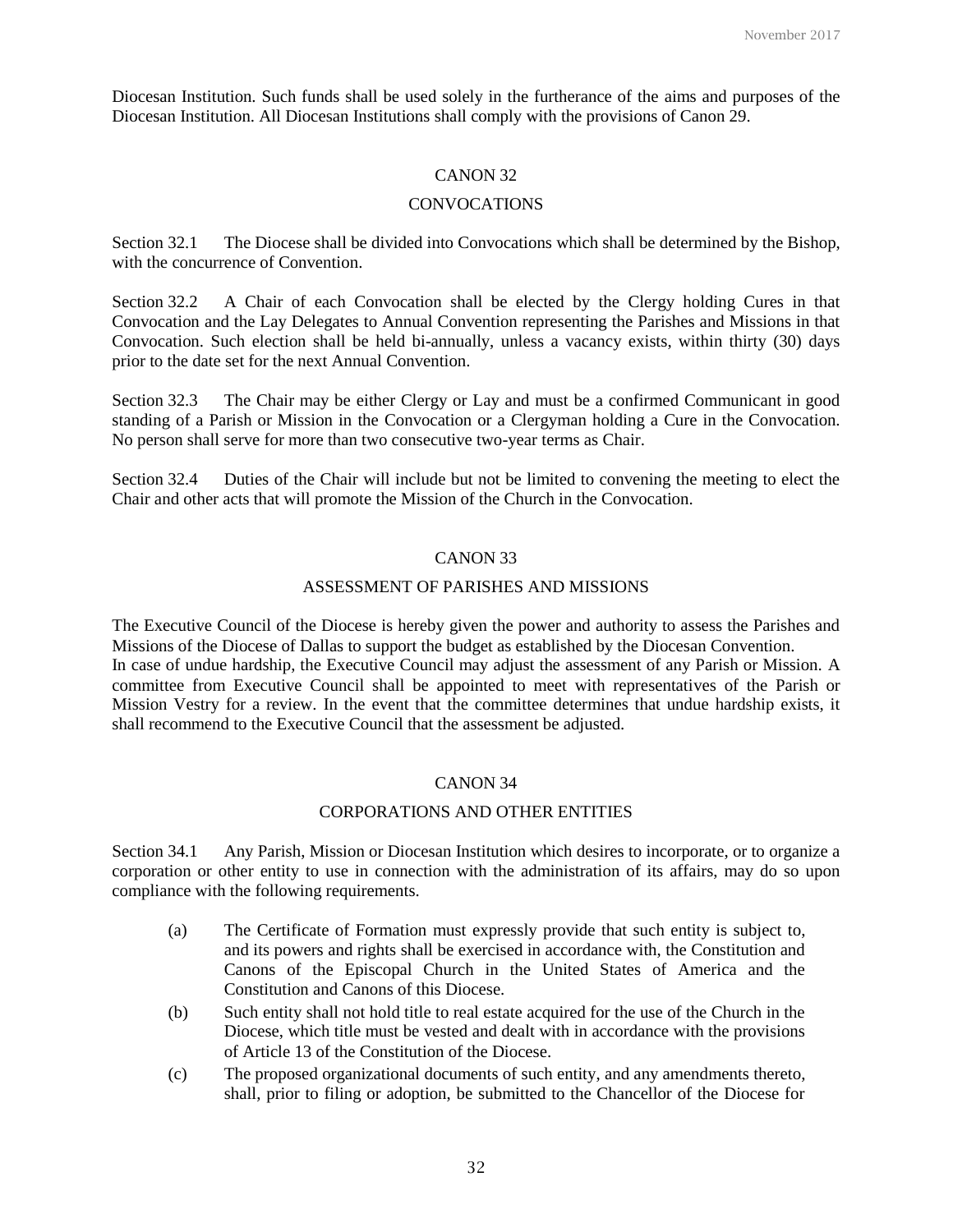his approval as being in conformity with these provisions. A current copy of all organizational documents should be filed with the Diocese.

Section 34.2 Those in charge of the affairs of any entity, organized by any Parish, Mission or Diocesan Institution, shall review its organizational documents and bring them into conformity with provisions of this Canon, if inconsistent therewith.

# CANON 35

# COMMISSION ON EPISCOPAL SCHOOLS

Section 35.1 There shall be a Commission on Episcopal Schools in the Diocese which shall consist of at least six (6) members and not more than fifteen (15) members elected by the Diocesan Convention, upon nomination by the Bishop, on a rotating basis for a term of three (3) years. Members may not serve more than two (2) consecutive terms.

Section 35.2 The duty of the Commission on Episcopal Schools is to establish guidelines and standards for the establishment, recognition and certification of any and all Episcopal Schools now or in the future operating within the Diocese.

Section 35.3 The Commission shall report annually in writing to the Convention of the Diocese.

# CANON 36

# CORPORATION OF THE EPISCOPAL DIOCESE OF DALLAS

Section 36.1 The Corporation of the Episcopal Diocese of Dallas is a nonprofit benevolent and charitable organization organized under Texas laws, also known as the "Diocesan Corporation." In addition to its regular powers, it may receive, hold, manage and administer funds and properties acquired by gift or by will or otherwise for the use and benefit of the Diocese and any Diocesan Institution.

Section 36.2 The management of its affairs shall be conducted and administered by a Board of Trustees of seven (7) elected members, all of whom are either Lay persons in good standing of a Parish or Mission in the Diocese or members of the Clergy canonically resident in the Diocese, in addition to the Bishop of the Diocese, who shall serve as Chair of the Board, or who may designate the President or other officer of the Corporation to serve as such. The Board of Trustees shall have the power and authority to conduct the affairs of said Corporation in accordance with its charter and bylaws and in accordance with the Constitution and Canons of the Diocese from time to time adopted.

Section 36.3 Each member of the Board of Trustees shall be elected at Annual Convention and each member shall serve a term of five (5) years. The terms of members shall be so arranged that the term of at least one (1) member shall expire annually. The Board of Trustees shall fill any vacancy which occurs on the Board until the annual election. The Bishop shall nominate the members of the Board of Trustees.

Section 36.4 The Board of Trustees shall adopt its own Bylaws and shall elect such officers as its Bylaws require.

Section 36.5 The Board of Trustees shall submit a report at each Annual Convention covering its operations for the preceding fiscal year and showing its financial condition. If and when required by the Standing Committee of the Diocese, the Board of Trustees shall make such additional reports and furnish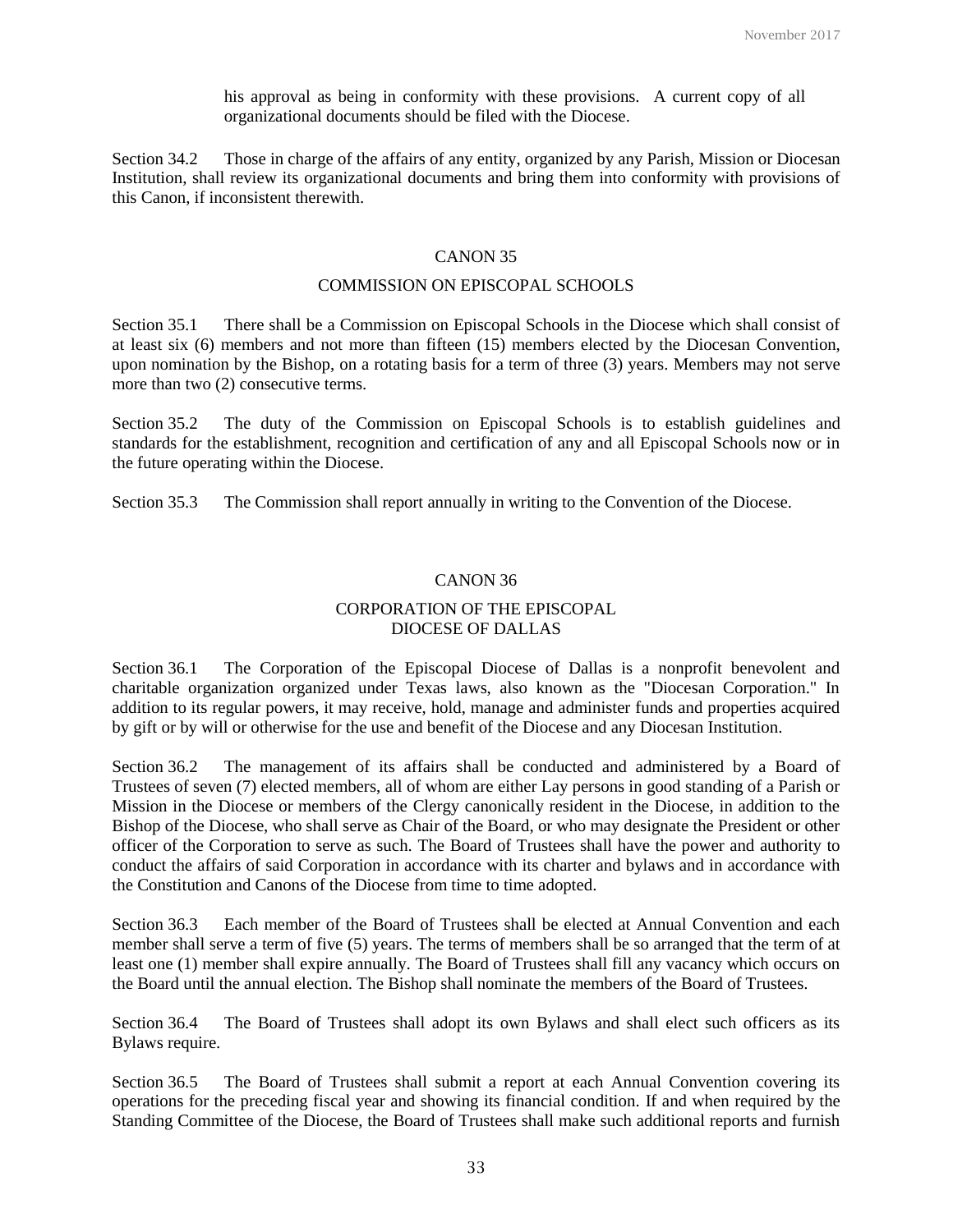such additional information as may be requested. The books and records of the Board of Trustees shall at all times be open for inspection and examination by the Standing Committee of the Diocese or its representatives.

#### CANON 37

## TITLE TO PROPERTY

Section 37.1 Title to all real property now owned or acquired by the Diocesan Corporation (the "Corporation") for its use and benefit and for the use and benefit of Parishes, Missions, and Diocesan Institutions (including parish schools) shall be held in the name of the Corporation and sold, leased, encumbered and otherwise dealt with, only in accordance with the provisions of Section 37.4 and Section 37.5.

Section 39.2 Real property held or acquired by a Parish, Mission or Diocesan Institution by purchase, gift or devise shall be conveyed by it to the Corporation, unless held for investment or income-producing purposes and no ad valorem tax exemption is claimed on it.

Section 37.3 Real property held by the Corporation for a particular Parish, Mission, or Diocesan Institution shall be held by the Corporation, subject to the Constitution and Canons of the Diocese and General Convention, solely for the use and benefit of such Parish, Mission or Diocesan Institution. It is immaterial how, when or by what process title was vested in the Corporation, provided the original acquisition of the property was through purchase by, or gift or devise to, the Parish, Mission or Diocesan Institution, or the expenditure of funds for the improvement of the property, by the entity concerned, since acquisition, has greatly exceeded the original purchase price of the property. Such Parish, Mission or Diocesan Institution shall be entitled to any income from the property, unless otherwise committed, and will be responsible for expenses attributable to the property, but not for any administrative expense of the Corporation.

Section 37.4 In case of liquidation, dissolution or winding up of the Corporation, whether voluntary, or by operation of law:

- (a) the property held by the Corporation for a particular Parish, Mission or Diocesan Institution shall be conveyed to the governing body of such Parish, Mission or Diocesan Institution for its use and benefit, subject to the Constitution and Canons of the Diocese and General Convention.
- (b) the other assets or properties of the Corporation shall be distributed in such manner as the Board of Trustees of the Corporation shall direct, provided, however, that any such distribution shall be such as is calculated to be exclusively to carry out the purposes for which the Corporation is formed or for one or more other exempt purposes within the meaning of the applicable provisions of the Internal Revenue Code of 1986, as amended, or any similar federal statute then in effect and rules and regulations pursuant thereto. "The liquidation, dissolution or winding up of the corporation," within the meaning of this Canon and of the Constitution of the Diocese, shall refer to the actual cessation of operation of the Corporation and not to a change in its structure, so long as it can continue to perform its functions, duties, and obligations set forth in this Section 39.

Section 37.5 the Corporation may sell, convey, lease, mortgage, encumber, grant easements affecting, or otherwise deal with and dispose property held by it upon obtaining:

(a) the advice and consent of the Standing Committee, and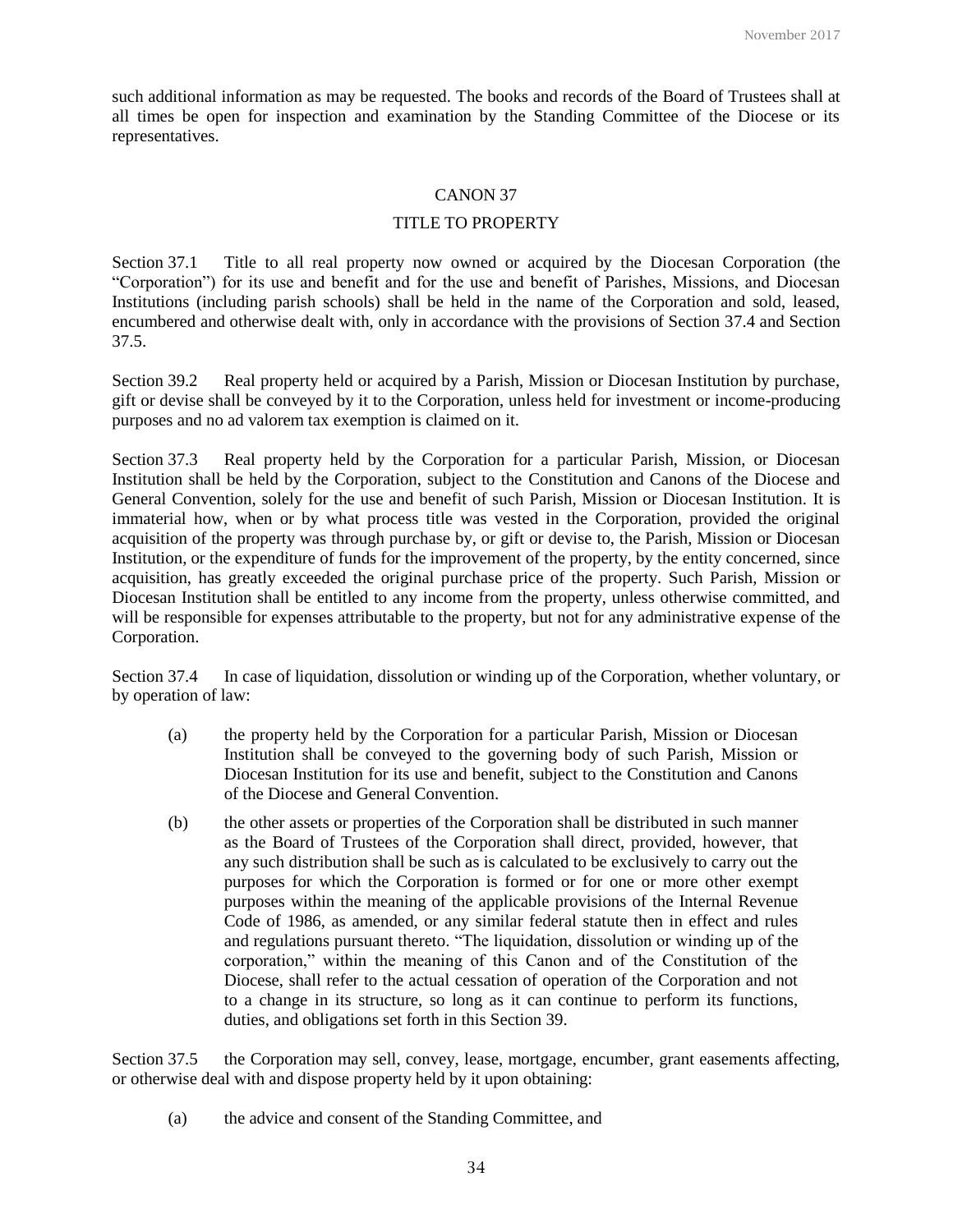(b) the written consent of the rector of the Parish or vicar of the Mission and resolution of the vestry of the Board of Trustees (or similar governing body) of the Diocesan Institution, for whom the property is held.

#### CANON 38

## TRUSTEES OF THE EPISCOPAL SEMINARY OF THE SOUTHWEST

The corporation known as the Episcopal Theological Seminary of the Southwest, organized and existing as a non-profit corporation under the laws of the State of Texas, is hereby recognized by the Diocese of Dallas. Its Trustees shall be elected and shall serve in such manner and to such extent as is provided for in the governing documents of the Seminary.

# CANON 39

# VACANCY IN THE OFFICE OF THE BISHOP

Section 39.1 Upon the death or resignation of the Bishop and if there is no Bishop Coadjutor, then the Standing Committee may ask the ranking active Suffragan Bishop to be in charge of this Diocese and to be temporarily the Ecclesiastical Authority of this Diocese until such time as a new Bishop shall be chosen and consecrated.

Section 39.2 If the Standing Committee declares the disability of the Bishop and there is no Bishop Coadjutor able and present, then the Standing Committee may ask the ranking active Suffragan Bishop to be in charge of this Diocese and to be temporarily the Ecclesiastical Authority of this Diocese until such time as the Standing Committee shall declare the Bishop able to serve.

Section 39.3 If the Bishop shall give written notice to the Standing Committee of his extended absence or leave and his desire that provision be made for a temporary Ecclesiastical Authority and there is no Bishop Coadjutor able and present, then the Standing Committee may ask the ranking active Suffragan Bishop to be in charge of the Diocese and to be temporarily the Ecclesiastical Authority of this Diocese until such time as the Bishop shall give the Standing Committee written notice of his return. In any event, such leave shall not exceed 36 months.

Section 39.4 During any period in which a Suffragan Bishop shall temporarily be the Ecclesiastical Authority of this Diocese, the Bishop (or, if the Bishop has resigned or is permanently unable to perform the duties of office or is deceased, the Standing Committee) shall nevertheless retain the authority to call for the election of a Bishop, Bishop Coadjutor or Suffragan Bishop, pursuant to Canon 26.1.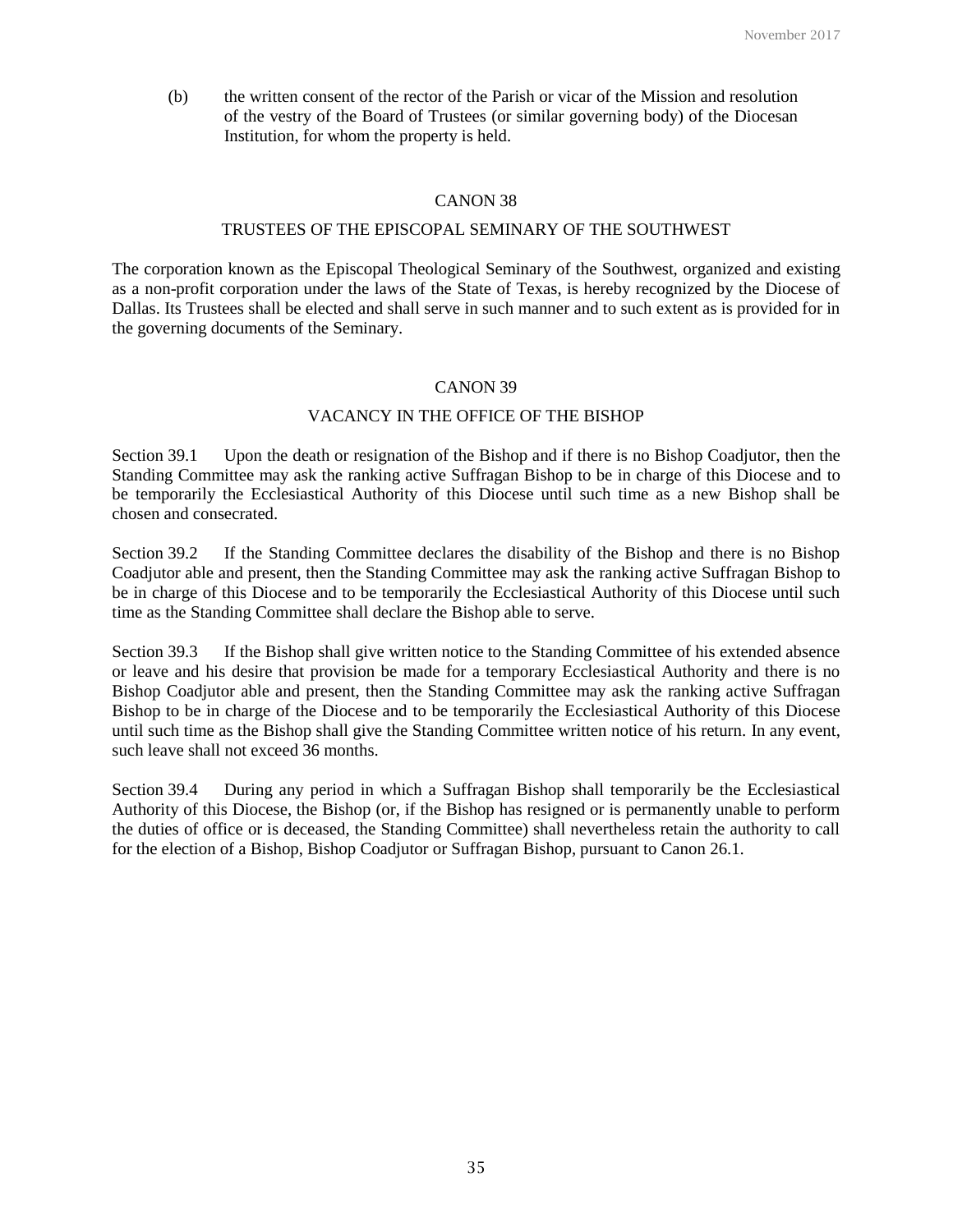# AUTHENTICATION

We hereby authenticate the foregoing as the official copy of the Constitution and Canons of the Diocese of Dallas of the Episcopal Church in the United States of America.

Witness our hands this 5th day of January 2018.

Richard D'Antoni, Secretary

 $\overline{\phantom{a}}$ 

\_\_\_\_\_\_\_\_\_\_\_\_\_\_\_\_\_\_\_\_\_\_\_\_\_\_\_\_\_\_\_\_\_\_\_

David Parsons, Chancellor and Chair of the Constitution and Canons Committee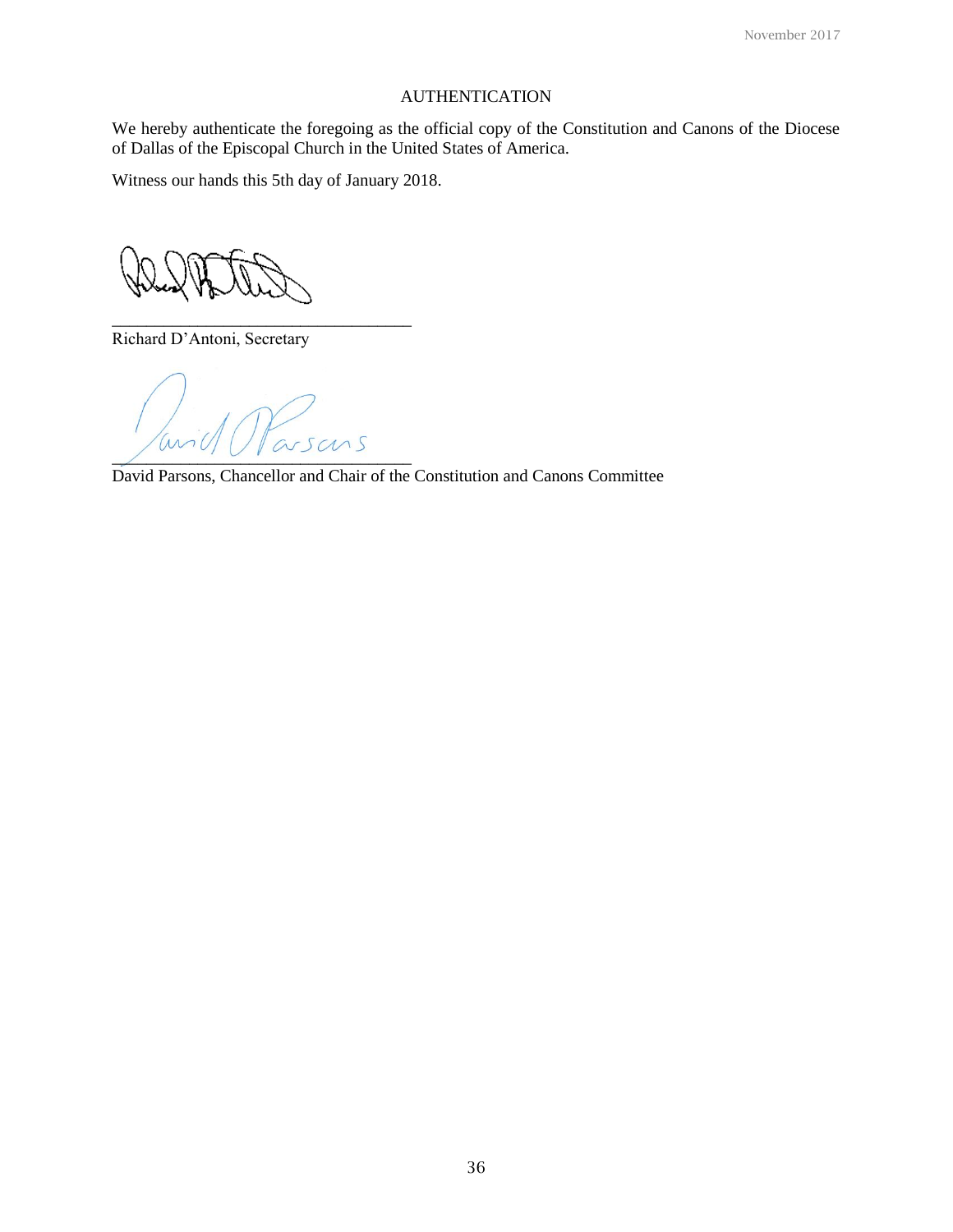## **GEOGRAPHIC DESCRIPTION OF THE DIOCESE OF DALLAS**

The Diocese of Dallas shall consist of those Clergy and Laity of the Episcopal Church in the United States of America resident in that portion of the State of Texas including the twenty-five (25) counties of Bowie, Camp, Cass, Collin, Dallas (excluding the portion of the city of Grand Prairie that is in Dallas County), Delta, Denton, Ellis, Fannin, Franklin, Grayson, Henderson, Hunt, Kaufman, Lamar, Morris, Navarro, Rains, Red River, Rockwall, Titus, Upshur, Van Zandt, and Wood.

# **RECORDING DATA TRANSFERRING TITLE TO ALL PROPERTY TO CORPORATION OF THE EPISCOPAL DIOCESE OF DALLAS**

In the case of The Episcopal Diocese of Dallas et al v. Jim Mattox, Cause No. 84-8573, the 95th District Court of Dallas County, Texas, entered a judgment in which title to all property standing in the name of the Bishops of the Episcopal Diocese of Dallas and located within the present boundaries of the Episcopal Diocese of Dallas was vested in the name of the Corporation of the Episcopal Diocese of Dallas. Said judgment has been recorded in the County Clerk's office in each County within the Episcopal Diocese of Dallas and the recording data for each County is as follows:

|                  | Deed        |             |
|------------------|-------------|-------------|
|                  | Records     |             |
| <u>County</u>    | <u>Vol.</u> | <b>Page</b> |
| Bowie            | 731         | 506         |
| Camp             | 210         | 354         |
| Cass             | 727         | 572         |
| Collin           | 1973        | 593         |
| Dallas           | 84172       | 3771        |
| Delta            | 178         | 244         |
| Denton           | 1479        | 197         |
| Ellis            | 711         | 901         |
| Fannin           | 647         | 760         |
| Franklin         | 184         | 377         |
| Grayson          | 1712        | 466         |
| Henderson        | 1077        | 873         |
| Hopkins          | 442         | 70          |
| Hunt             | 20          | 474         |
| Kaufman          | 784         | 54          |
| Lamar            | 675         | 875         |
| Morris           | 184         | 688         |
| Navarro          | 1036        | 849         |
| Rains            | 234         | 769         |
| <b>Red River</b> | 357         | 711         |
| Rockwall         | 208         | 467         |
| <b>Titus</b>     | 478         | 213         |
| Upshur           | 459         | 8           |
| Van Zandt        | 1037        | 579         |
| Wood             | 938         | 808         |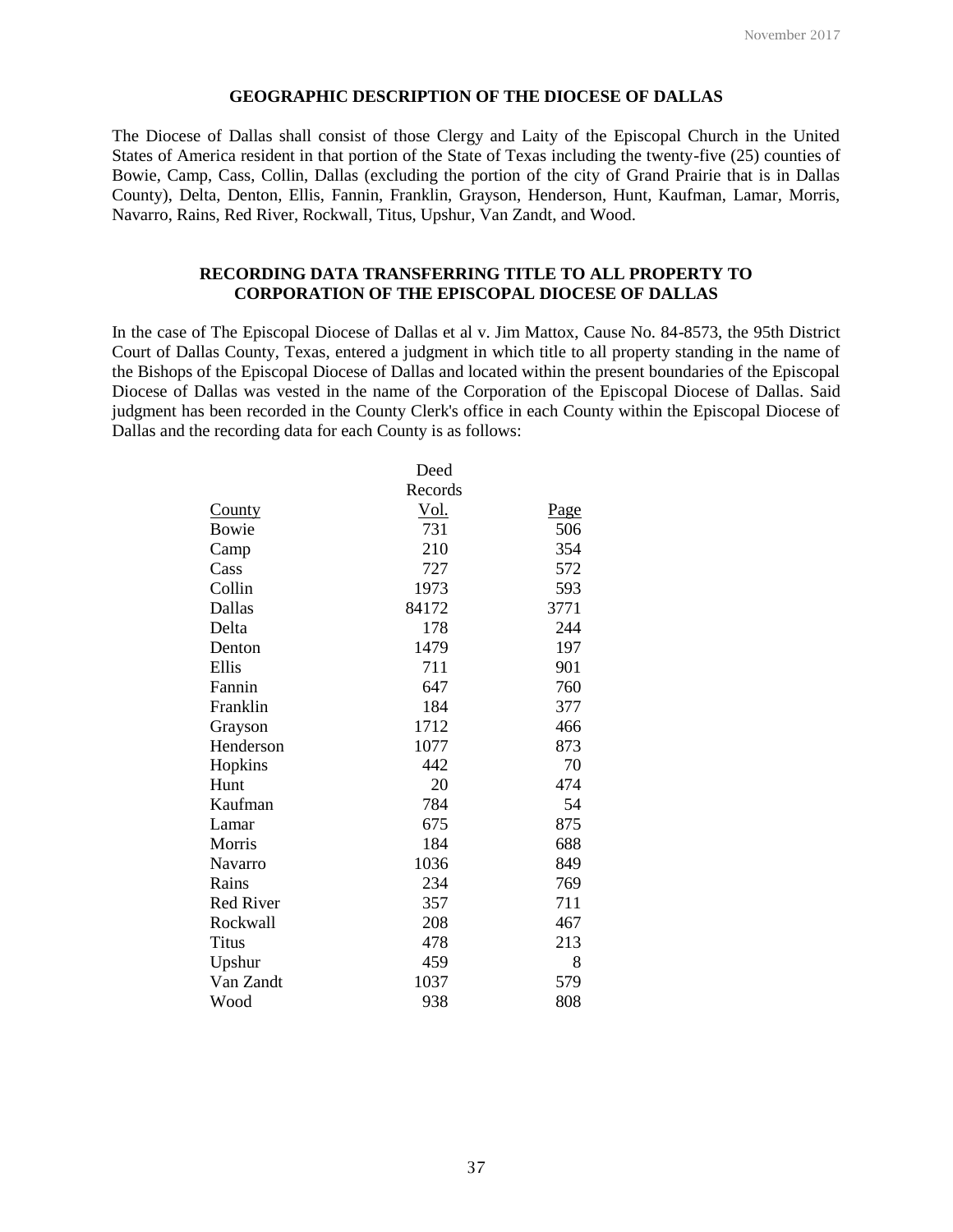# **ALPHABETICAL INDEX TO** THE CONSTITUTIONS AND CANONS OF THE DIOCESE OF DALLAS

| Page   |
|--------|
|        |
|        |
|        |
|        |
|        |
|        |
|        |
|        |
|        |
|        |
|        |
|        |
|        |
|        |
|        |
|        |
|        |
|        |
|        |
|        |
|        |
|        |
|        |
|        |
|        |
|        |
|        |
|        |
| $\tau$ |
|        |
|        |
|        |
|        |
|        |
|        |
|        |
|        |
|        |